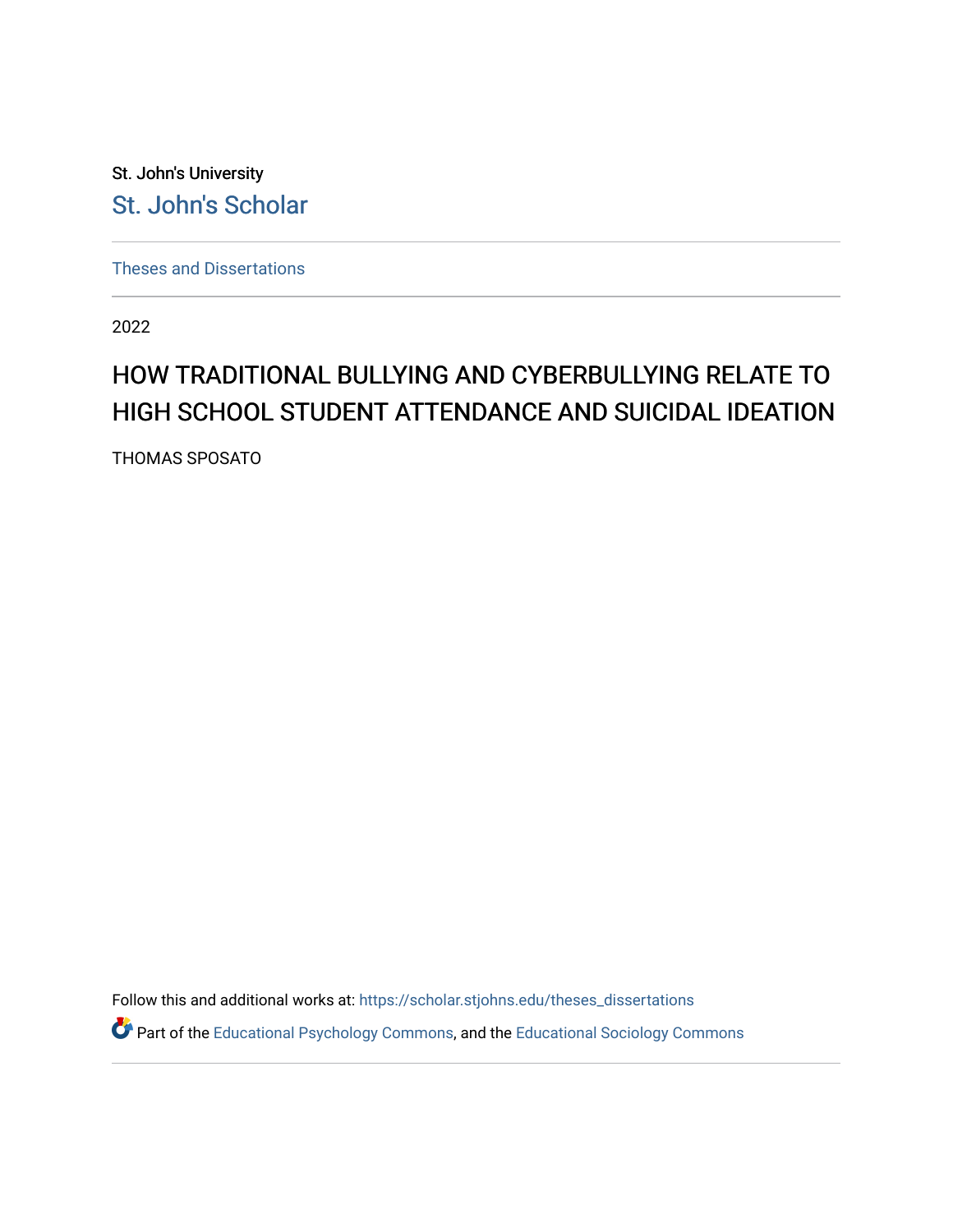## HOW TRADITIONAL BULLYING AND CYBERBULLYING RELATE TO HIGH SCHOOL STUDENT ATTENDANCE AND SUICIDAL IDEATION

A dissertation submitted in partial fulfillment of the requirements for the degree of

DOCTOR OF EDUCATION

to the faculty of the

## DEPARTMENT OF ADMINISTRATIVE AND INSTRUCTIONAL LEADERSHIP

of

## THE SCHOOL OF EDUCATION

at

## ST. JOHN'S UNIVERSITY

New York

by

Thomas Sposato

Submitted Date:  $\frac{11/09/2021}{20}$  Approved Date:  $\frac{01/30/2022}{20}$ 

 $\overline{\phantom{a}}$  , and the contribution of the contribution of the contribution of the contribution of the contribution of the contribution of the contribution of the contribution of the contribution of the contribution of the Thomas Sposato Dr. Stephen Kotok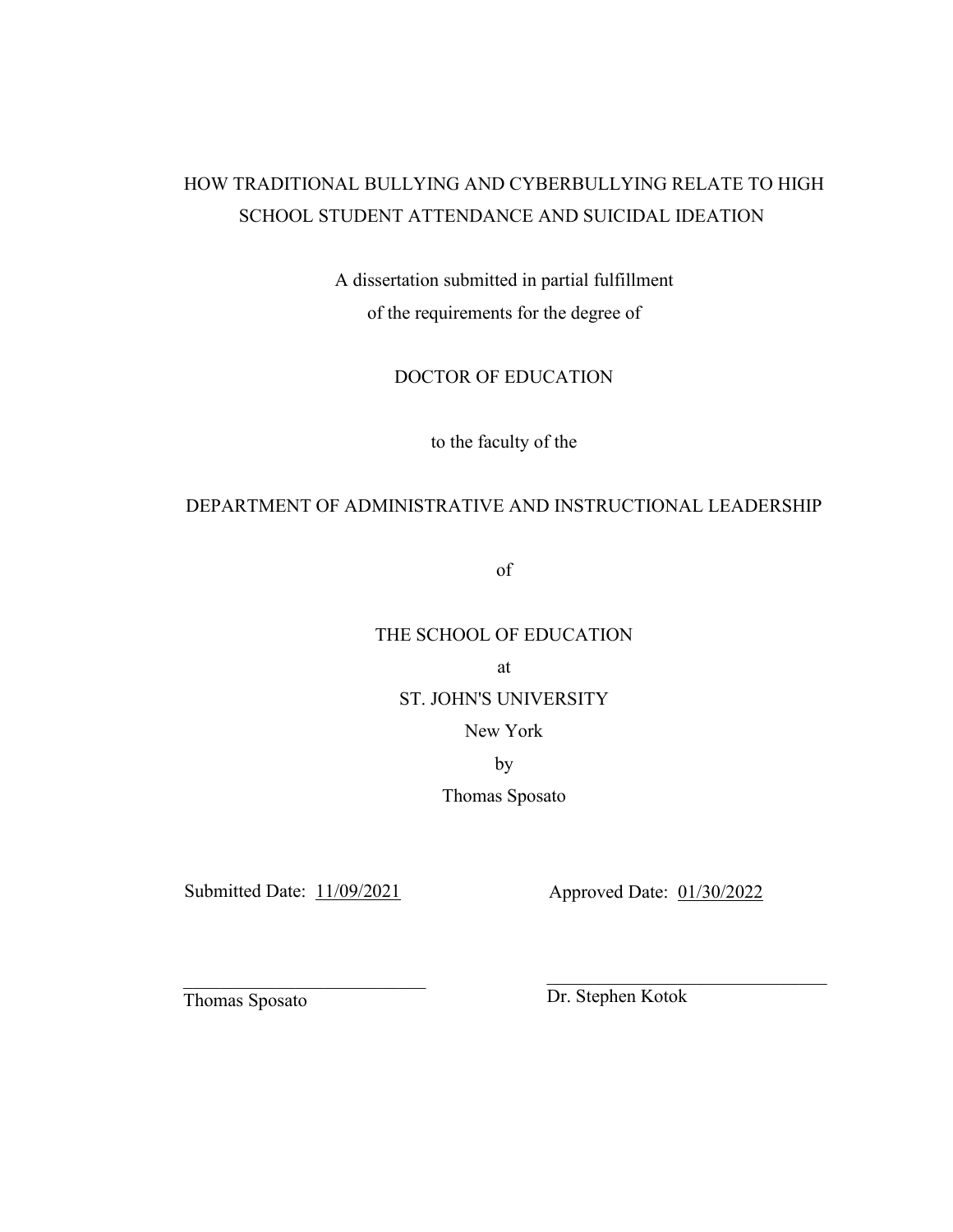**© Copyright by Thomas Sposato 2022** 

**All Rights Reserved**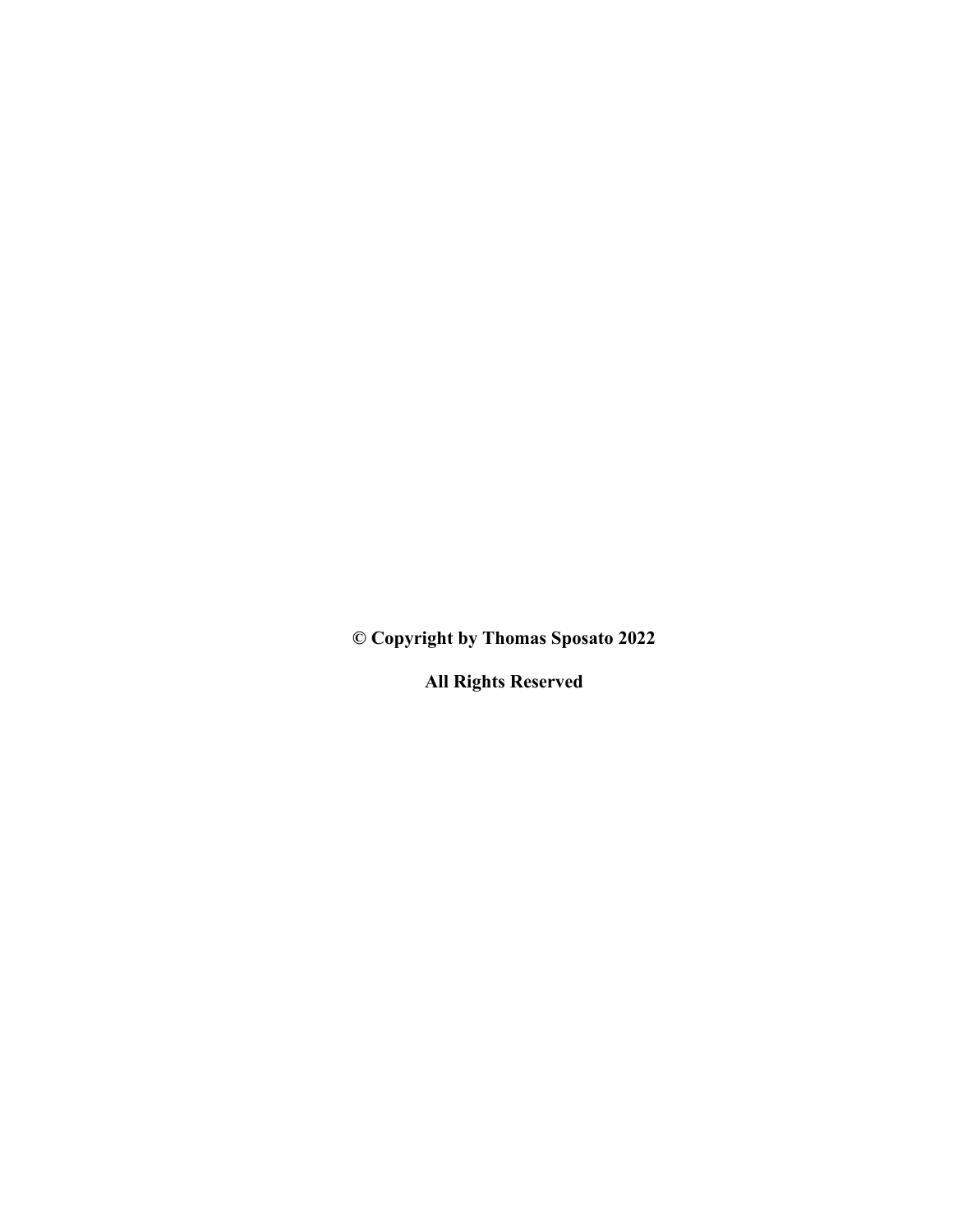## **ABSTRACT**

# HOW TRADITIONAL BULLYING AND CYBERBULLYING RELATE TO HIGH SCHOOL STUDENT ATTENDANCE AND SUICIDAL IDEATION

Thomas Sposato

 This study examined the frequency and possible connection between student selfreported bullying victimization, suicidal ideation, and reported fear of attending school. These school and societal problems have potential negative impacts on individuals, families, and school learning communities. Their negative effects may be compounded when occurring together. Previous research has connected bullying behavior to student absenteeism to suicidal ideation. These connections were further explored in this study using the 2019 Youth Risk Behavior Survey (YRBS), which is overseen by the Center for Disease Control (CDC). The purpose of this survey is to focus on illness, death, and disability among adolescents, and what may be contributing factors to these unfortunate outcomes. New within this research was the exploration of whether students who report victimization from bullying and are seriously consider attempting suicide are more or less likely to not attend school due to fear. In all, a nationally representative sample of 13,677 students' survey results were analyzed in this study.

The first research question examined the relationship between the independent variables of missing school due to fear, cyber-bullying alone, traditional bullying alone, and both forms of bullying at school with the dependent variable reported thoughts of suicide. Students reporting school bullying alone were 2.2 times more likely to report suicidal ideation than students reporting no bullying. Students experiencing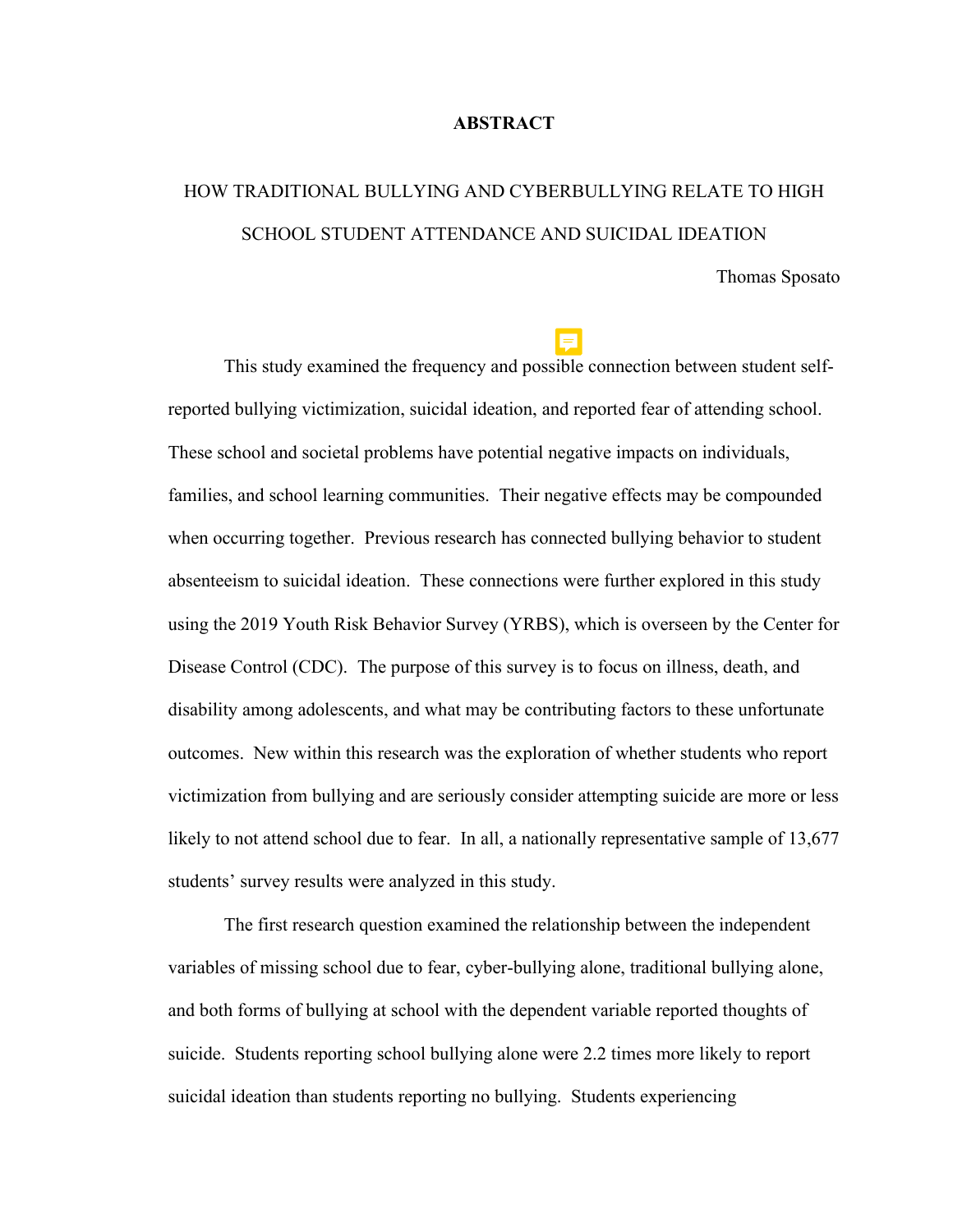cyberbullying alone were 1.6 times more likely to report suicidal ideation than students reporting no bullying. Both forms of bullying for students led to a 3.7 times greater likelihood to also report suicidal ideation. In terms of days absent from school due to fear, those students were 1.5 times more likely to consider suicide.

The second research question analyzed the relationship between the independent variables traditional bullying alone, cyberbullying alone, both forms of bullying at school, and considered suicide with the dependent variable of being absent due to fear of attending school. The addition of bullying in school alone to the prediction of days absent led to a statistically significant increase. With the addition of cyber bullying alone to the prediction of days absent, this did not lead to a statistically significant increase. When both forms of bullying (in school and online) were added, this did lead to a statistically significant increase in the likelihood of missing school due to fear. Finally, layering in considered suicide also increased the prediction of days absent from school with statistical significance.

Suicidal attempts, under the umbrella of self-injurious behavior, are a behavior. And just like any observable behavior, there can be one and/or multiple functions (e.g., escape, attention seeking, etc.). The fields of suicide prevention, anti-bullying campaigns, and student absenteeism mitigation are complex; however, this research hopefully sheds a small, yet potentially significant light on all such prevention efforts by school and mental health professionals.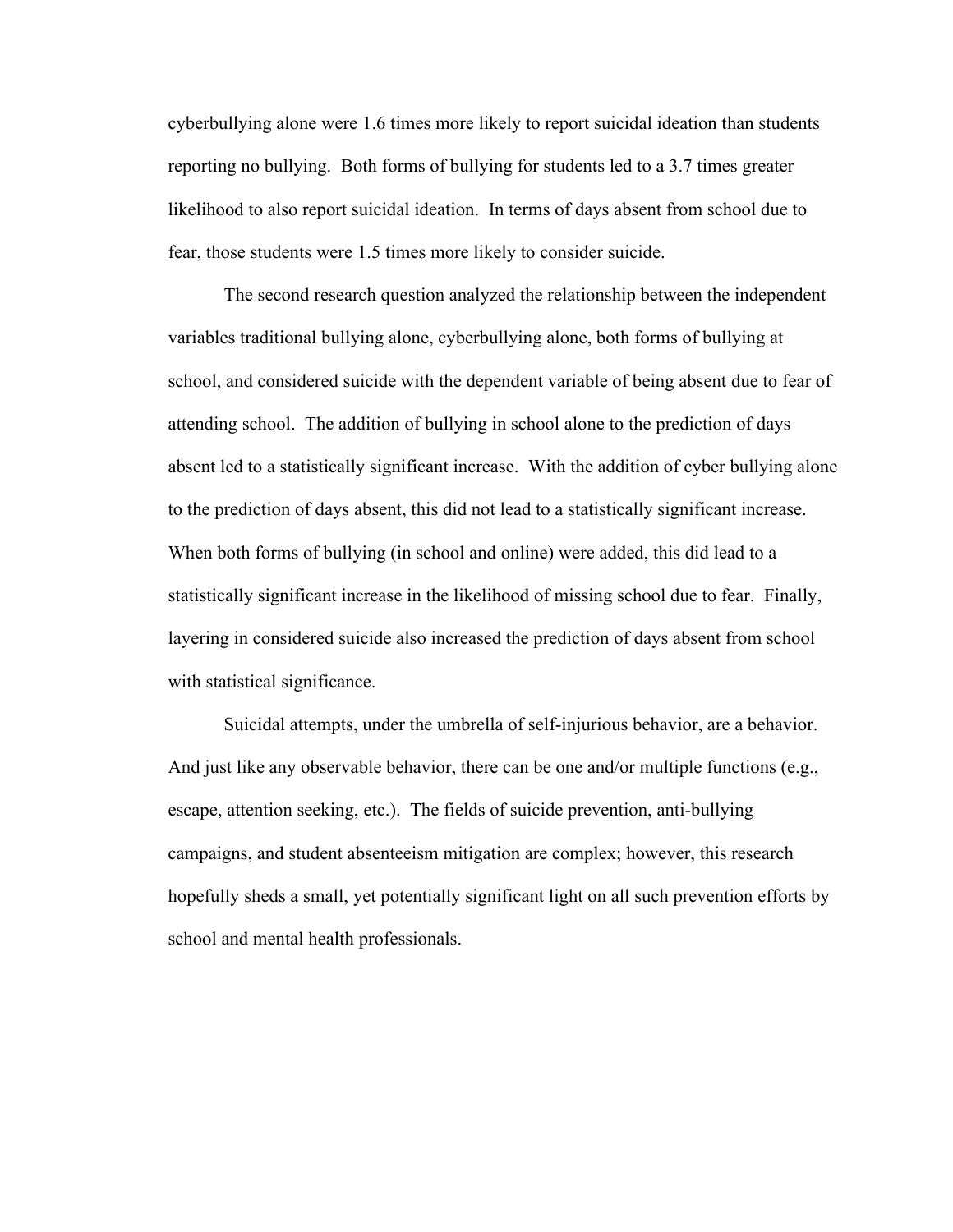## **ACKNOWLEDGEMENTS**

<span id="page-5-0"></span> I would like to first thank my wife, Jihae Pak, R.N., my partner, best friend, and eternal support; I could not have done this without you. I thank our children, Ethan Jiwoo Sposato and Lucas Taewoo Sposato, who have encouraged me throughout my research. I would like to acknowledge my mentor, Dr. Kotok, who has met with me within and outside of regular school hours consistently throughout the entire process. Dr. Fahle and Dr. Cicco, the other members of my committee, have also guided me well through my first research experience. I would like to thank the angry old sun that gives both life and troubles on our planet Earth. My father, Mario Sposato, who passed away this year of 2021, is still a driving force, a solid rock in my life. His engineer mind and upbringing of me, has made me into a person that will always question everything; they call this being a life-long learner in current times. I would like to thank my sister, Angela Sposato, and my mother, Carmela Sposato who have supported me in so many ways throughout my entire life. My mother-in-law Hae Kyung Ra, R.N., and father-in-law, Dr. Dok Kyu Pak, have inspired me as well. Dr. Pak is a writer, researcher, and retired professor, having received his Ph.D degree in Germany in 1982. Without being specific, I'd also like to thank the countless former and current students, teachers, mental health support staff, and other school administrators who I have learned from over the years. Finally, also without being specific, in respect of people's privacy, I would like to give thought to all those that have either succumb to suicidal ideation, struggle with it, or have been a family member or friend to someone who has. Seek help if you need, please. That sun is not always angry.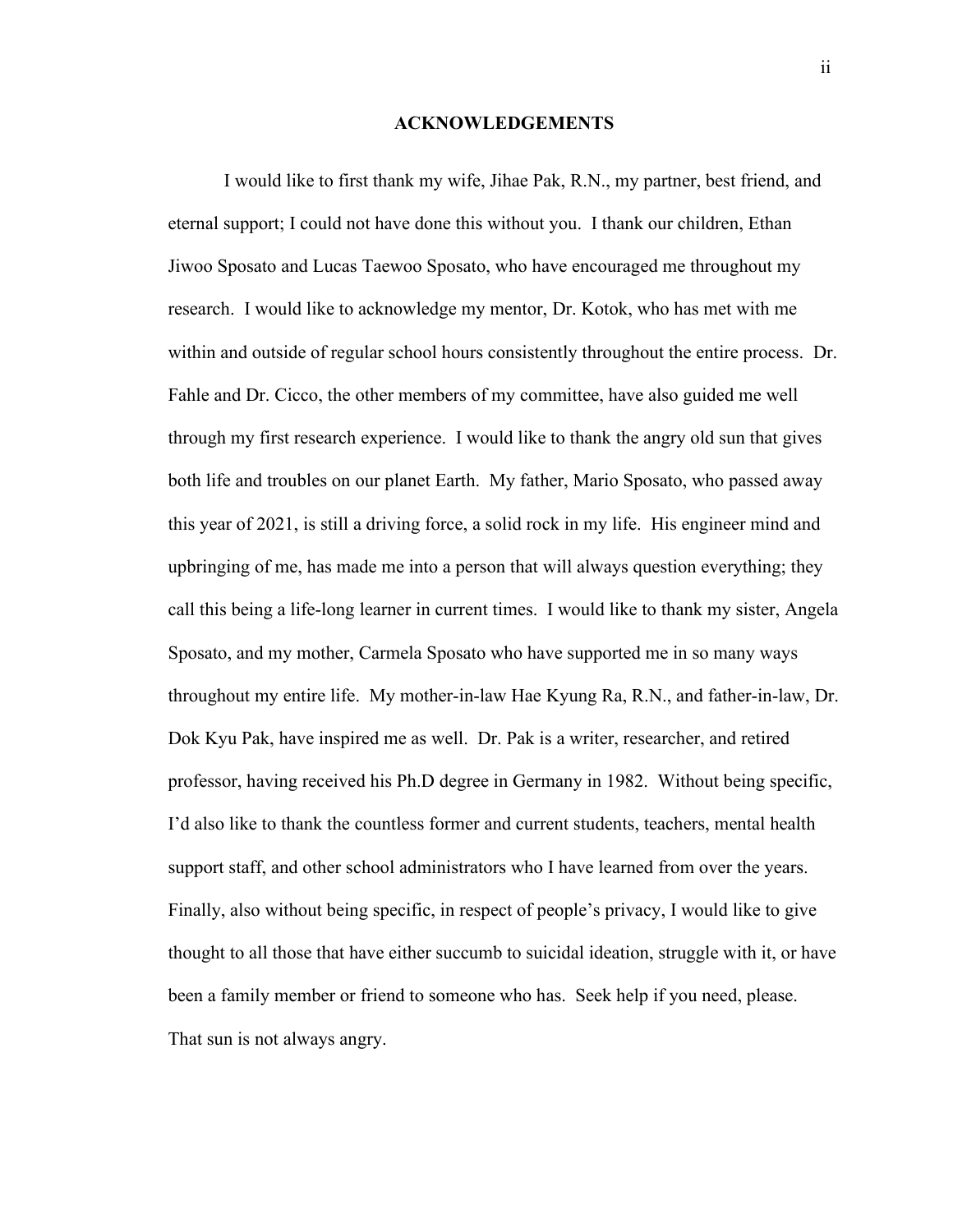## **TABLE OF CONTENTS**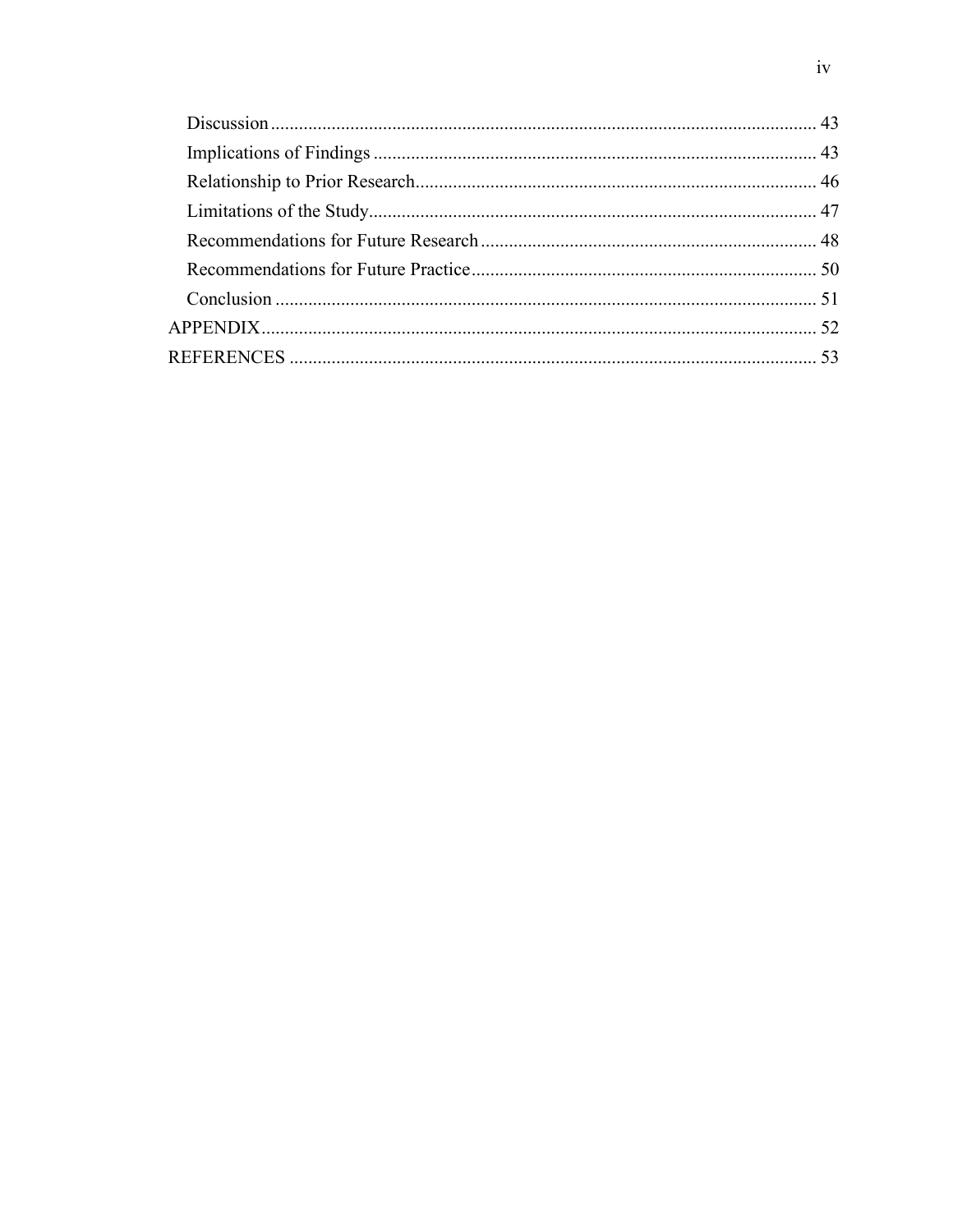## **LIST OF TABLES**

<span id="page-8-0"></span>

| Table 2 Bullying at School Only, Electronic Bullying Only, Both Forms of Bullying and |
|---------------------------------------------------------------------------------------|
|                                                                                       |
| Table 3 Days Absent Due to Safety Concerns at School Descriptive 36                   |
|                                                                                       |
|                                                                                       |
| Table 6 In-Person Bullying and Cyberbullying Chi Square Crosstabulation  37           |
| Table 7 Binomial Logistic Regression to Predict Considered Suicide by Bullying, Days  |
|                                                                                       |
| Table 8 Step Wise Regression to Predict Days Absent From School Due to Fear By        |
|                                                                                       |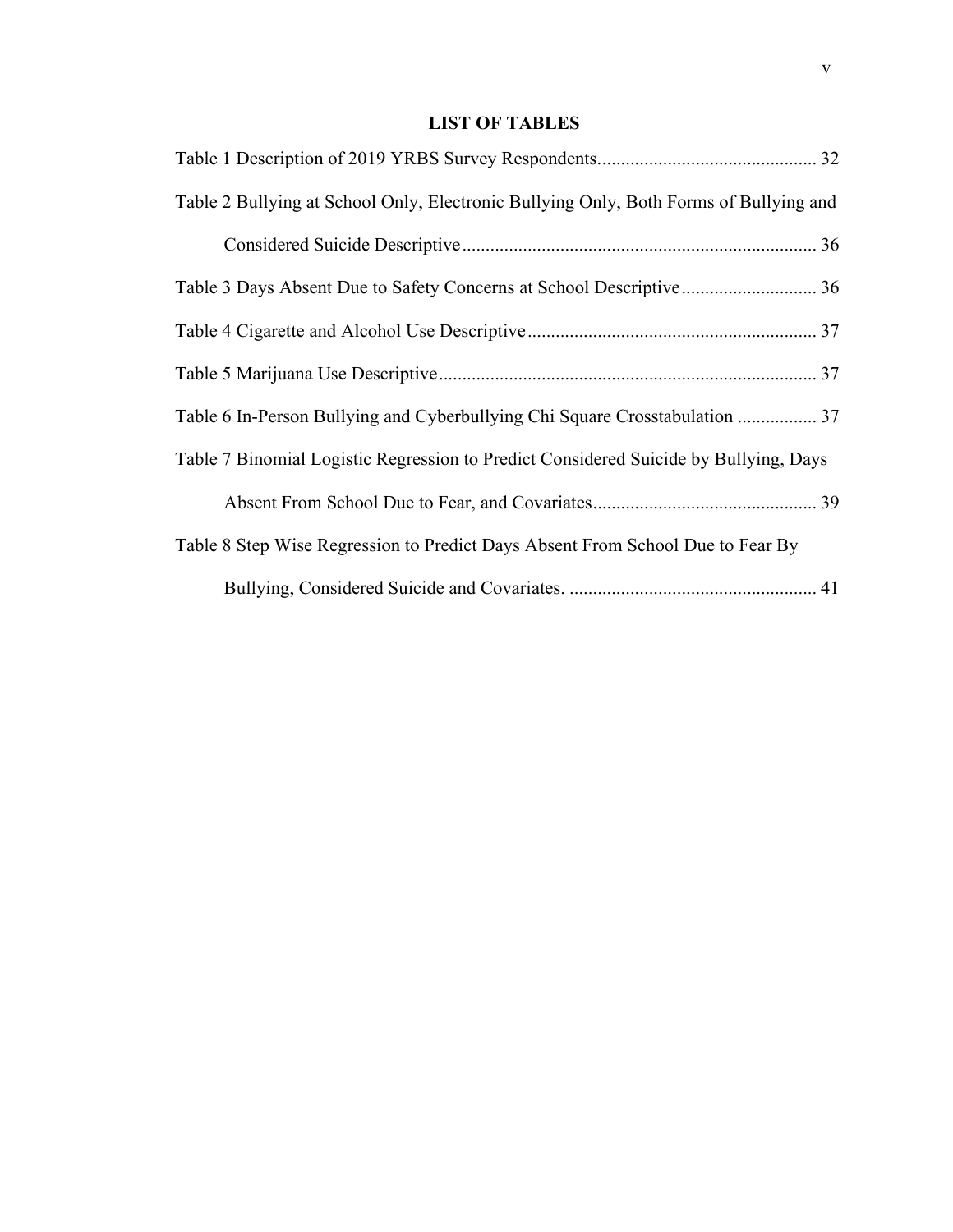## **LIST OF FIGURES**

<span id="page-9-0"></span>

|--|--|--|--|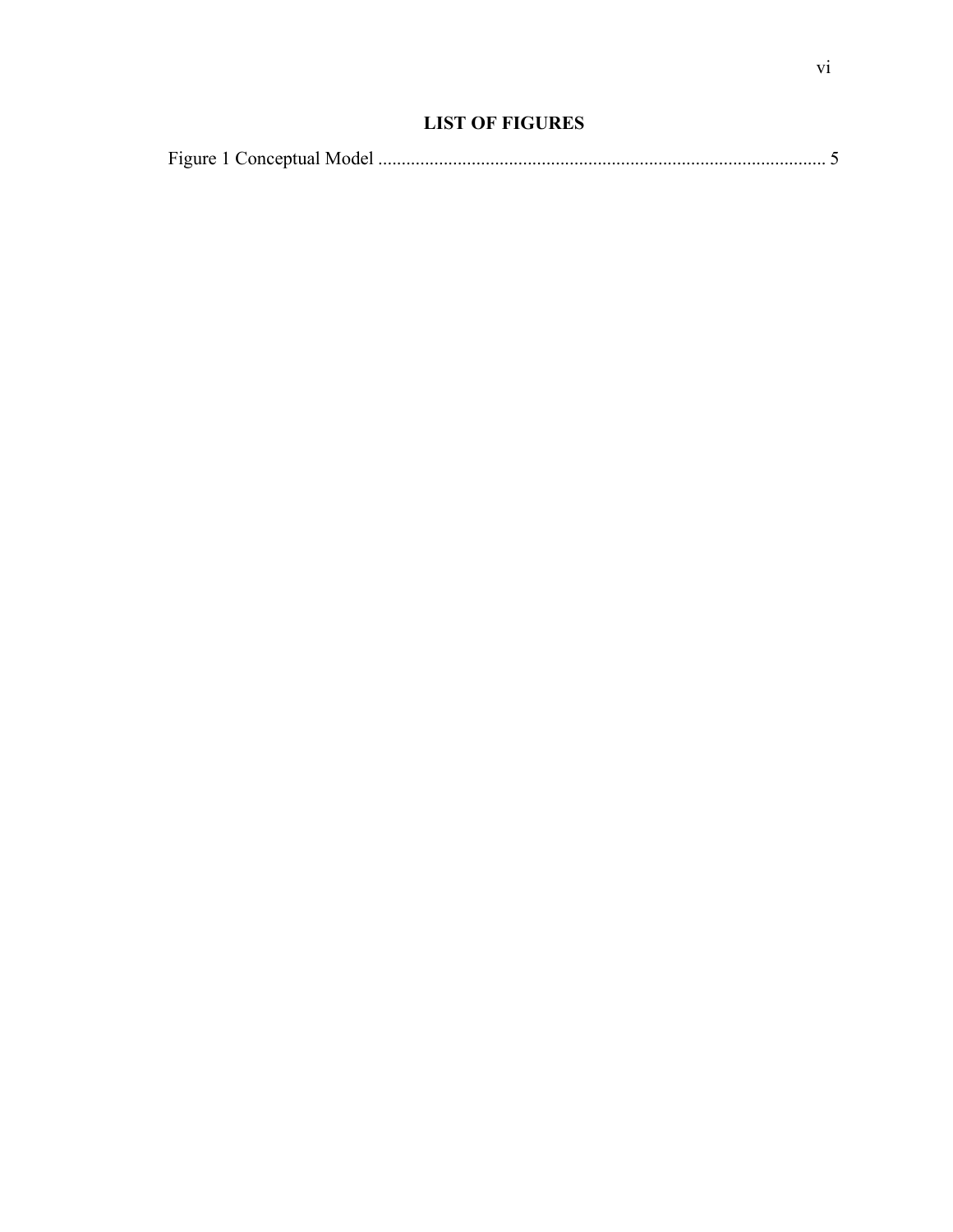## **CHAPTER 1**

## <span id="page-10-0"></span>**Introduction**

Adolescents often have to navigate complex social and academic platforms at school that can be further challenged by their mental health. According to The National Center for Education Statistics (NCES), in 2017 20 percent of students ages 12 to 18 reported being bullied at school during the school year and 15 percent of students in grades 9-12 reported being victims of electronic bullying (within the school day hours) during the past year (National Center for Education Statistics, 2019). The U.S. Department of Health and Human Services (n.d.) defines bullying as "unwanted, aggressive behavior among school aged children that involves a real or perceived power imbalance". Electronic bullying or cyberbullying is then defined as bullying that occurs through texting, Instagram, Facebook, or other social media. Six percent of students in 2017 thought that someone might attack or harm them, and reported avoiding school activities, classes, or locations within school during the previous school year as a result of this fear. This was a one percent increase from 2015. Data from the National Vital Statistics System (NVSS) under the Centers for Disease Control and Prevention (CDC) and National Center for Health Statistic (NCHS) indicate that suicide was the second leading cause of death for persons aged 10–14, 15–19, and 20-24 in 2017 (Curtin, 2019). The NVSS 2017 national data also indicate that among persons aged 10-24 there was some stability of suicide rates between 2000 and 2007, however there was a sharp increase of 56% (6.8 per 100,000) between 2007 and 2017 (Curtin, 2019).

Previous research has connected these alarming statistics to a variety of negative outcomes. Beran and Li (2007) examined both traditional and cyberbullying and found that students who were bullied electronically only, and students bullied both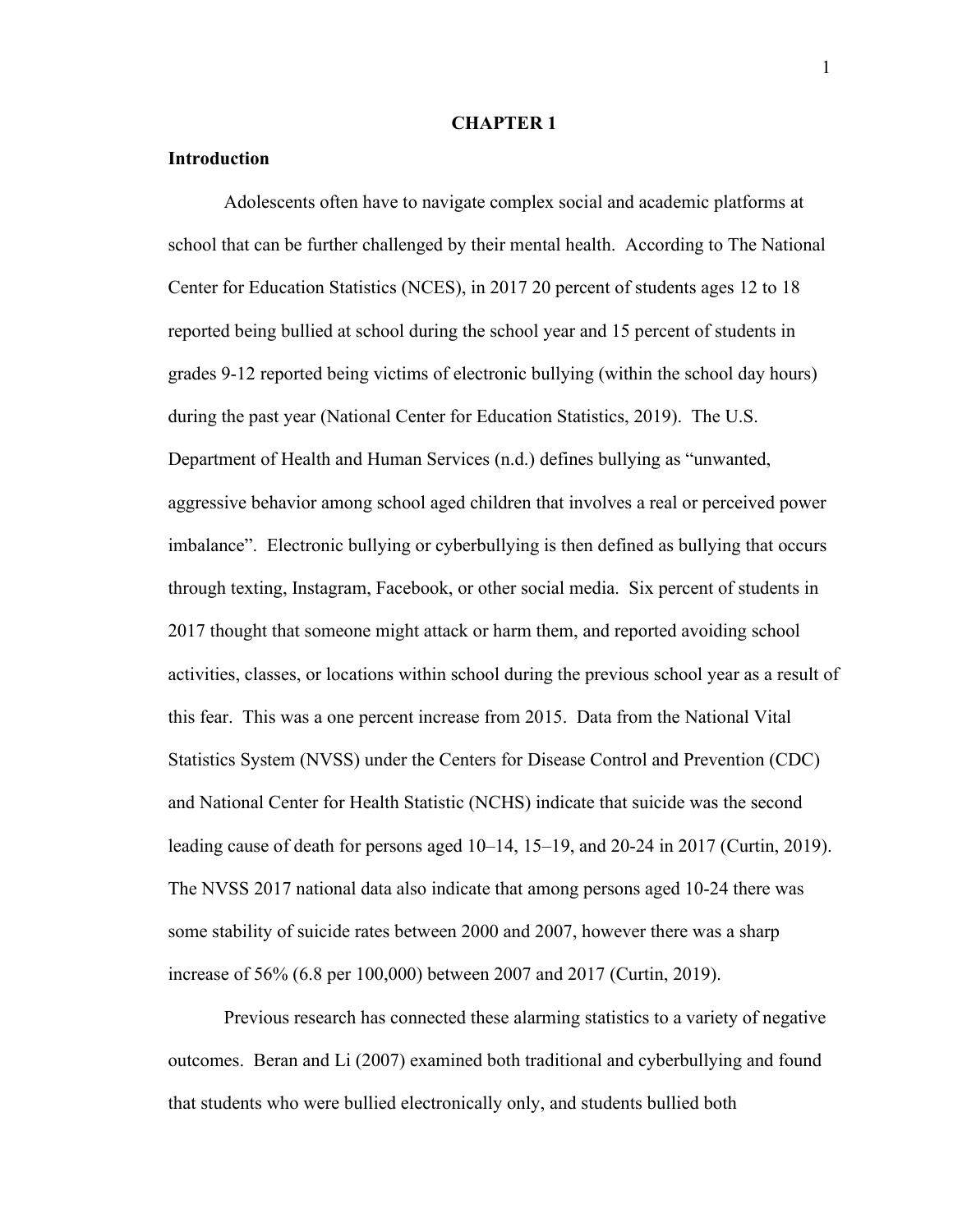electronically and at school, experienced difficulties at school such as low grades, poor concentration, and absenteeism. Traditional bullying and electronic bullying are each associated with increased odds of missing school due to safety concerns compared to no bullying victimization (Steiner & Rasberry, 2015). Cyberbullying has a strong relationship with all suicidal behaviors in a previous study documenting an increase of suicidal thoughts by 14.5 percentage points and suicide attempts by 8.7 percentage points (Nikolaou, 2017). Suicidal ideation, student absenteeism due to fear, and bullying are the central foci of this study.

## <span id="page-11-0"></span>**Purpose of the Study**

This study builds off of previous studies and examines whether suicidal ideation and student absenteeism impact one another in a significant manner, and if bullying compounds any significant effects. If students miss school due to fear, do those absences mitigate any continued effect of previous bullying incidences on suicidal ideation? Is a student more likely to exhibit a fear of attending school if they are bullied in any form and also have considered suicide?

Previous studies have explored the relationship between bullying and these outcomes, but it is important to use more recent data and additional control variables to understand the nature of the ongoing problem. This is especially important as cyberbullying becomes a greater factor in the life of adolescents. In a study of the 2013 YRBS, researchers found a statistically significant association between both traditional bullying and cyber-bullying, alone and in combination, with the increased likelihood of missing school (Steiner & Rasberry, 2015). Baiden and Tadeo (2020) also analyzed the 2017 YRBS and found that 9.1% of students reported being a victim of both traditional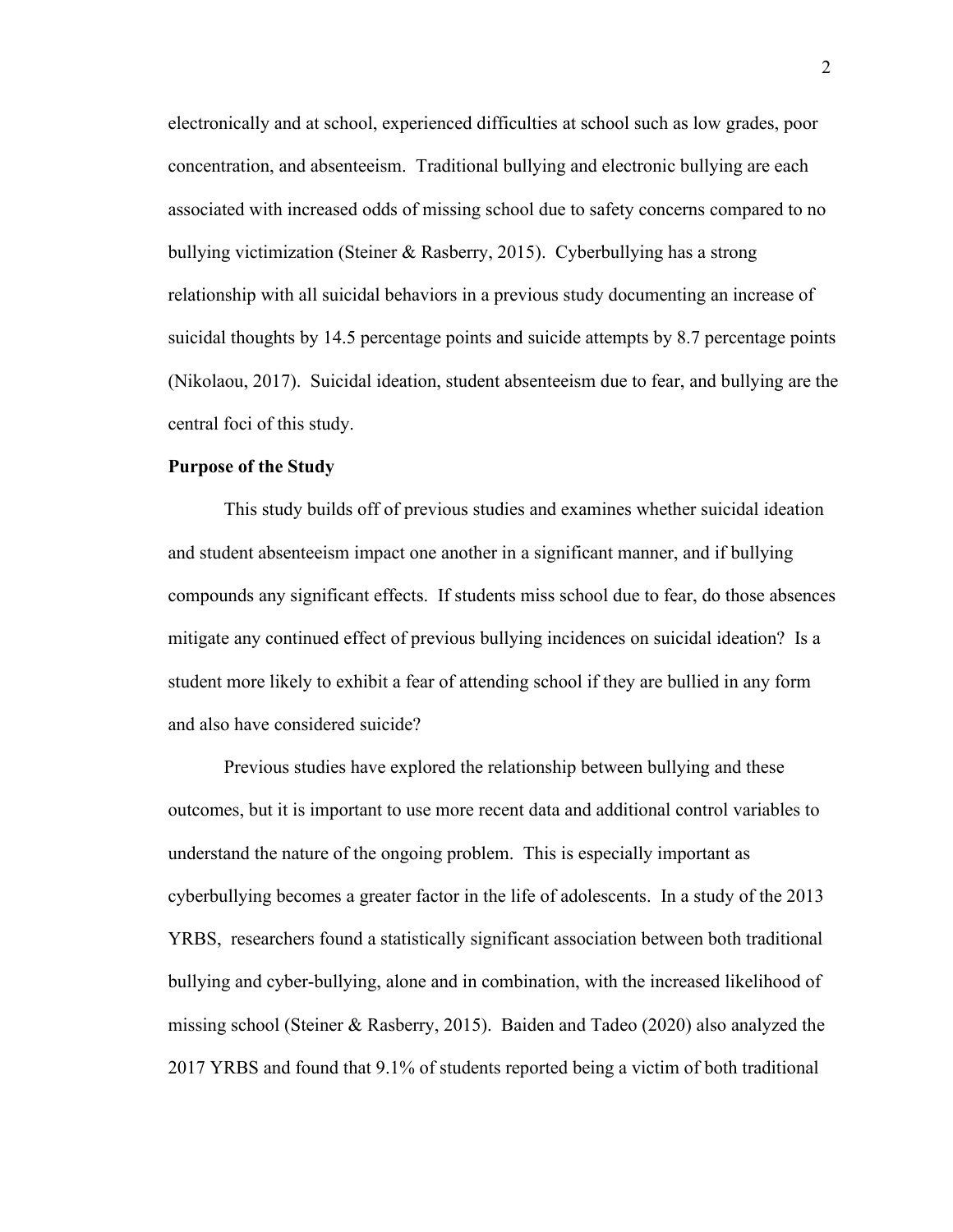and cyber-bullying. Students who were a recipient of both forms of bullying had a 3.26 times higher rate of suicidal ideation, those who experienced only traditional bulling faced a 2.15 times higher rate of suicidal ideation, and those adolescents who experience cyber-bullying alone had exactly a 2 times higher rate of suicidal ideation (Baiden  $\&$ Tadeo, 2020). Baiden and Tadeo (2020) did account for other factors such as forced sexual intercourse, depressive symptoms, cigarette smoking, alcohol use, cannabis use, and illicit drug use.

The present study contributes to the ongoing efforts to better understand and prevent bullying, student absenteeism, and suicidal ideation that influence educational and social and emotional outcomes for students that ultimately affect us all in some capacity. Students will most likely miss school due to fear, especially if bullied. Those students that are bullied, however, if they also have suicidal ideation, are they more likely to miss school? This study used the 2019 Youth Risk Behavior Survey (YRBS) to answer these questions and to examine the relationship between bullying and student absenteeism and suicidal ideation.

#### <span id="page-12-0"></span>**Theoretical/Conceptual Framework**

This study draws on two theoretical frameworks: Social Dominance Theory (SDT) and the Stress Process Model (SPM). Evans and Smokowski (2015) examined theoretical explanations for bullying in school. One of the more significant theories examined was SDT first proposed by Sidanius and Pratto (1999). SDT has been used in many studies of school bullying including Bibou-Nakou et al. (2012), Evans and Smokowski (2016), and Goodboy et al. (2016). SDT essentially argues that all societies are composed of group-based social hierarchies that are based on more concrete factors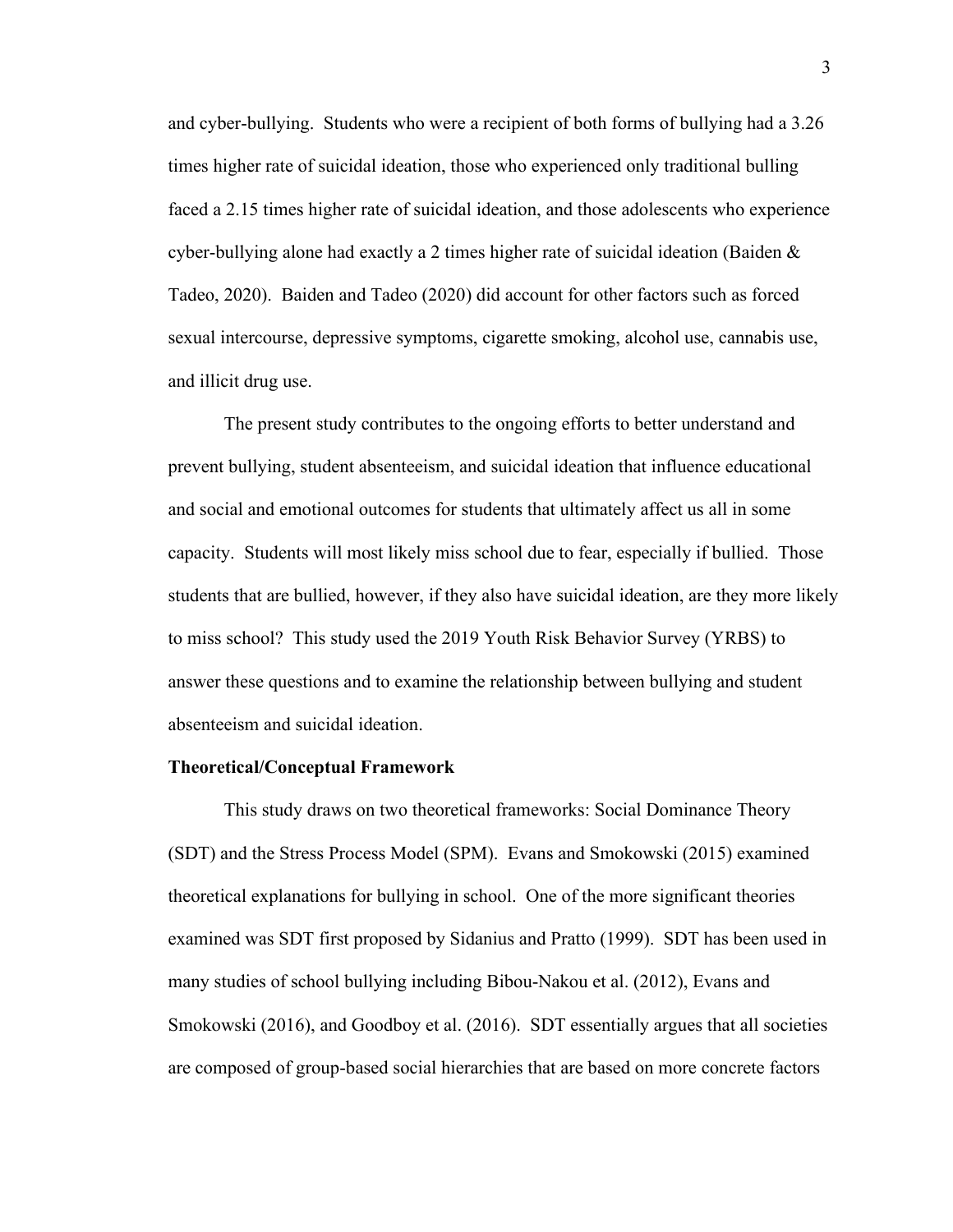(e.g., age or gender) and also arbitrary-set systems (e.g., ethnicity or social class). Oppression, discrimination, and injustices are the primary mechanisms to form and maintain these hierarchies. The dominant group(s) obtain greater social, materialistic, and symbolic value as compared to the subordinate groups. Bullying behavior can be fueled most significantly by the desire for power and dominance through the mechanism of intimidation and humiliation (Evans & Smokowski, 2016). Ongoing bullying can be perpetrated as a means of maintained social dominance. With SDT, social status and power in each individual are not a result of individual characteristics, but rather derived from group membership. This may explain why peer observers of bullying behavior may not report or intervene with active bullying; even though they are not the perpetrators directly of bullying behavior, they may benefit from the observation and not reporting nor intervening as now being part of the bullying group and receiving social status rewards as a result. The social status benefit can be evident both online and in person at school.

The Stress Process Model (SPM) proposes that negative physical and mental health outcomes likelihood are increased by exposure to life stressors (Pearlin, 1989). SPM has three essential components, stressors (e.g., neighborhood crime and disadvantaged social status), mediators (e.g., social support) and negative health outcomes. Based on SPM, bullying victimization is conceptualized as a stressful life event that can increase the risk for suicidal ideation (Baiden & Tadeo, 2020). While SDT gives this research insight into the why of bullying, SPM helps frame the consequences of such behavior. This framework served as the foundation for Baiden and Tadeo's study of the 2017 YRBS, discussed above.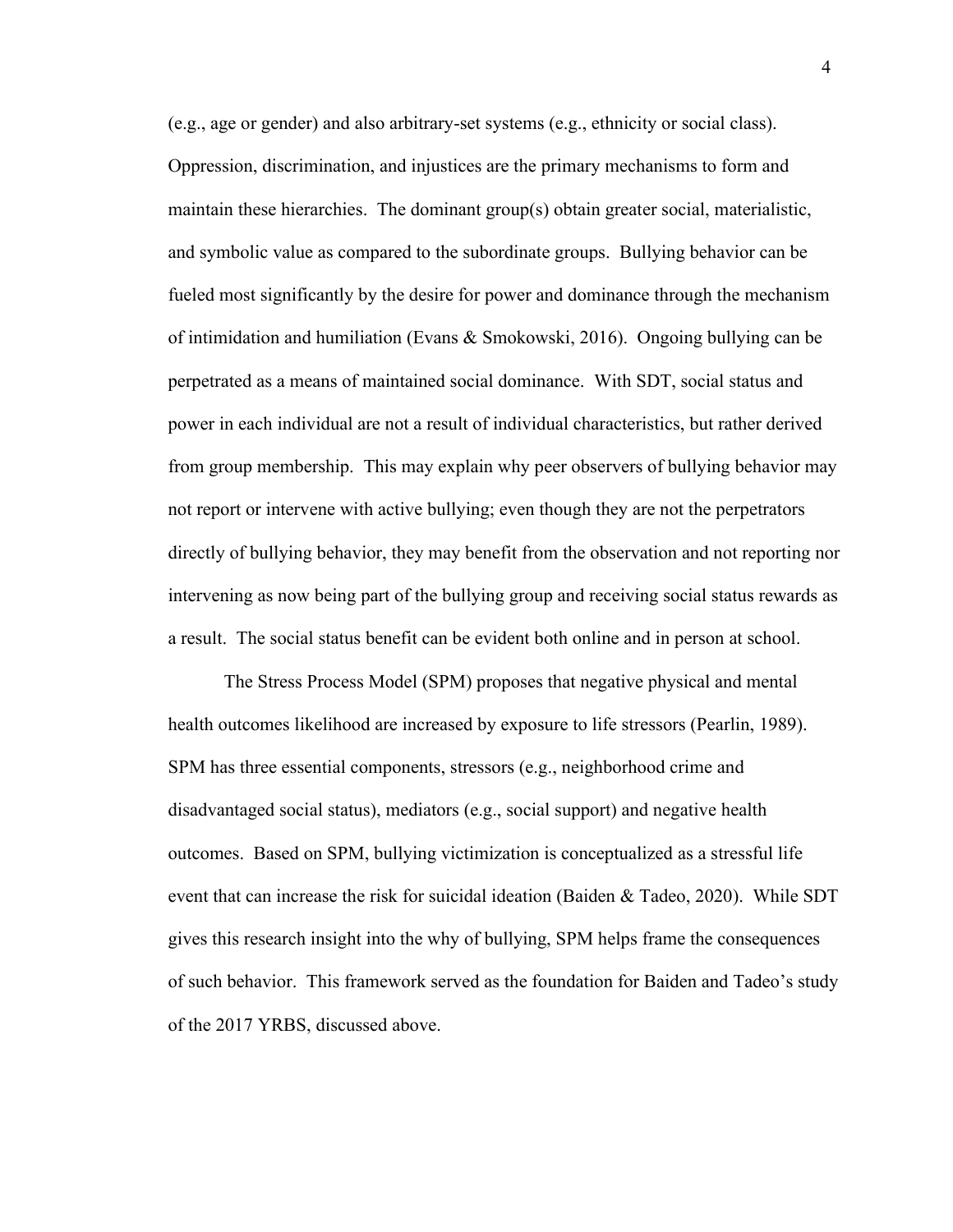The conceptual framework of the proposed study examines how bullying victimization drives fear and alienation. As a result, fear of attending in person school and/or online forums relating to school functions (student absenteeism) may also be perpetuated by suicidal ideation. The intersection of SPM and SDT provide the foundation for this analysis. The covariates there were included in the analyses also fit into this theoretical framework. For example, sexual orientation can be a contributing factor in the three negative outcomes within the main analysis. A student that identifies with a sexual orientation that is not in the majority may experience more stress than the average student due to potential bias and prejudice or additional bullying that student may receive.

5

## **Figure 1**

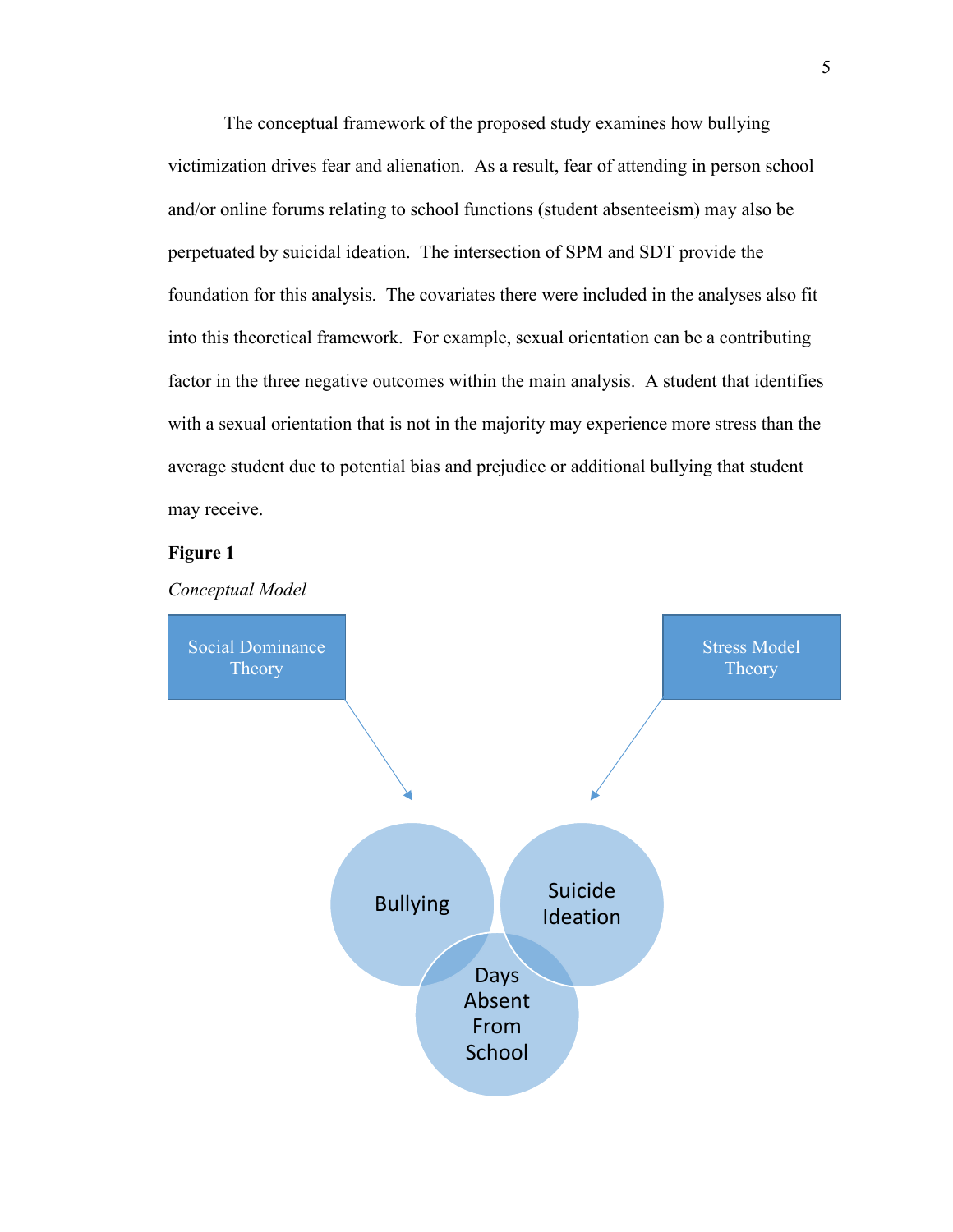## <span id="page-15-0"></span>**Significance/Importance of the Study**

According to the CDC (2018) close to 45,000 people (ages 10 and up) lost their lives to suicide in 2016. Since 1999, we have seen more than a 30% increase in suicide rates in half of states across the United States. Of those people who have died by suicide in 2016, 54% did not have a known mental health condition. The CDC has also reaffirmed that suicide in the United States among adolescents is the second leading cause of death. More alarming, specific to adolescents and young adults (age 10-24), the rate of suicide increased by close to 60% between 2007 and 2018, according to the CDC. The impact of COVID-19, in particular school closings, remote learning, and quarantines, may contribute further to feelings of alienation in current times. Student absenteeism and suicidal ideation in students returning from long term school absences and/or remote learning situations makes this study more relevant, to get a stronger sense of these issues prior to the current pandemic to then replicate this study during or after the pandemic.

Treating and preventing the second leading cause of death among adolescents is not an easy feat, as evidenced by the numbers slowly climbing over the years since 1999. However, each piece of research that can contribute another beacon of light can help perhaps even just one individual. Since the majority of individuals who die by suicide did not have a known mental health condition, researchers over the years have been identifying other factors that can serve as warning signs to help fuel prevention efforts. This study examined adolescents in school that are bullied, and also report a fear of coming to school, in conjunction with suicidal ideation.

This study is connected directly to and inspired by the Vincentian Mission, as a driving force of St. John's University. This mission encourages us to research causes of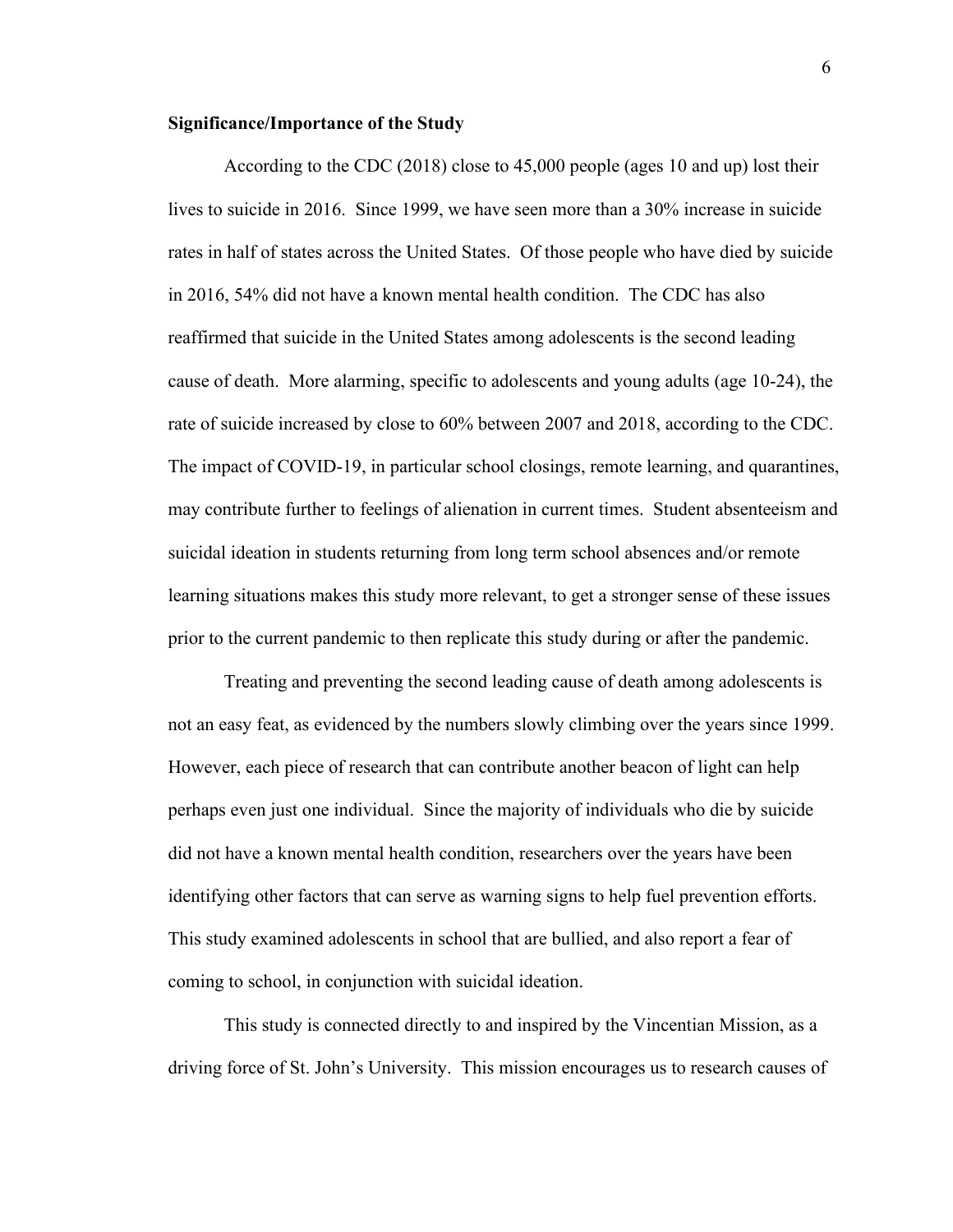social injustice and to seek solutions. Ensuring students to feel safe to come to and from school and are not threatened and bullied by peers is imperative to their learning and social emotional well-being. It also aligns very well to the spirit of compassion and concern for others that is an essential characteristic of St. Vincent de Paul.

Exploring the possible predictors of suicidal ideation can assist professionals in better preparing proactive programs to not only reduce bullying behavior but also to mitigate its impact if still occurring, on the youth of our schools. The results of this study could also assist proactive programs in reducing student absenteeism.

Is the student that is bullied and also having feelings of suicide more likely to miss school? If that answer is yes, school policy can focus on addressing the bullying and absenteeism behavior by periodically reviewing both behavioral and attendance student data to try to identify trends. If the answer is no, and a student that is bullied that stays home from school is the same or less likely to experience suicidal ideation, those issues still need to be addressed. Student absenteeism has other negative consequences for a student. However, the approach of the school in both a proactive and reactive manner to address bullying and absenteeism, perhaps, might be slightly different if suicidal ideation is the same or less likely to be a factor.

#### <span id="page-16-0"></span>**Research Questions**

• Is there a statistically significant relationship between the independent variables of missing school due to fear, cyber-bullying alone, traditional bullying alone, and both forms of bullying at school with the dependent variable reported thoughts of suicide?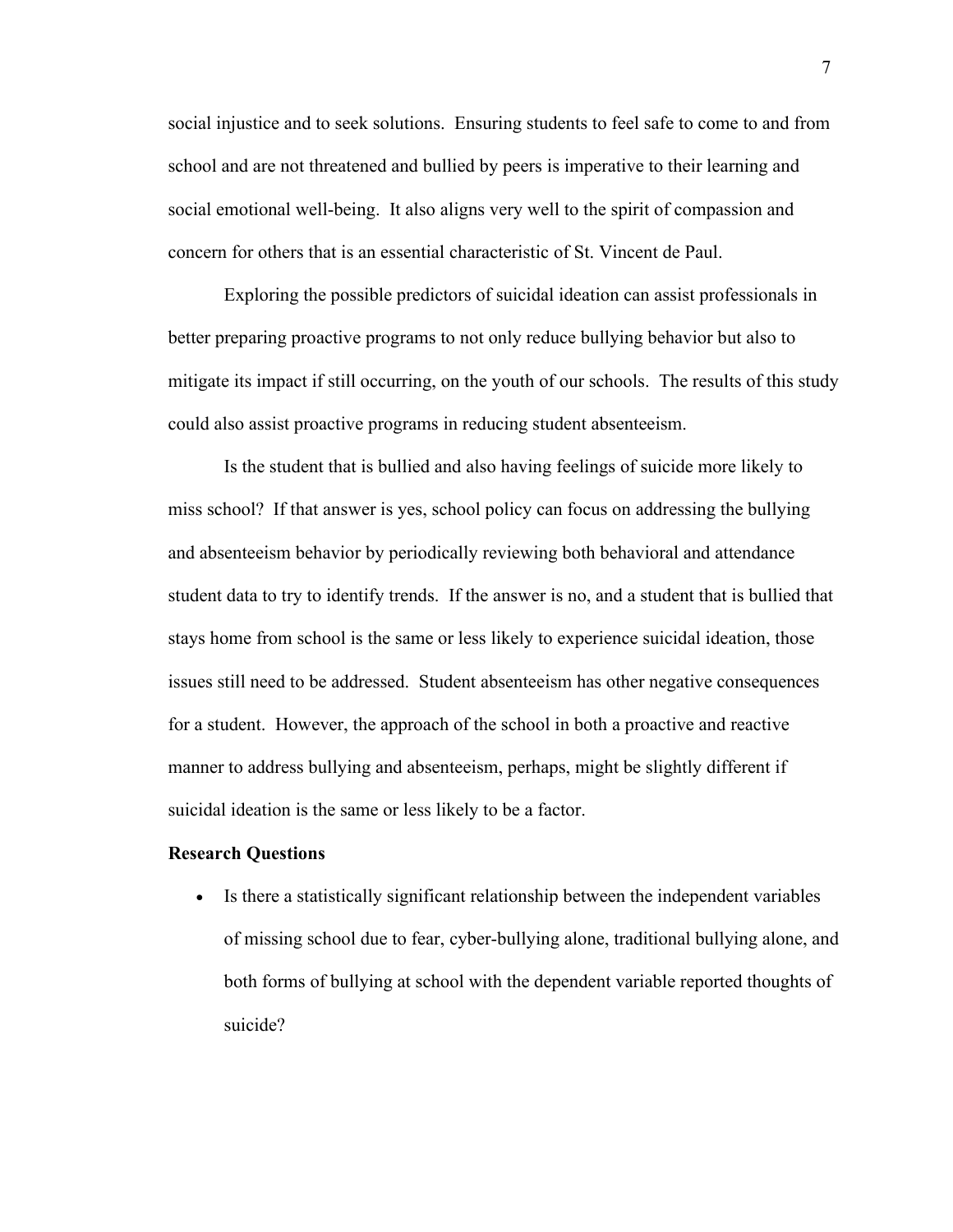• Is there a statistically significant association between the independent variables traditional bullying alone, cyberbullying alone, both forms of bullying at school, and considered suicide with the dependent variable of being absent due to fear of attending school?

## <span id="page-17-0"></span>**Data and Methods**

The Youth Risk Behavior Survey (YRBS) is conducted by the Center for Disease Control (CDC) to understand factors that contribute to illness, death, and disability among adolescents. It provides data representative of students in both public and private schools in the United States grades 9 through 12. The YRBS was first developed in 1990 to examine leading causes of death, disability, and social issues among youth in the United States and to monitor health behaviors that may be contributing factors (Youth Risk Behavior Surveillance System, 2019). For the 2019 YRBS, 78 total survey sites were utilized to administer the YRBS to high school student populations across the United States (national and 44 states, 28 local school districts, 136 schools, three territories, and two tribal governments). This national YRBS data was collected during the time period of August 2018–June 2019.

A binary logistic regression was used to predict if students reported thoughts of suicide as influenced by all forms of bullying as mentioned and days absent from school due to fear. A step wise regression was used to predict days absent from school given both independent variables bullying in school/electronic bullying and thoughts of suicide. Covariates that were included in both analyses include grade level, gender, race/ethnicity, cigarette use, alcohol use, marijuana use, and sexual identify. Absenteeism, for the purposes of this study, is defined as 0 days absent, 1 day absent, 2-3 days absent, 4-5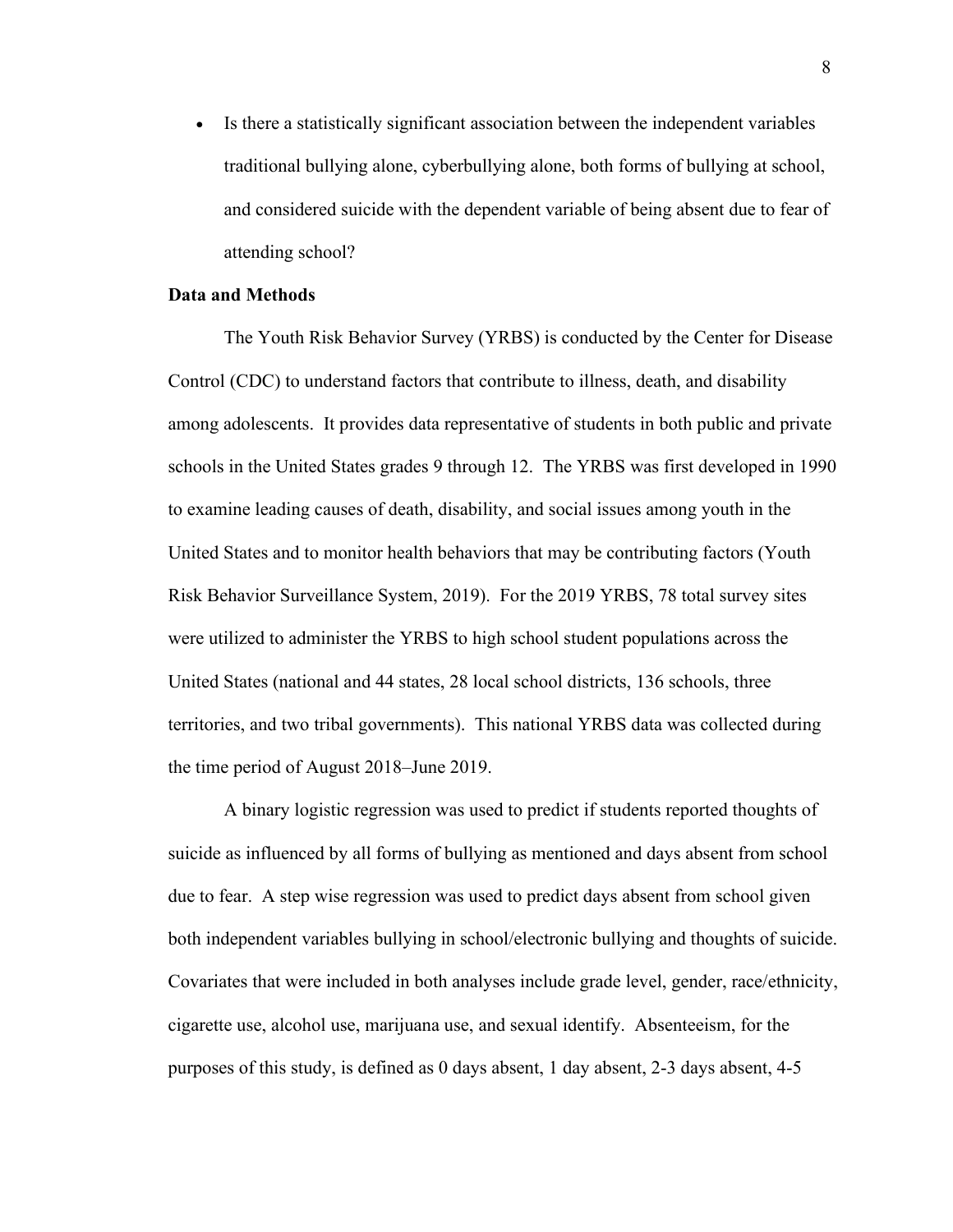days, or 6 or more days of school missed because a student felt they would be unsafe at school or on the way to or from school.

## <span id="page-18-0"></span>**Definition of Terms**

Olweus and Limber (2010) provides a slightly refined definition of bullying or victimization in terms of being bullied, intimidated, or victimized with specification and duration both in mind. When a person is a recipient of negative actions or behaviors from a more powerful peer repeatedly over time, this is bullying. These behaviors can be varied, including teasing, physical abuse, withholding of attention or personal items, or exclusion from social activities. An individual can either be a person that has been bullied, or a bully-victim, which is defined as a person that is bullied and also perpetrates bullying behavior towards another (Sigurdson et al., 2014).

Then there are those peers that witness bullying behavior, whether in person or online. Benzmiller (2013) identified several studies that indicate most bullying behaviors are witnessed by bystanders. Bystanders can either be merely passive observers, those that encourage the bullying by providing attention or encouragement, or those than join the harassment (Benzmiller, 2013). In either of these scenarios, the bystander becomes part of the bullying dynamic. In terms of at-school bullying, "at school" is defined as within the school building, on school property, or on a school bus going to and from school.

Baiden and Tadeo (2020), in review of previous research by Bridge, Goldstein, and Brent (2006) and Nock & Favazza (2009), helped define suicidal behavior and ideation. It is critical to understand and apply appropriately the different terms within this chronic societal problem, as they can be key in prevention. There are differences.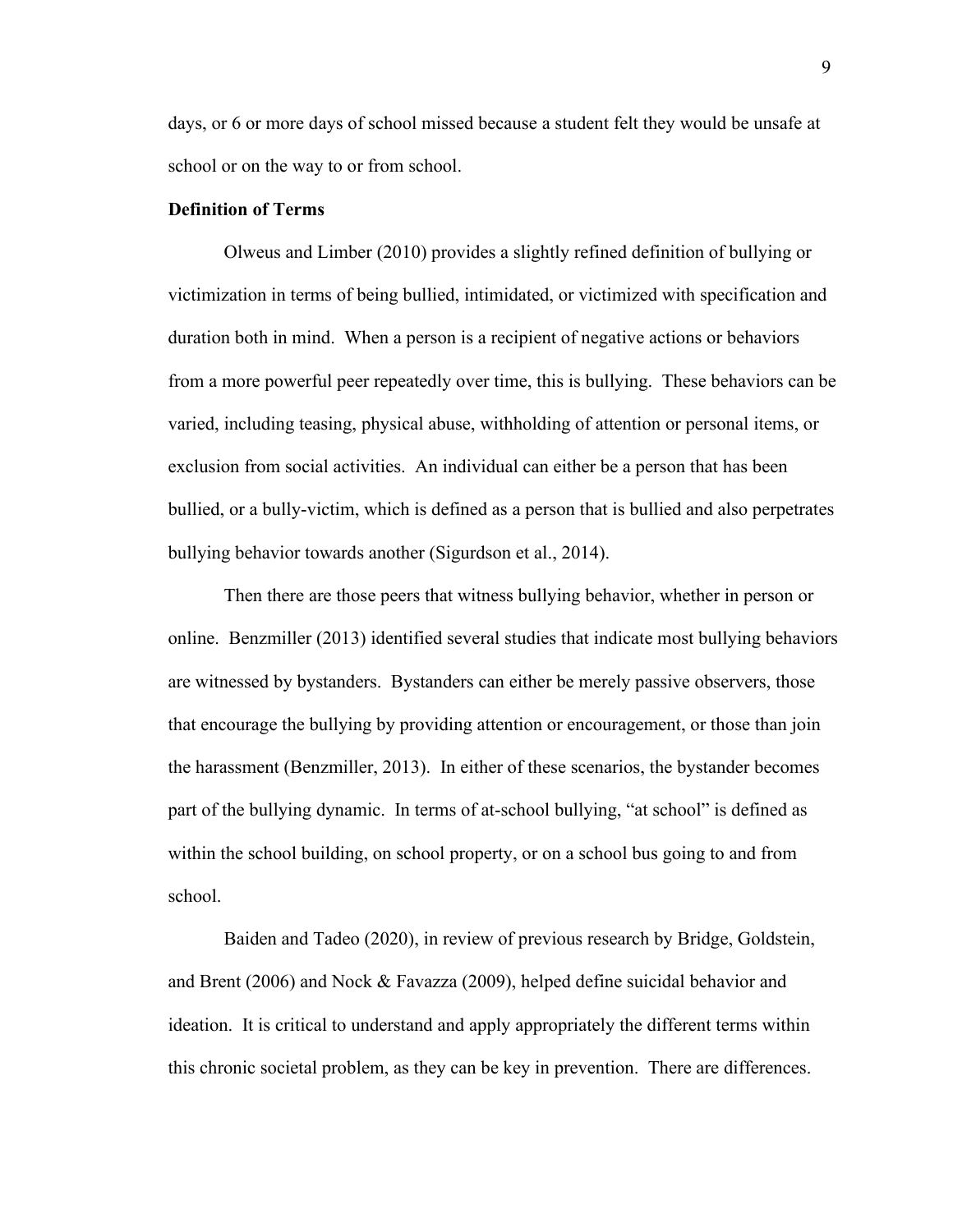Suicidal behavior is defined as "any behavior engaged in with the intent to die and consists of suicidal ideation, a suicide plan, suicide attempts, and death by suicide" (Baiden & Tadeo, 2020, p. 1). Suicidal ideation refers to the thought domain only, possessing the ideas or thoughts of engaging in a behavior with the purpose of killing oneself. A person with a suicide plan takes this to another level, now with a specific and formulated plan of action to end one's life. A suicide attempt is when an individual engages in a potentially self-injurious behavior with the intention of death by suicide. Self-injurious behavior by an individual without that intent to die is not considered a suicide attempt, but obviously still a concerning behavior.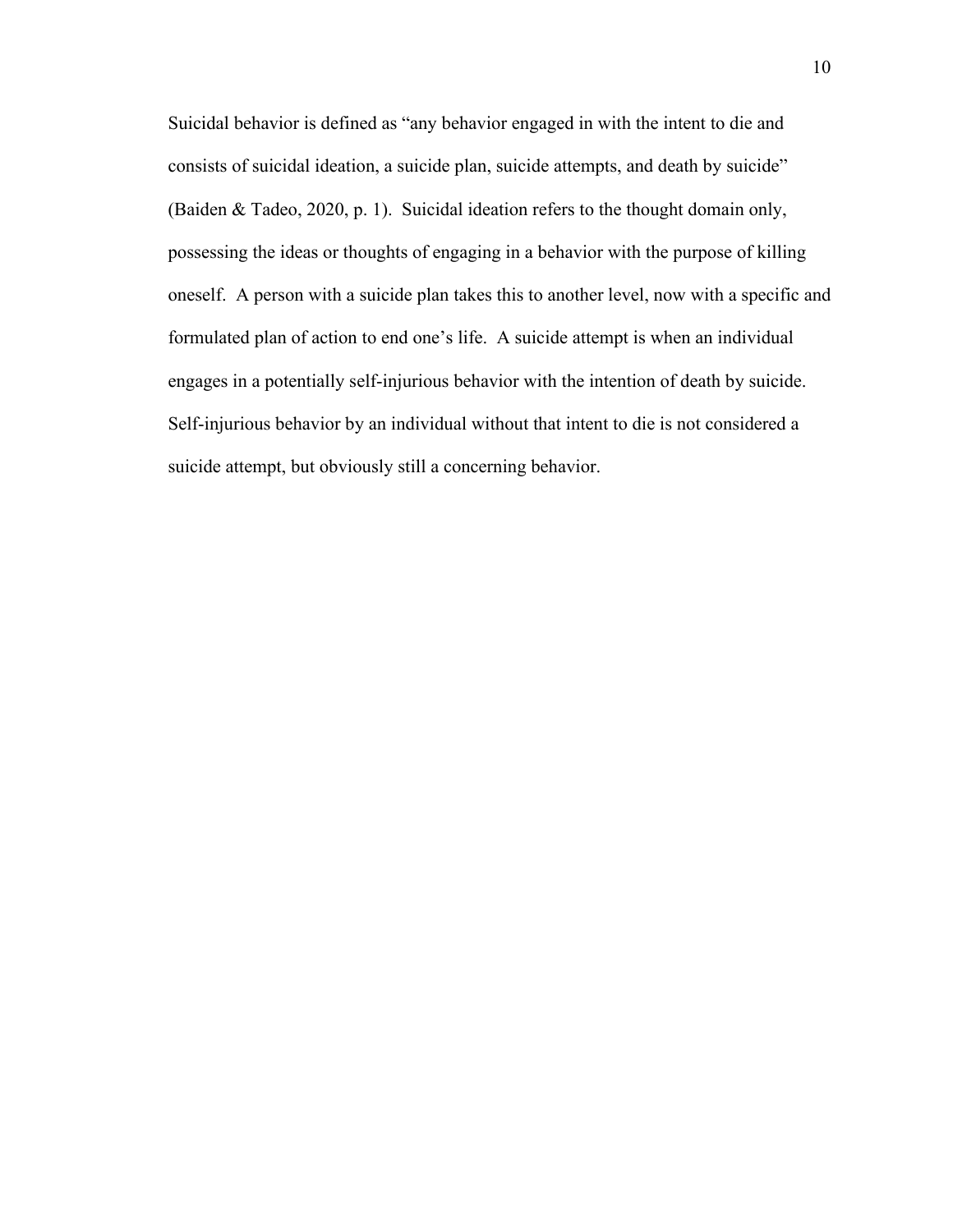## **CHAPTER 2**

## <span id="page-20-1"></span><span id="page-20-0"></span>**Theoretical Framework**

The complex social dynamic known as bullying can be best understood using multiple theoretical frameworks (Evans & Smokowski, 2016). Social Dominance Theory may explain the majority of this phenomenon, however, other theories will be also reviewed, to assist connecting to school attendance and suicidal ideation theories. Social relationships can provide resources and other benefits to individuals. Social Capital Theory (SCT) describes the investment process of a social relationship, and how these resources and benefits are accessed. SCT, as applied to the school setting, can include students' attitudes towards school belonging and school attachment. Social Capital Theory falls under the umbrella of SDT and further sheds light on the reasons why bullying behavior might be initiated and sustained. Social Dominance Theory was again, an integral part of the research by Bibou-Nakou and colleagues (2012).

Social ties can bond social capital between similar individuals in a particular peer group. This socialization within the similar group can increase a sense of belonging and strengthen the overall group's cohesiveness. Social ties can also bridge to those outside of a particular peer group, looking at a wider social network. These experiences can provide resources and status that might not otherwise be available if the socialization remained solely within the main group. In addition, the desired feeling of dominance of the bully, Evans and Smokowski (2016) explain well with Social Dominance Theory as also fueled by SCT. The bully uses "bullying as a means of obtaining and protecting social capital, which fuels their power and gives them the resources to continue bullying and acquiring additional social capital" (p. 373).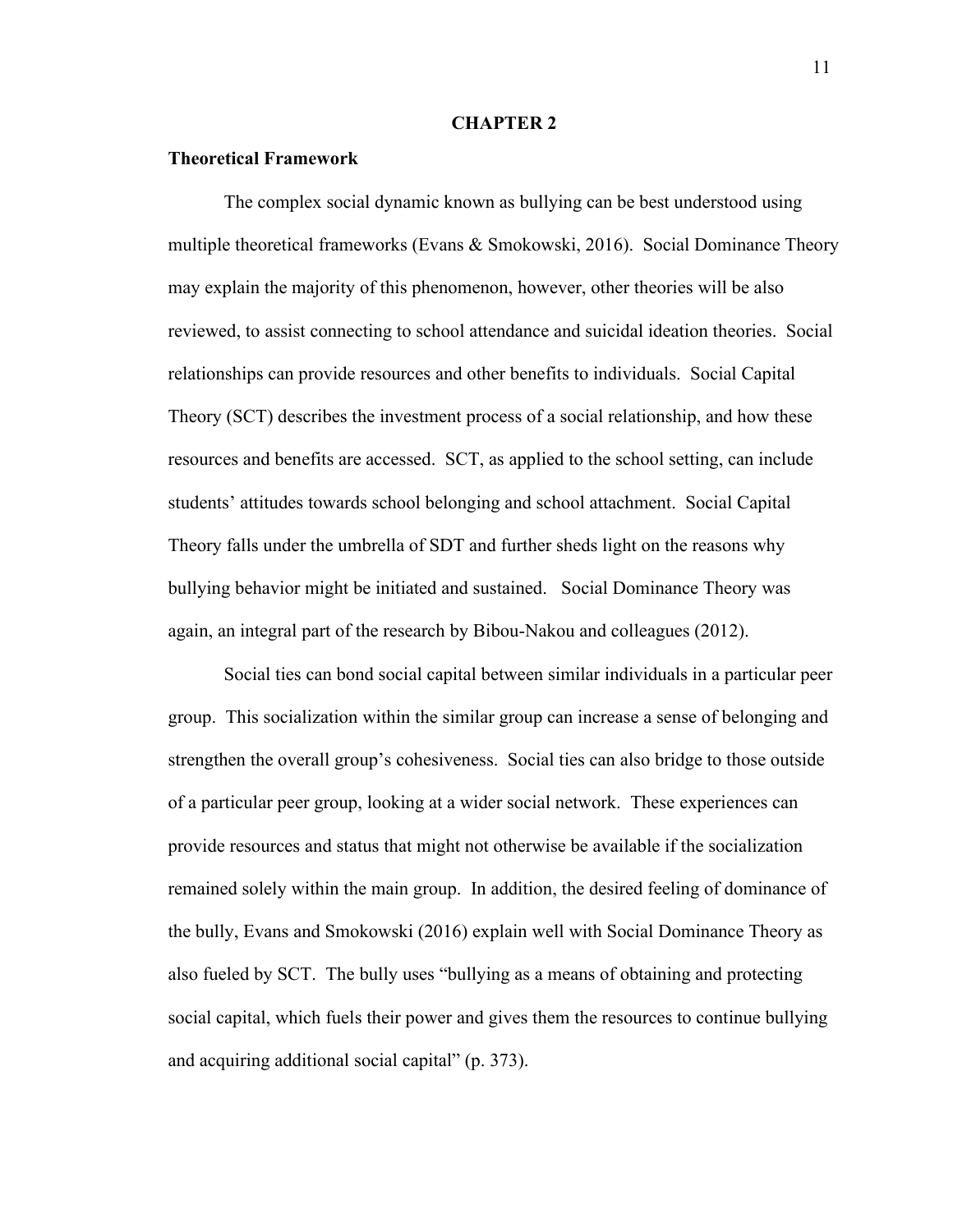Victims of bullying may not have the same social capital in order to escape the cycle of bullying behavior. Although the bully may not be liked by peers, the gains of the observer peers who may not participate directly in the bullying, but encourage it by not condoning it, perpetuate the behavior. The attention gained by the bully, of course, is not the only way to obtain social capital. The social capital gains achieved by the bully can backfire on the individual if the bullying behavior may be too extreme for the peer observers. This concept can be useful in trying to rehabilitate the habitual bully.

Victims of bullying may turn to healthy and appropriate ways of building their own social capital (e.g., connecting with a club or demonstrating skills and strengths that others in the peer group may benefit from). Social Dominance Theory does not always lead to undesirable outcomes. The victims, however, can also turn to negative means of ending the bullying. Bully victims may turn to bullying others, as a perceived sole means in acquiring their own social capital and status. Bullying or aggression towards others may not be a choice an individual is able or willing to make. Potentially in that scenario, that aggression or desire for social capital can be turned inward (Langille et al., 2012). If a student lacks social capital and is not feeling any dominance in the social domain, attention from peers and family can be obtained by other means that potentially can be self-destructive.

Self-injury can include attempts or completion of suicide, but also describes a continuum of behavior that includes nonsuicidal self-injury (NSSI). Guan, Fox, and Prinstein (2012) examined this area, defining NSSI as a direct and deliberate act that causes self-injury to one's own body, without intent to die (and is not socially sanctioned). Victims of bullying may avoid school out of fear, and may turn to self-

12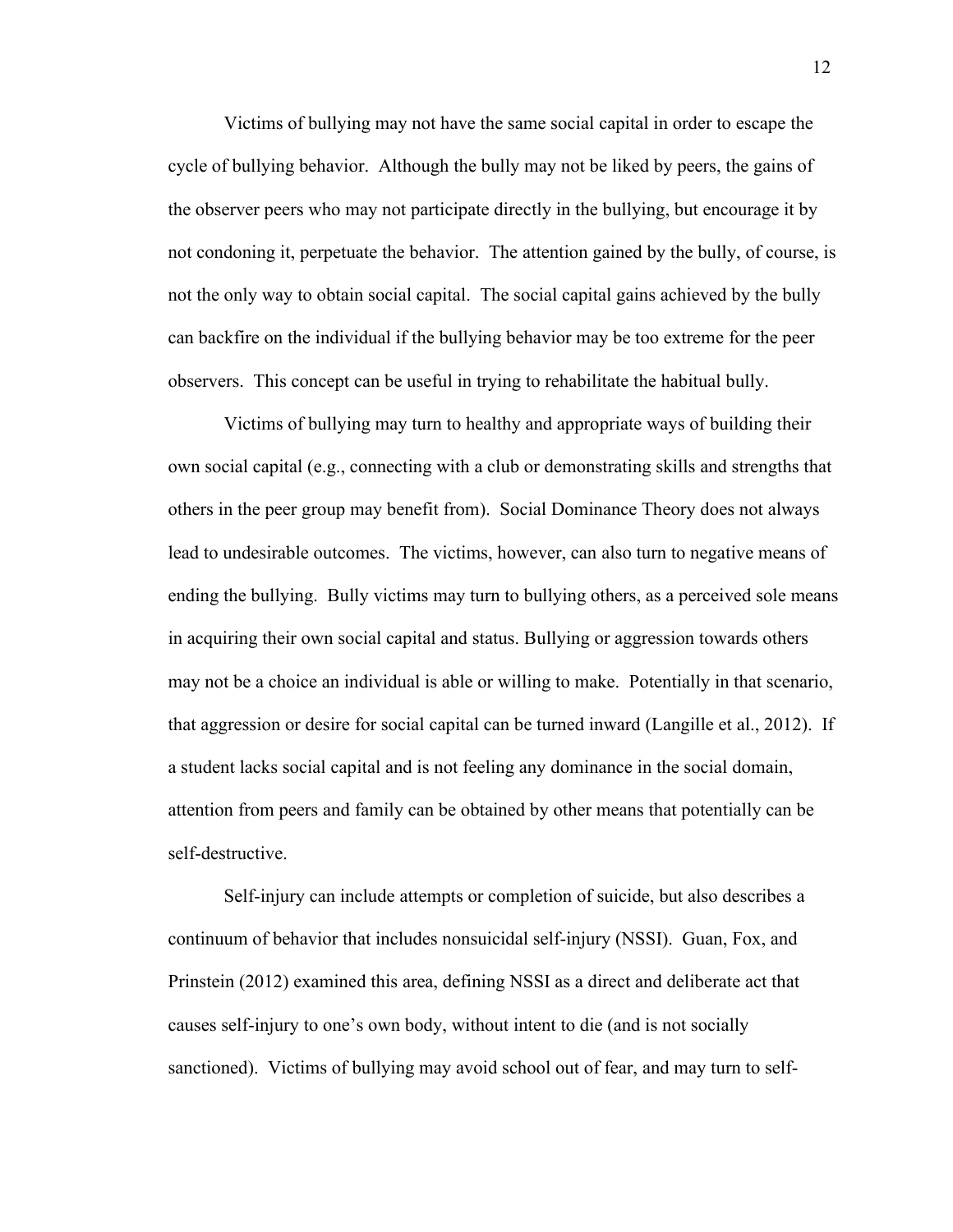injury, in any of its forms, in an unhealthy attempt to obtain social capital (e.g., through school support staff interventions to assist) and to end a cycle of bullying. The intersection of self-injurious behavior, bullying behavior, and student absenteeism has been established in prior research as the following section will illuminate.

#### <span id="page-22-0"></span>**Review of Related Literature**

The negative effects and known predictors of student absenteeism, bullying, and suicidal ideation are discussed in this section. The importance within the field of education to focus on these issues will be highlighted, including mention of preventative efforts. The effects of suicide on the individual and surrounding peers and family might seem obvious, but it is important to review the overarching theme of suicide and selfinjurious behavior as those relevant effects might interact with those involving student absenteeism and bullying behavior. If students that are bullied and report suicidal ideation are more likely to not attend school due to fear, then this research potentially can assist future research and current educators and mental health professionals in better identifying students in need of support and intervention.

## <span id="page-22-1"></span>**Student Absenteeism**

Increasingly, educational policies are focusing on reducing student absenteeism. In 2015, the passing of the Every Student Succeeds Act (ESSA) attempted to support schools nationwide in looking at the whole child and requiring reporting on more varied nontraditional measures of student progress. One of these areas for support is student absenteeism.

García and Weiss (2018) reported on two essential issues of which students are missing school and the impact on student performance as a result of student absenteeism.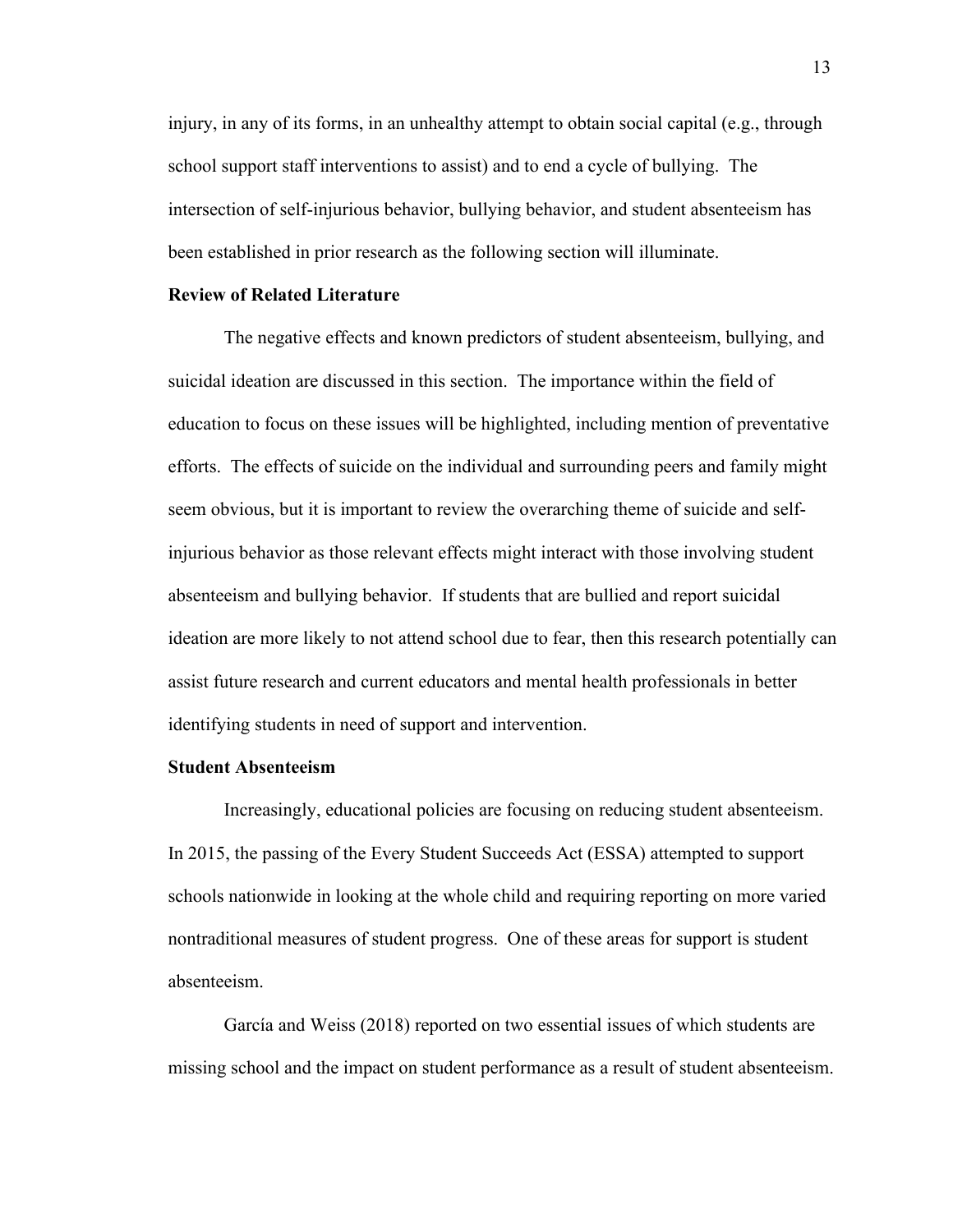National Assessment of Educational Progress (NAEP) data from 2015 was analyzed, finding that approximately one in five students missed three days of school or more in the month prior to the administration of the NAEP mathematics assessment. There were several groups of students that were more likely to have missed school, including students with disabilities, students eligible for free lunch, Hispanic English Language Learners, and Native American students (García & Weiss, 2018). Their further analysis did conclude that test scores on the NAEP mathematics test were between 0.3 and 0.6 standard deviations lower among  $8<sup>th</sup>$  grade students who missed three or more days of school within that prior month. Therefore, attendance clearly correlates with academic performance.

 In addition to impacting test scores, prior research has also concluded that students who are chronically absent are also at significant risk for other negative outcomes. For example, chronically absent students have been found to have lower grades, more behavioral issues, and higher drop-out rates (Gottfried & Ehrlich, 2018). Gottfried (2014) had also established an emotional impact of student absenteeism in the study from 2014, even with younger children. In this study, Gottfried utilized data from the Early Childhood Longitudinal Study (Kindergarten Class of 2010-2011). This included achievement data and surveys of teachers and parents, with a diversity of school types, socioeconomic levels, and racial/ethnic backgrounds. The sample size for purposes of this study was 10,740 students. This data set contains a large span of covariates as control measures, in the following categories: student measures (e.g., gender and race) and family measures (e.g., SES and family involvement). Socioemotional skills were obtained from six socioemotional scales (four social-skills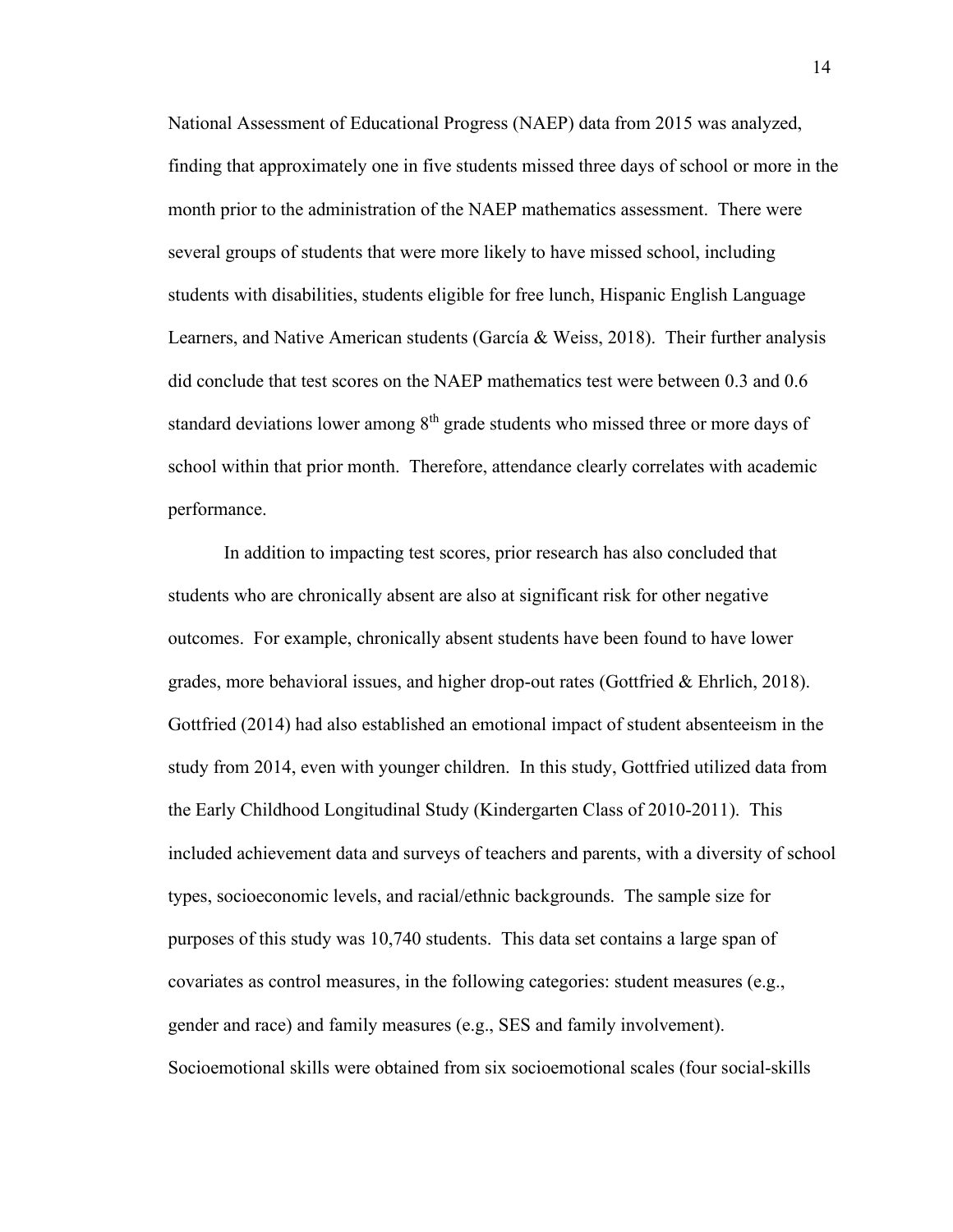scales and two problem-behaviors scales). These scales are derived from teachers' assessment in both fall and spring of the same year. In terms of socioemotional skills, Gottfried found that "being a chronic absentee was also associated with a decline in educational engagement (as measured by approaches to learning and eagerness to learn) as well as a decline in social engagement as measured by an increase in internalizing behaviors" (Gottfried, 2014, p. 70). Many external factors may influence absenteeism, but some antecedents such as bullying are within the school's control.

One particular group, lesbian, gay, and bisexual (LGB) students, routinely report missing school more frequently as compared to heterosexual students but that gap has been on the decline in recent years (Olsen et al., 2017). Olsen et al. (2017) looked at 11 Youth Risk Behavior Surveys for grades 9 through 12 in Massachusetts during 1995 to 2015. These researchers found a steady decline among all students based on sexual preference/identify. During this 20-year period, students that identified as heterosexual reduced their absenteeism rate from 4.3% to 3.8%. Students that identified as LGB decreased their absenteeism rate from 25.0% to 13.4%. Although Olsen et al. (2017) found this decrease to be for both heterosexual and LGB students, there is still a disparity in the last data point from 2015, in that 13.4% of LGB students were still reporting missing school due to fear, as compared to 3.8% of heterosexual students. Sexual preference may still be a factor in relation to student absenteeism, even though the rate of absenteeism may have decreased over time.

In 2020, Gath et al. performed an integrated literature review of the relationship between school absenteeism and substance use (alcohol, cigarette use, marijuana, and other drugs). The specific research question asked, "what does research reveal about the

15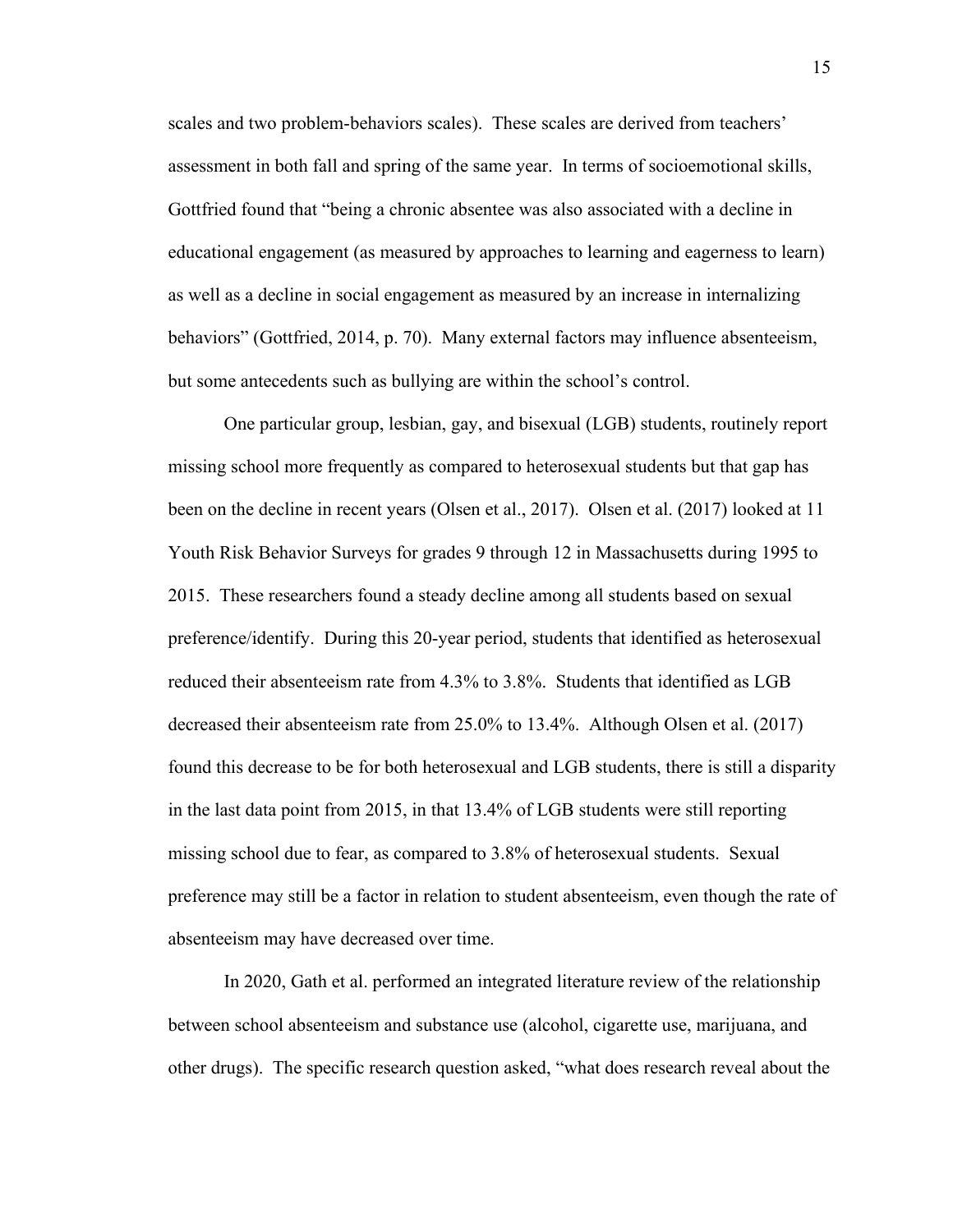relationship between school absenteeism and use of alcohol, tobacco, marijuana, and other drugs among U.S. high school students" (Gakh et al., 2020, p. 492)? The researchers conducted a detailed search of peer-reviewed literature in the health and education areas, utilizing PubMed, Education Resources Information Center (ERIC), Education Full-Text, Scopus and Web of Science. Overall, 37 studies meeting the researchers' inclusion criteria remained for the data extraction and quality assessment analysis.

Increased risk of abusing substances also includes marijuana. Chronic absenteeism was found to increase the risk both of initiating and continuing use of marijuana. Students that were chronically absent from school are more likely to either begin using marijuana, or if they were already using marijuana prior, they were more likely to continue its use. Marijuana consumption, reciprocally, found that students who used marijuana had increased odds of absenteeism from school (Maynard et al., 2017; Roebuck et al., 2004). Gakh et al., in terms of cigarette use, found seven research studies that connected student absenteeism to both early and late onset cigarette use. However, only one study (Feemster et al., 2016), connected the reverse relationship, finding that 25% of student cigarette users missed 3 or more days of school as compared to 3.8% for students that never smoked cigarettes. In terms of alcohol use and student absenteeism, Maynard et al. (2017) found a statistical significance between alcohol use along with binge drinking and increased odds of missing school. Now that I have clearly demonstrated the importance of absenteeism and some antecedents, it is important to focus on one of the main antecedents, specifically bullying. Bullying behavior also has negative consequences on other facets of the well-being of a student.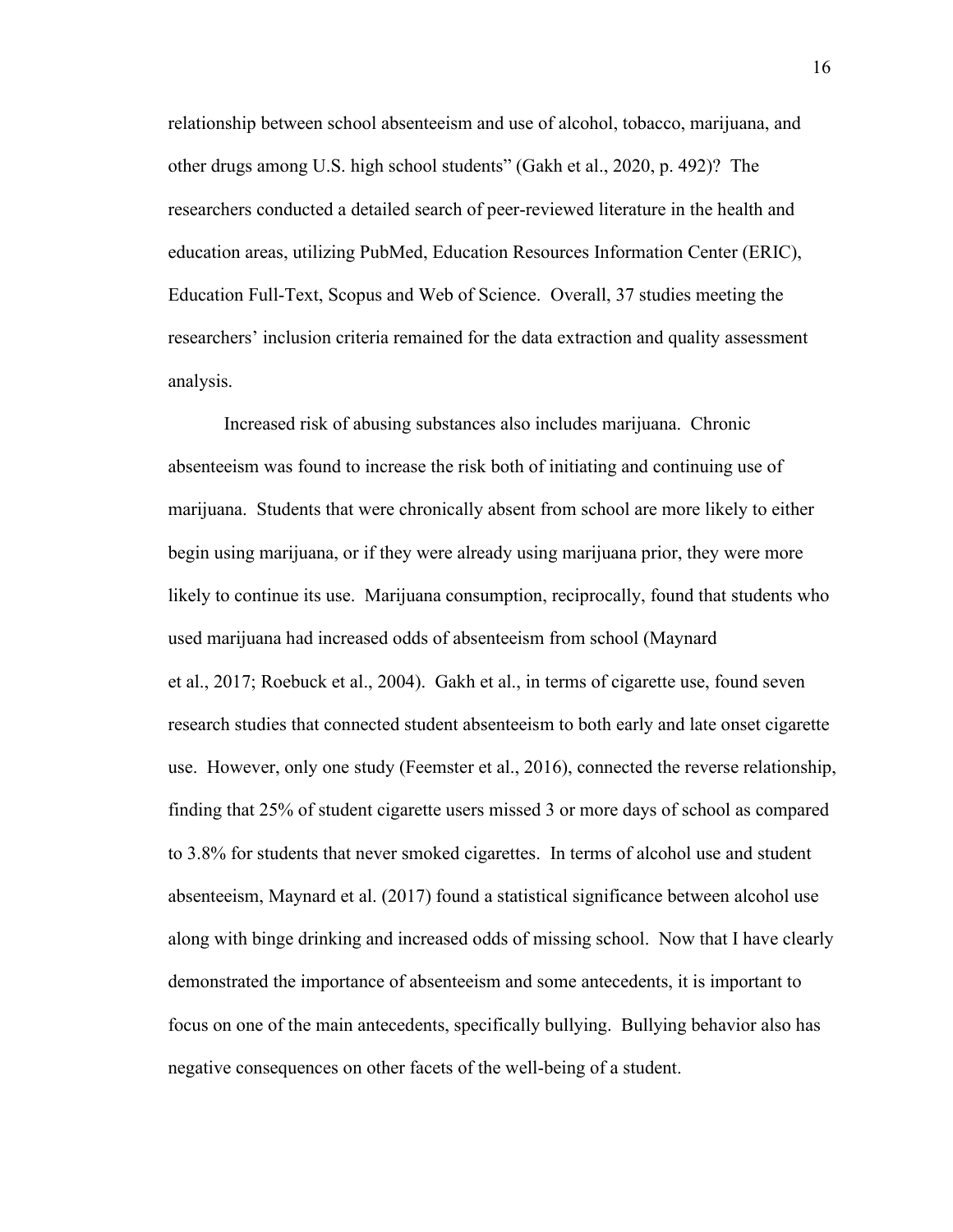## <span id="page-26-0"></span>**Bullying**

Bullying has been found to have several negative effects on teenagers. For example, Schneider et al. (2012) examined data from a regional census of high school students from 2008. This data set included 20,406 students grades 9-12 in MetroWest Massachusetts and their completed surveys ascertaining their bullying victimization and psychological distress. Psychological distress can include depressive symptoms, selfinjury, and suicidality. The researchers found that 15.8% of students reported cyberbullying and 25.9% of students reported school bullying incidences within the past 12 months prior to the survey. The analysis showed a strong overlap between the two forms of bullying, with 59.7% of cyberbullying victims also reporting school bullying, and 36.3% of school bullying victims also reporting cyberbullying. The findings indicated significant connections between both forms of bullying and psychological distress. Both groups indicated an overall elevated psychological distress compared to peers who did not experience any form of bullying. Victims of cyberbullying alone exhibited more psychological distress than school bullying alone. Victims of both forms of bullying were four times as likely to experience symptoms of depression and five times as likely to attempt suicide compared to non-victims (Schneider et al., 2012).

Researchers have found a relationship between bullying and attendance. Steiner and Rasberry (2015) furthered the conversation about bullying and health risk behaviors, which already have been well-documented, to now include school attendance as a factor. Associations between in-person bullying and cyberbullying with student absenteeism due to related safety concerns were examined through the analysis of data from the 2013 National Youth Risk Behavior Survey of students in grades 9-12. This study identified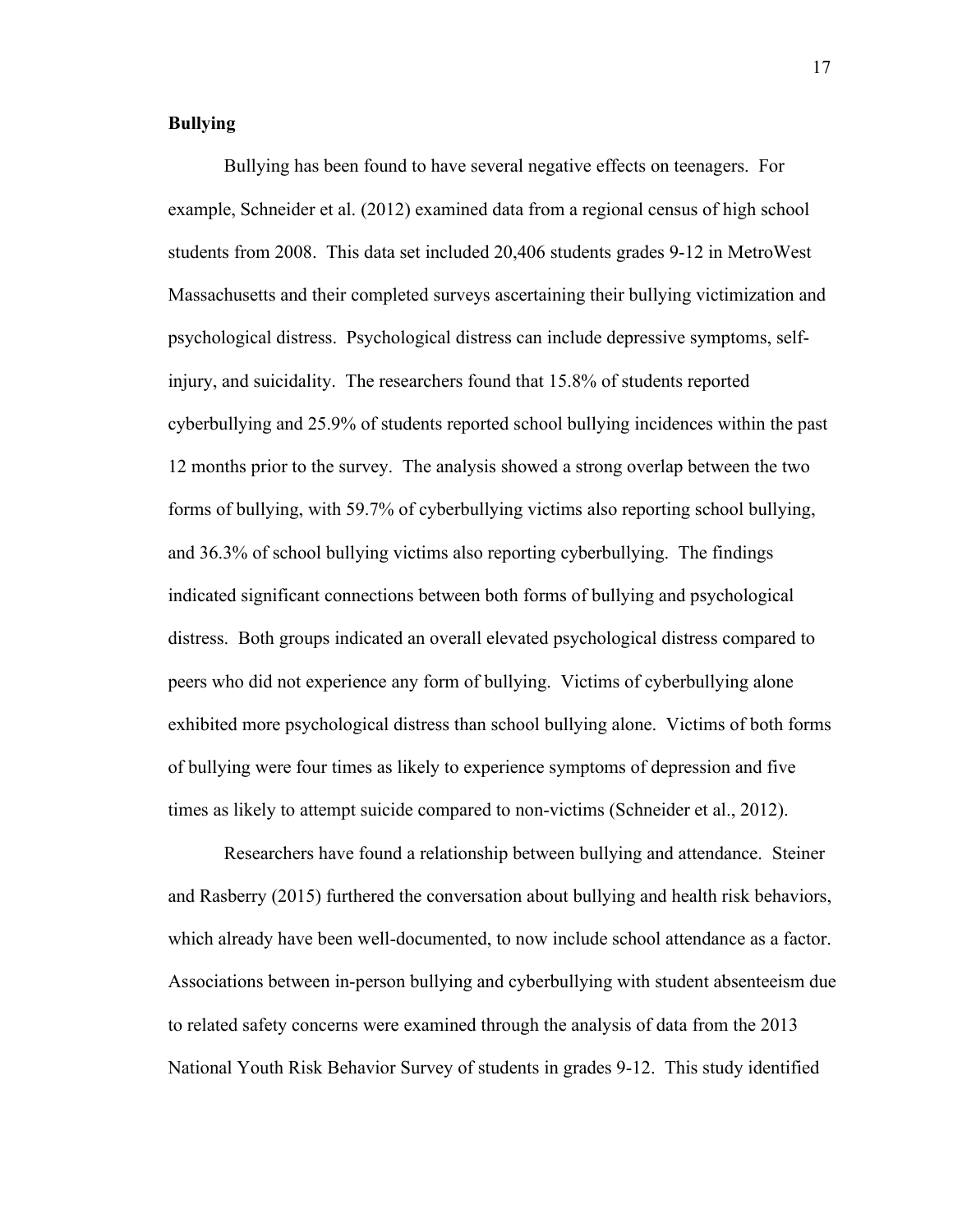that over a quarter of students experienced bullying within the past year. Of those bullied, a logistic regression analysis indicated a statistically significant difference between the days missed of school because of safety concerns between the two groups of students. Among those students that experienced bullying, 15.9% of school days were missed during a 30 day time sample, as compared to 4.1% of days missed who were not bullied (Steiner & Rasberry, 2015).

The statistics gained from student surveys are important to review and consider, as well as other data sources need to be referenced as well, to further explore the voice of the student. The student's voice can not only be helpful, but also required in certain instances such as those relating to basic human rights. Principles embedded within the United Nations Convention on the Rights of the Child, require young people to be consulted with when issues are concerning them, which applies to areas of research as well. Dennehy et al. (2019) presented a theoretical problem on just this point; the study was a rights-based collaboration with young people as coresearchers focusing on cyberbullying, through a qualitative methodology. As active participants in the research design and implantation process, students were able to form, express, and interpret other's views on cyberbullying.

The student participant researchers, during the 2016-17 school year, were selected from four large town high schools in the Republic of Ireland. Students were selected on a voluntary basis to form an advisory group, including ten female and six male students, all 16 years of age. Focus groups were the main data collection method. The youth researchers with adult facilitation, considered various approaches to collecting qualitative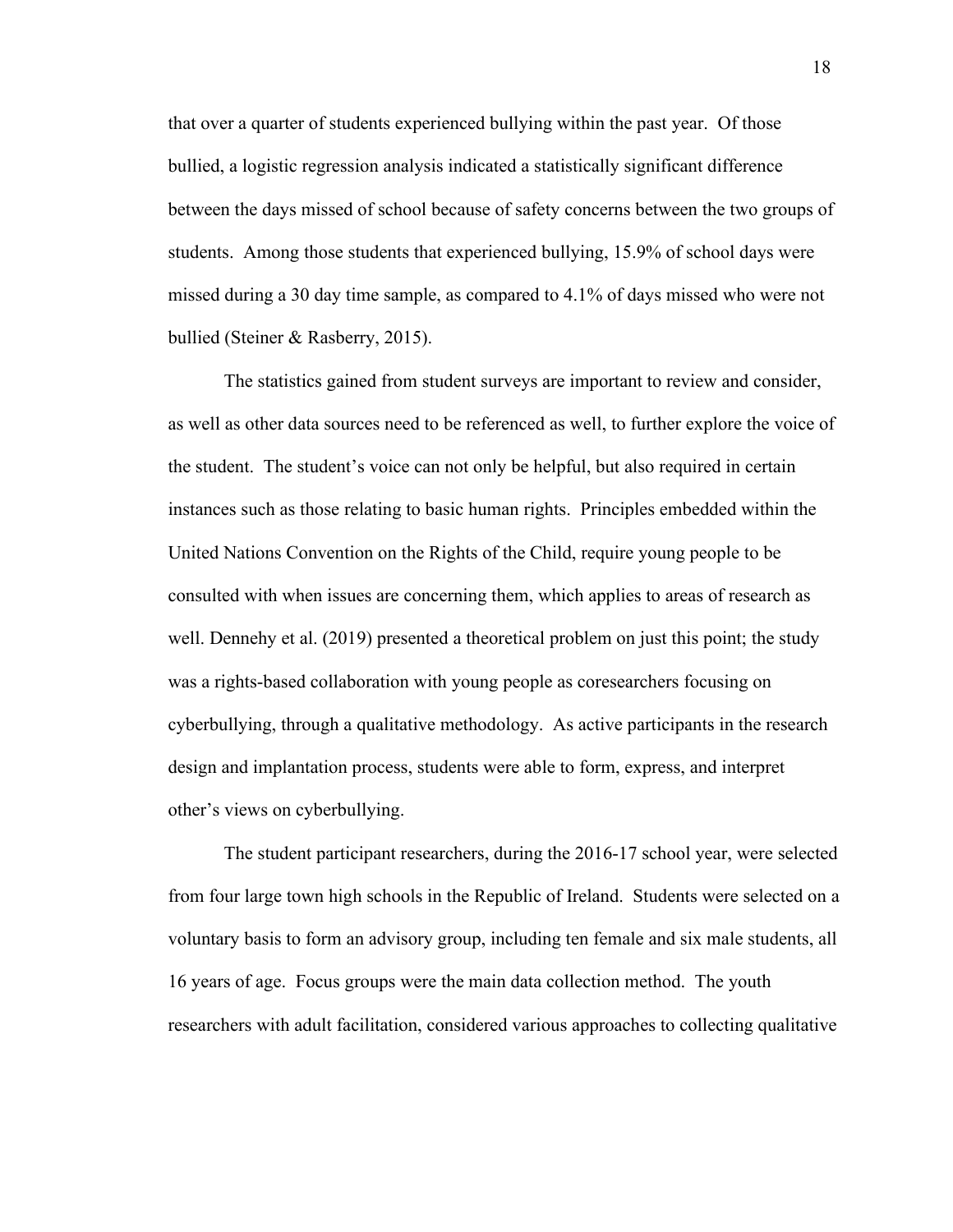data from the students at their schools. Focus groups were selected as the team felt they would be less intimidating than one to one interview sessions.

The adult researchers met with the 16 youth researchers on five occasions to build the young people's capacity to assist in the qualitative study's design, engage with the research, interpret findings, and evaluate the overall collaboration process. A topic guide was utilized specific to discussing cyberbullying with young people, to help inform discussion topics. This topic guide included defining cyberbullying, behaviors associated with cyberbullying, motivations, consequences and coping, and reporting. The youth researchers helped to define the sample (students in years 2, 4, and 5, ages 14-17). Sixtyfour total students participated in 11 focus groups that took place across the four school with oversight by both the adult and young researchers. Aside from summaries provided from the participants perspectives, five themes emerged from the advisory group's evaluation of involvement in the research. These themes include motivation, space, voice, audience, and influence. Dennehy et al. (2019) and the collaboration between students and researchers on the analysis of the eleven focus group interviews identified as an intent to harm as a key element within the student's descriptions of cyberbullying. If a student felt unsafe and that an exchange displayed an intent to harm, it was more likely to be described as bullying. This becomes relevant as the proposed research will further examine that fear as a factor. Although this study did not take place in the U.S., it still illuminates key universal issues associated with bullying.

Bibou-Nakou et al. (2012) examined another facet of searching for that student perspective on bullying, their understanding of the social dynamics behind it. The purpose of their study was to examine student bullying mostly within the school context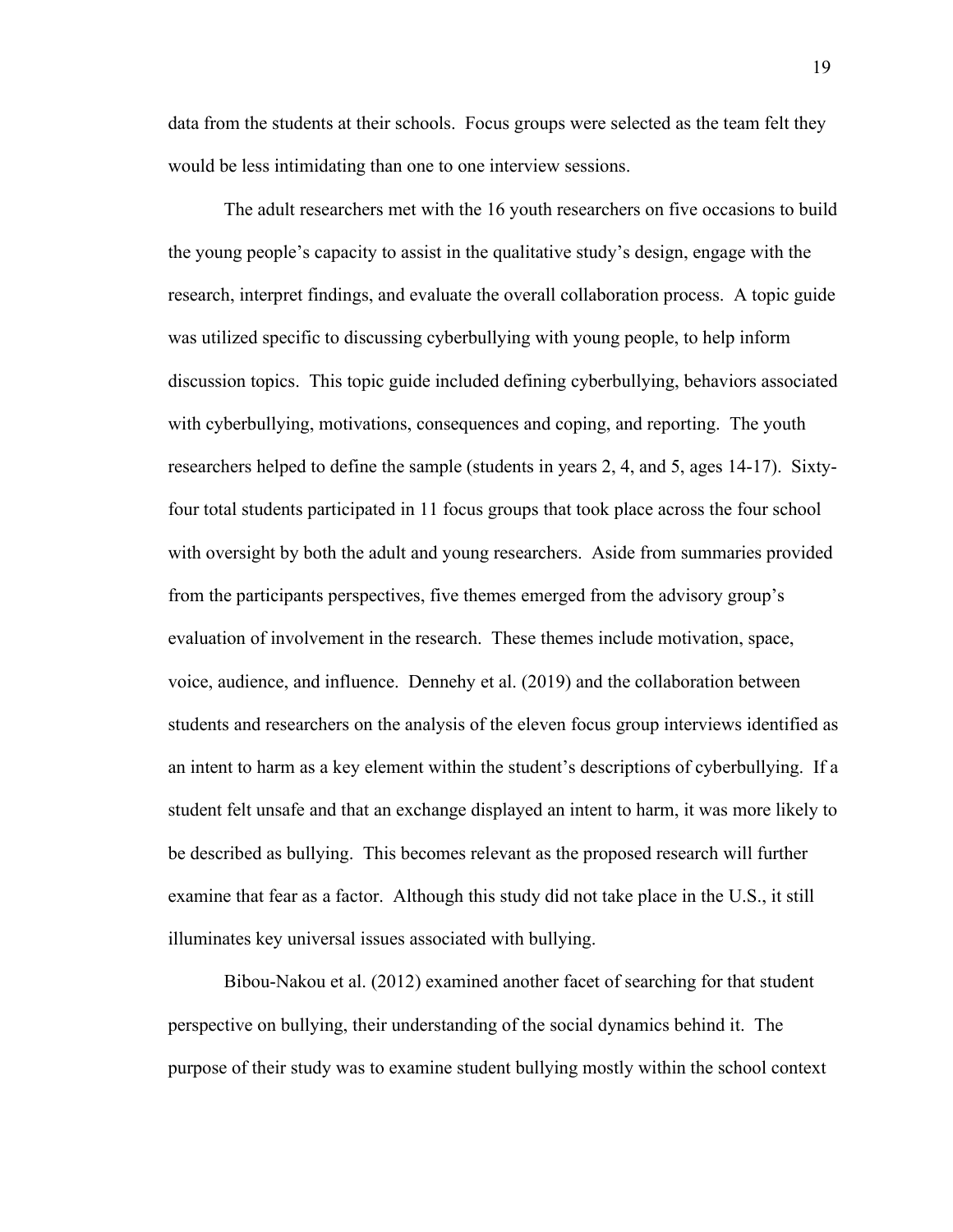from the student perspective and with their perception of larger social dynamics (e.g., student aggression in general). The challenge was to gather more insight from the students' perspective, on both the near and distant factors that influence their understanding of the bullying process and how it fits into a large social dynamic.

Five high schools (of various SES levels) were included in this study, in a major city in Greece. Ninety students were selected, spread (through self-selection) between 14 focus groups. All students were ages 13-15 years old. In addition to group interviews, the students had the opportunity to express their point of view within questionnaires as well. Having multiple data collection methods helped to not only triangulate data, but also to provide students who may not be comfortable in a group setting to express themselves another means to do so.

Social Dominance Theory was an integral part of the research; this theory again, places bullying potentially as one method in achieving social dominance within a larger group. The description helped the reader to understand the broad scope of bullying behavior and its connection to the larger picture. Socially aggressive strategies (e.g., spreading rumors or social exclusion) also potentially help a young person to advance in the peer social hierarchy and to gain social capital in negative and hurtful ways.

Students, through the research of Bibou-Nakou et al. (2012), expressed connection between school climate and the promotion of bullying, if the school climate is one that heavily emphasizes performance and competition. Students also shared concern with the ability to express unique viewpoints, and there was an importance perceived by the students that conformity was valued by the teachers. The findings did indicate that students framed bullying as an issue of school climate overall, verses an outside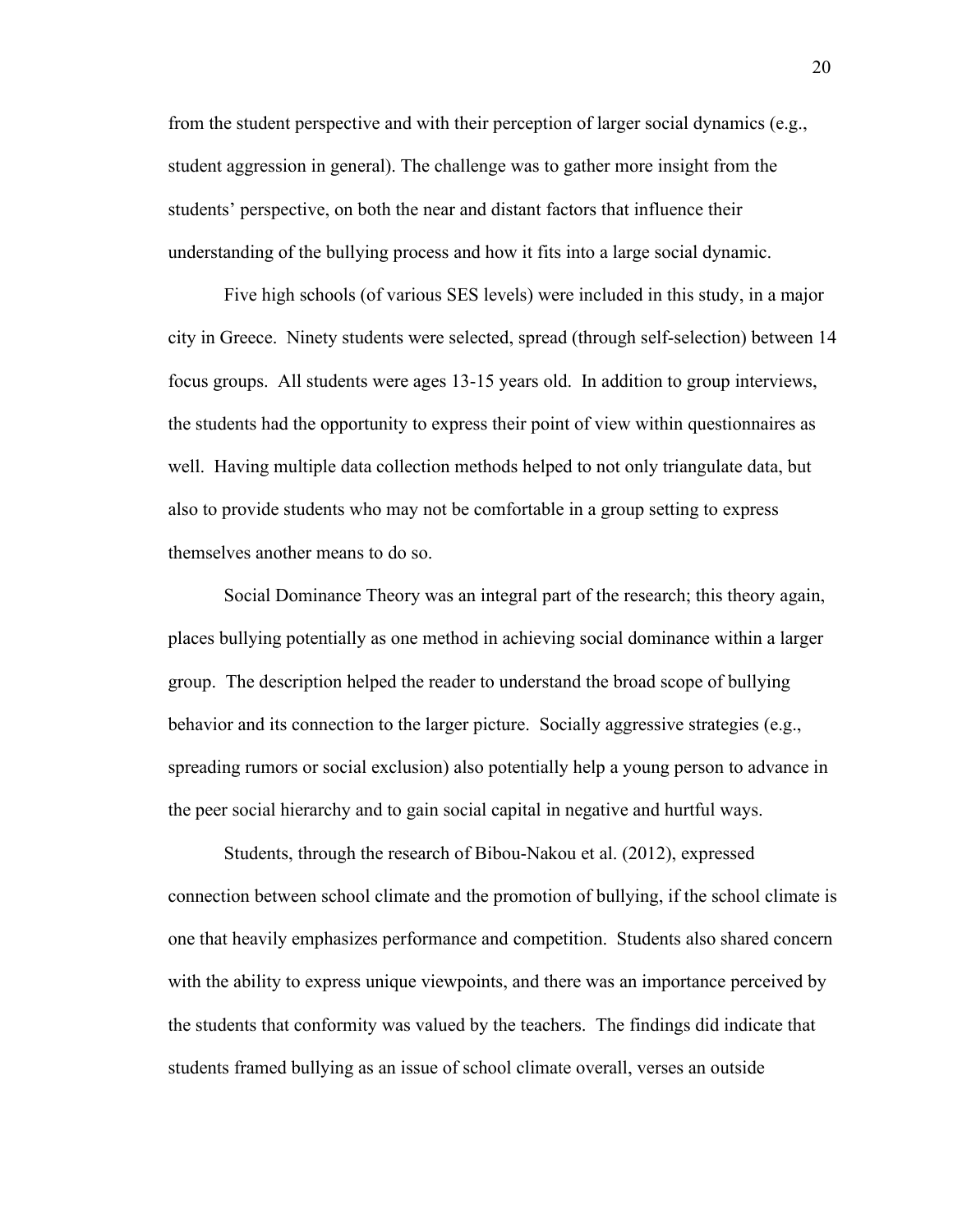phenomenon. The hidden curriculum (teacher/student relationship), academic competition and academic achievement pressure all led the talk from students in both the interviews and questionnaires. This is also tied to previous research that the pressure of academic achievement can be associated with bullying behavior in schools. The implications from the current study could assist and fuel future collaborations between educators and mental health professionals to prevent bullying which also may improve overall school attendance. How reports of cyberbullying and student absenteeism, particularly chronic absenteeism are handled by the school staff can impact the success of any future interventions.

Another factor in bullying is the severity of bullying itself. Hinduja and Patchin (2019) administered a survey to a nationally representative sample of students in the United States ages 12-17. This survey was conducted between August and October of 2016. The researchers found that students that experienced any form (in person, online, or both) of bullying were more likely to report suicidal ideation. Most concerning was that "students who reported being bullied at school and online were even more likely to report not just suicidal thoughts, but also attempts" (Hinduja & Patchin, 2019, p. 333). The population of students that had the greatest likelihood of experiencing suicidal thoughts and attempting suicide were those that were unfortunately subjected to more intense forms of bullying.

## <span id="page-30-0"></span>**Suicide and Self-Injurious Behavior**

Suicidal ideation and attempts or completion of suicide, nonsuicidal self-injury (NSSI) was again, the focus of Guan, Fox, and Prinstein (2012), defining NSSI as a direct and deliberate act that causes self-injury to one's own body, without intent to die (and is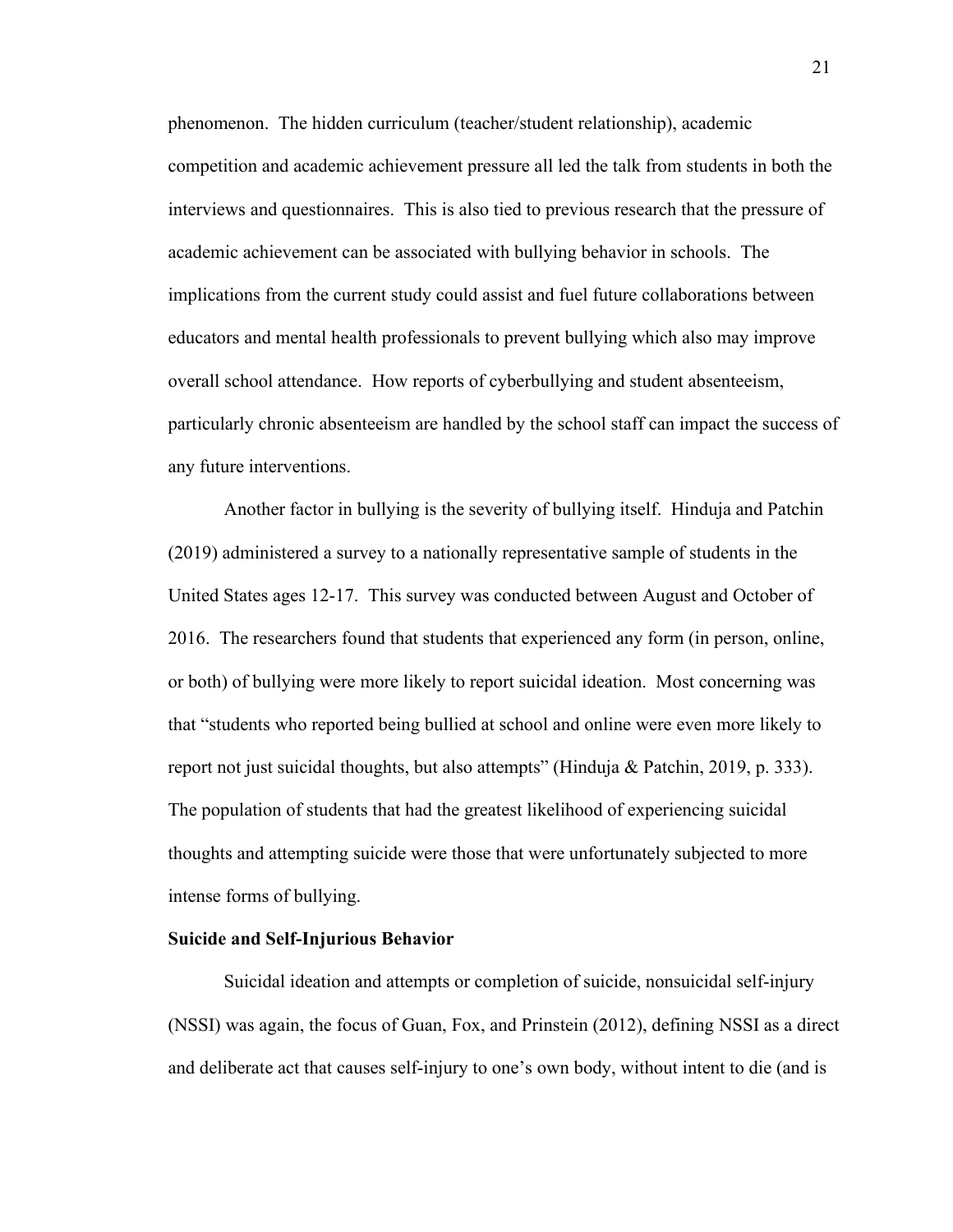not socially sanctioned). Previous research identified by Guan, Fox, and Prinstein (2012) acknowledge three important facts, one being that it is now a diagnosis in the fifth version of the *Diagnostic and Statistical Manual of Mental Disorders* (American Psychiatric Association, 2013) as nonsuicidal self-injury disorder (NSSID). The second point is that NSSI is associated concurrently with suicidal thoughts and behaviors. A third point that drove this current study reminds the reader that recent theories suggest that NSSI may be a risk factor for later suicidal thoughts and behaviors.

The researchers sought to investigate NSSI as a possible risk factor for suicide ideation, threats, or gestures, and attempts in adolescence. A total of 399 ninth-grade adolescents participated in the study, all students from three rural high schools in a single county. Measures and questionnaires were administered in the spring of ninth grade and then every six months. There was a total of five data points until the spring of 11th grade. Guan, Fox, and Prinstein (2012) found "compelling evidence from a diverse community-based sample suggesting that higher frequencies of NSSI are indeed associated with significantly increased risks of suicide ideation and attempts, but not threats or gestures" (p. 8). Further area of exploration would be to try to identify the exact mechanism that is responsible for the link between earlier NSSI and later suicidality.

Self-injurious behavior that carries an intention to end one's life is known as SHID, or self-harm with intent to die. Schneider et al. (2012) looked at an underlying factor of SHID, psychological distress and its connection to bullying. The researchers examined data from a regional census of high school students from 2008. This data set included 20406 9<sup>th</sup> through 12<sup>th</sup> grade students in MetroWest Massachusetts and their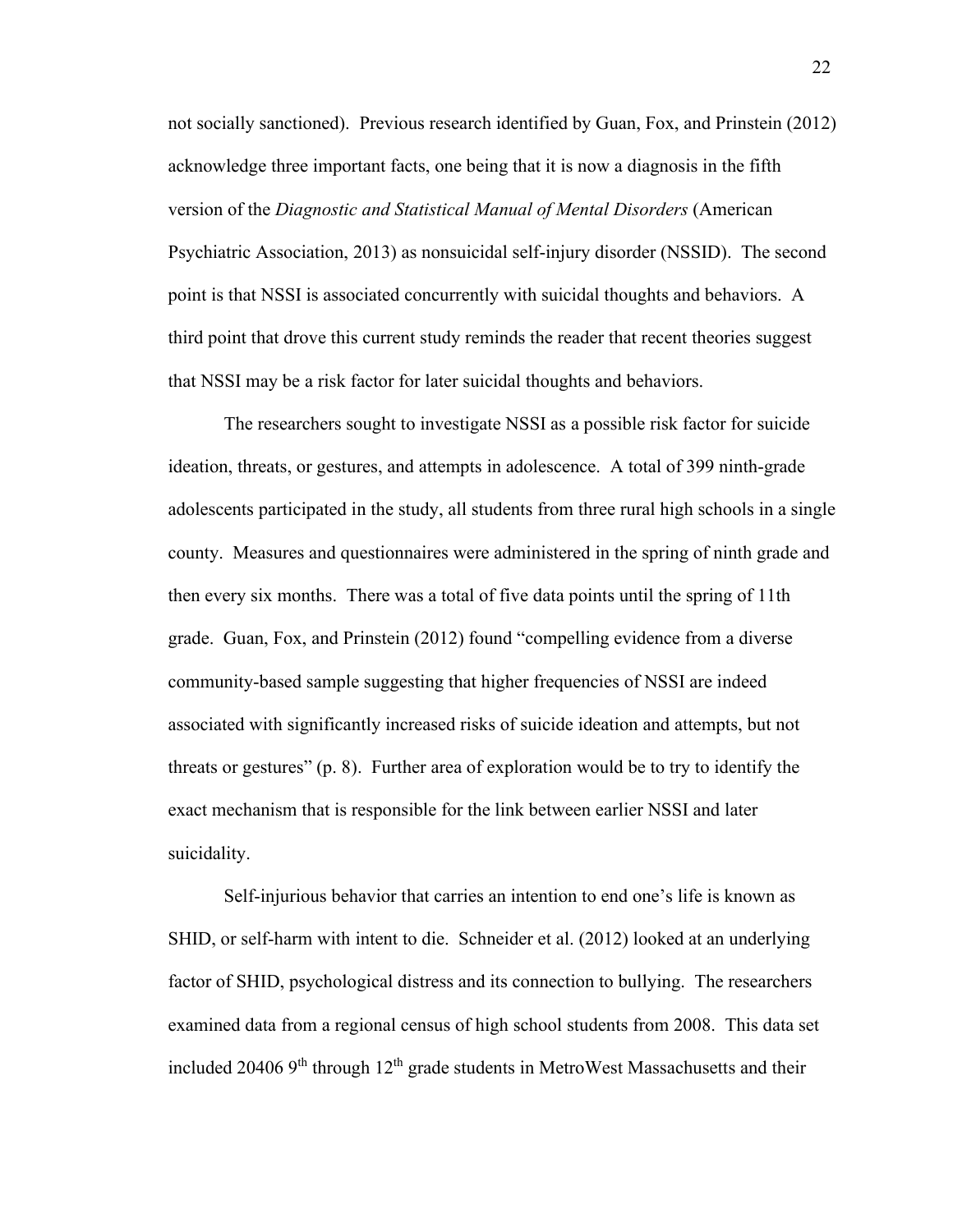completed surveys ascertaining their bullying victimization and psychological distress. Psychological distress can include depressive symptoms, self-injury, and suicidality. The researchers found that 15.8% of students reported cyberbullying and 25.9% of students reported school bullying incidences within the past 12 months prior to the survey. The analysis showed a strong overlap between the two forms of bullying, with 59.7% of cyberbullying victims also reporting school bullying, and 36.3% of school bullying victims also reporting cyberbullying (Schneider et al., 2012). The findings indicated significant connections between both forms of bullying and psychological distress. Both groups indicated an overall elevated psychological distress compared to peers who did not experience any form of bullying. Victims of cyberbullying alone exhibited more psychological distress than school bullying alone. Victims of both forms of bullying were four times as likely to experience symptoms of depression and five times as likely to attempt suicide compared to non-victims (Schneider et al., 2012).

Farmer et al. (2003) proceeded to explore an area of mental health that was less known at the time, how children and adolescents accessed and were referred for mental health services. The essential questions posed by the researchers in 2003 were: how does a child enter mental health services, how do they navigate the supports and services, and do they return once initially exited? For this study, the Great Smoky Mountain Study was accessed, a longitudinal epidemiologic study of mental health problems and service use among children. Data was weighted so that it reflected the general population. Pathways into and through mental health services, as well as factors related to service use patterns were examined. Farmer et al. (2003) found that 54% (based on population estimates)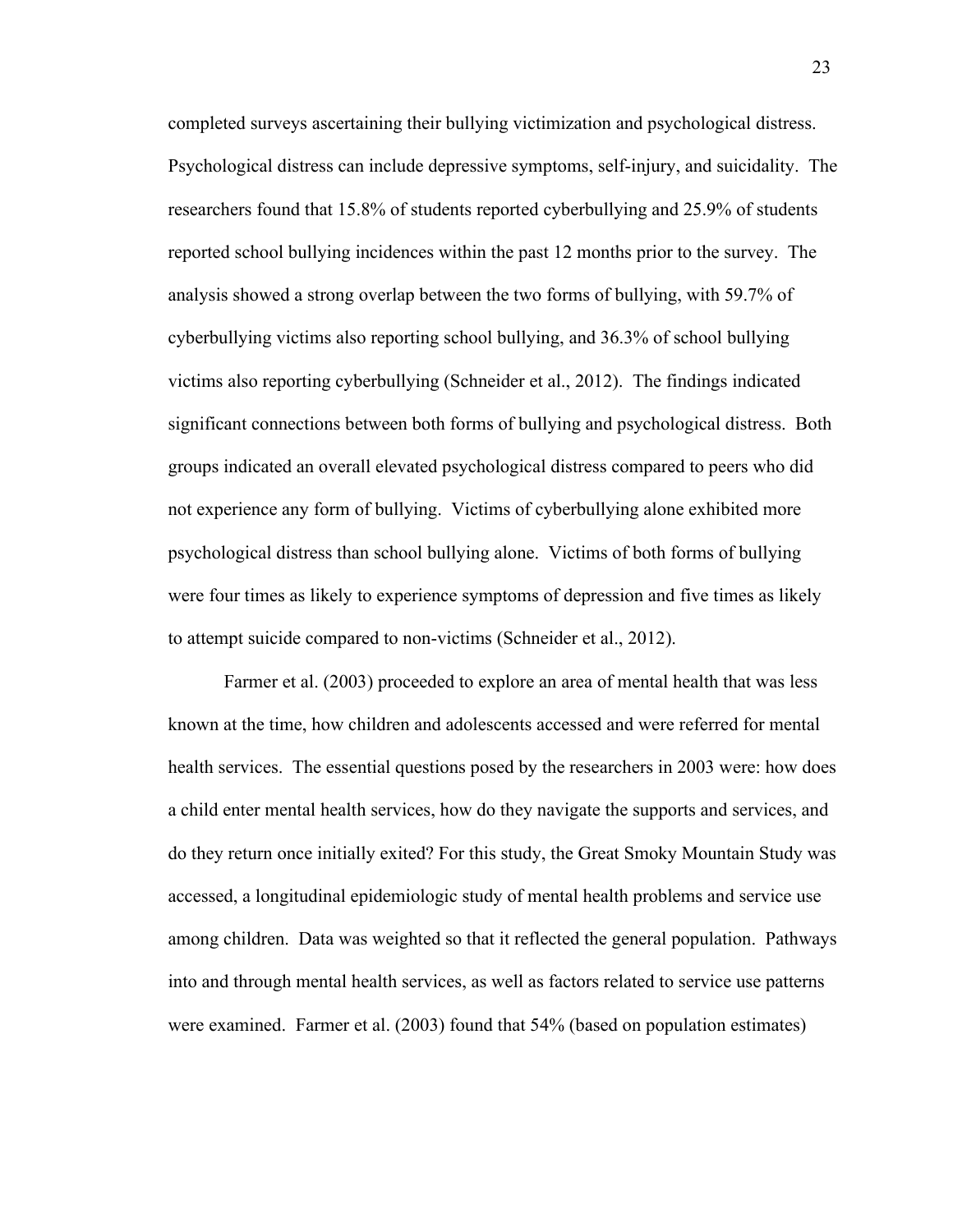have used mental health services at some point during their lives. The education sector was the most common point of entry and provider of services (across all age groups).

Based on Farmer et al. (2003), it appears that educators may have the greatest impact on referring children for mental health services but are least likely to continue with support from other areas of support and services. Suicide prevention, in particular, is a complex issue that certainly is beyond the sole scope of the educational field, but school personnel can be the greatest starting point, the point of entry for support of adolescents that display suicidal ideation.

It is important to consider services offered by schools to help with mental health. Crepeau-Hobson (2013) conducted an exploratory study to examine school-based suicide risk assessment practices. Within the analysis, the researcher looked to examine "the procedures used, the frequency of suicide risk assessments, the outcomes of the assessments, and consideration of various demographics of those children and youth who have undergone a risk assessment, including age/grade level, gender, and ethnicity" (Crepeau-Hobson, 2013, p. 812).

Crepeau-Hobson (2013) emphasizes the following concepts in exploring suicide risk assessment practices: school-based suicide prevention and education programs can be effective in decreasing suicidal behavior and preventing deaths by suicide. Using a public health model, youth suicide prevention programs and practices are sorted into three categories: primary (programs designed to provide awareness of suicide, for the general population of students), secondary (selected prevention specifically for students that are considered at risk for suicidality), and tertiary (for youth who have previously engaged in suicidal behavior). There is an educational component and an assessment or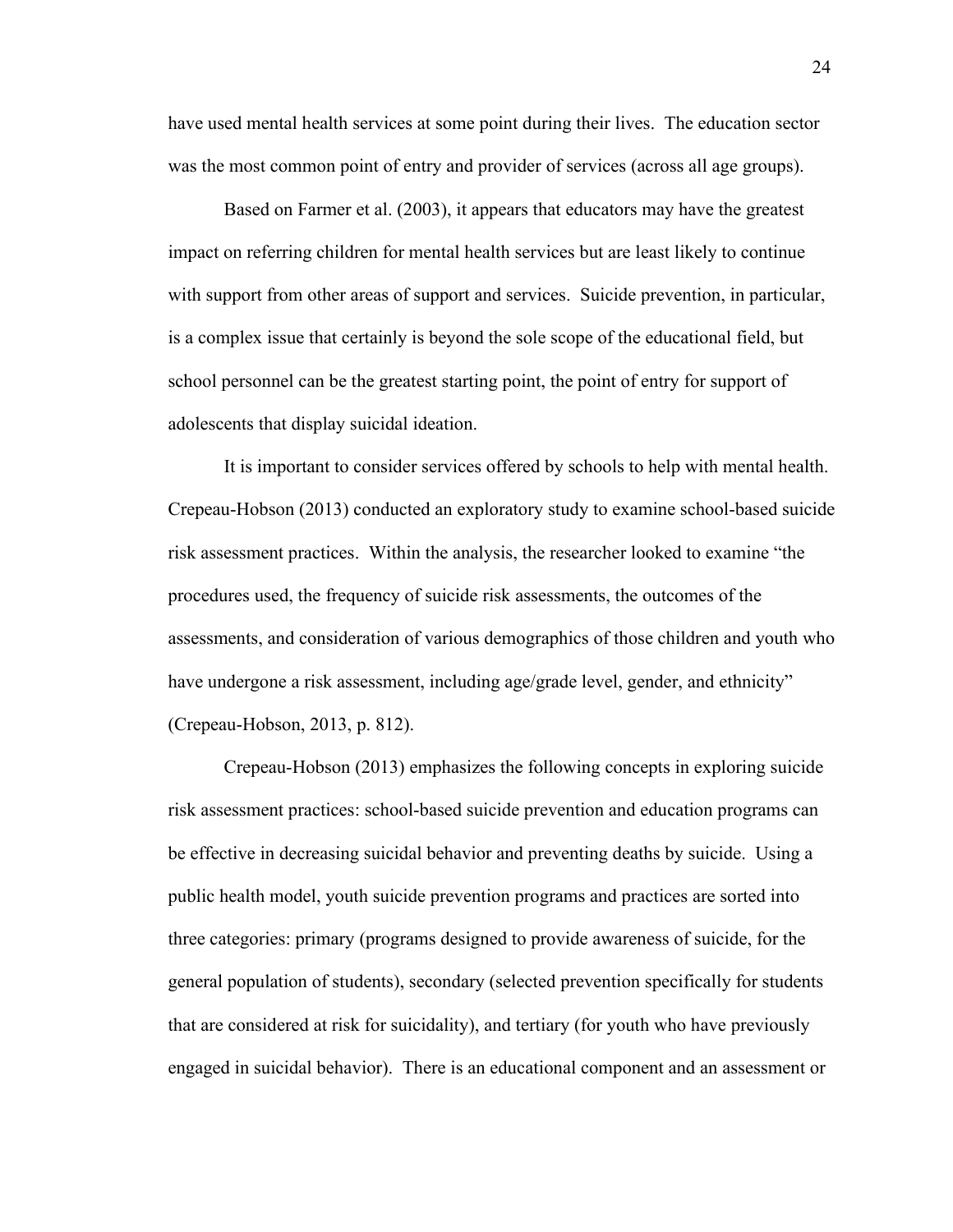self-screening component to most suicide prevention programs. Data from the 2009 National Youth Risk Behavior Survey (YRBS) was reviewed, documenting that approximately 13.8% of all American high school students report having seriously considered committing suicide in the past year 6.3% have attempted suicide, according to the Center for Disease Control (CDC) in 2008.

A convenience sample was used in a study examining districts in a large metropolitan area in western United States that used a standardized suicide risk assessment process and collected and maintained suicide risk assessment data for at least one year; three districts were found and used Crepeau-Hobson (2013). As per the procedure, de-identified suicide risk assessment data (from years the three districts had in common) were analyzed. Suicide prevention coordinators were interviewed and provided all pertinent documentation to be reviewed.

Within this exploratory study, Crepeau-Hobson (2013) found that in all three districts, the risk assessment team used a Suicide Risk Assessment (SRA) form and rated students within a three-level continuum, from low/beginning to medium/moderate to high/emergent risk. Of the three years including all three districts, ten students committed suicide. These ten children were not identified and did not participate in a suicide risk assessment (conversely none of the students who participated in an SRA committed suicide).

Arango et al. (2019) conducted a longitudinal study of 142 adolescents that identified as bully victimized youth. Family, school, community, youth depression, and suicidal ideation were examined in this study. The participants were recruited between 2011 and 2014 in an urban location of the midwestern region of the United States. A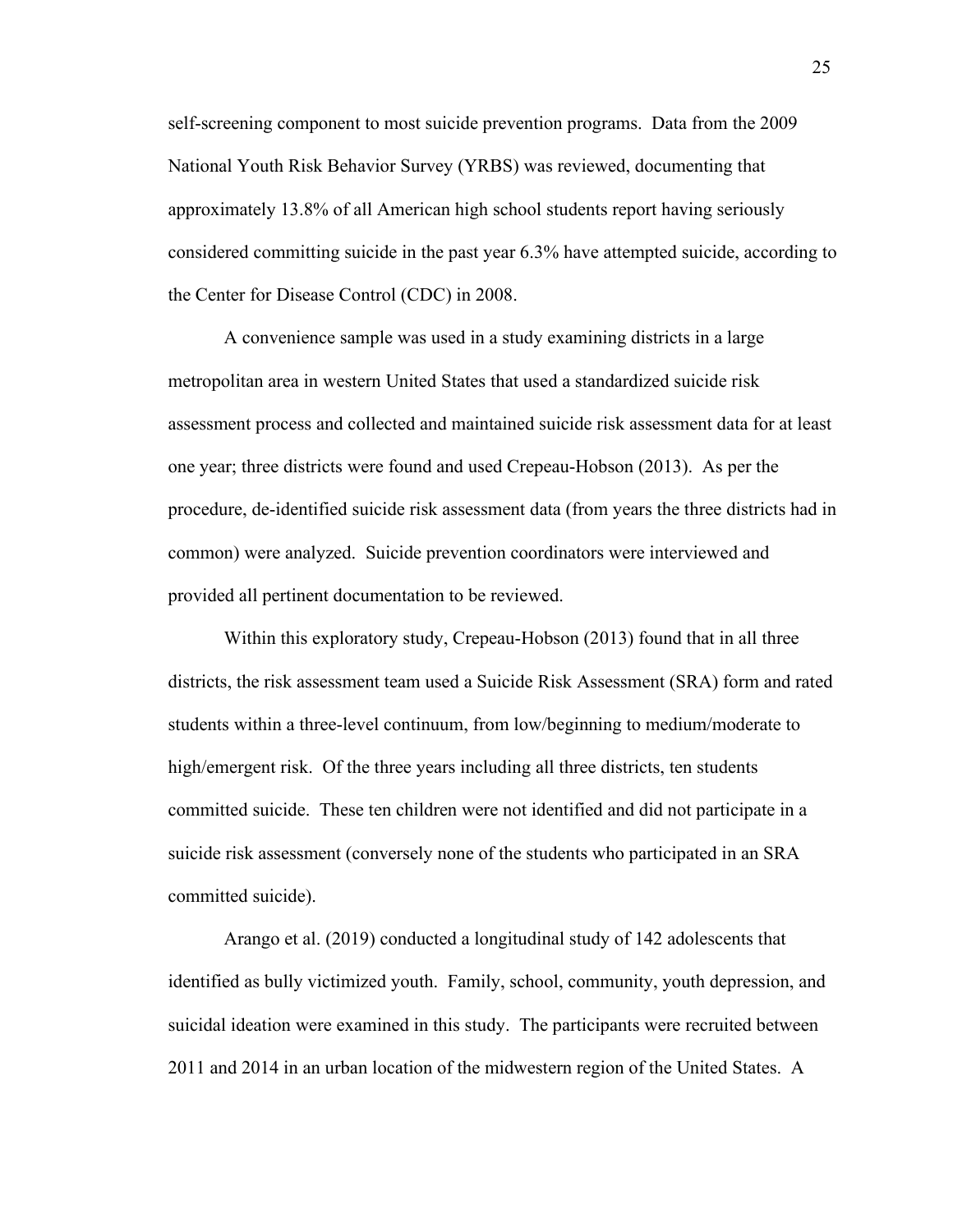pediatric general emergency department and urgent care clinic were the two locations where recruitment took place. The analysis looked at adolescents who were connected to different parts of their social systems (primarily family, school, and community) could be protective of depression and suicidal ideation among bullied and victimized students. The researchers found that the "results of the model predicting suicidal ideation indicated negative associations between subtypes of connectedness (family, school, community) and suicidal ideation (Arango et al., 2019, p. 734). This study aligns with the theoretical framework for this research, in that Social Capital, as part of Social Dominance Theory, indicates an individual with greater social capital, in a variety of locations, may have less a chance of suicidal ideation and could potentially mitigate the effects of bullying.

## <span id="page-35-0"></span>**Bullying, Student Absenteeism, and Suicidal Ideation**

The aforementioned study of Crepeau-Hobson (2013) was the initial motivation for the current student study. Were there factors that contributed to individuals in the study not being identified as at-risk students? This essential question intersects with previous studies that have found a statistical significance between bullying (both in person and cyberbullying) and an increase in student absenteeism. Previous studies have also found a statistical significance between bullying and an increase of suicidal ideation. The current study seeks to identify if there should be a greater emphasis and support for a student that has been a victim of bullying behavior and also has a pattern of absenteeism. Will a student that is a victim of bullying and stays home from school have less of a chance of developing suicidal ideation? Perhaps that student gets a reprieve from the bullying behavior at home and is in a better mental state. However, with cyberbullying,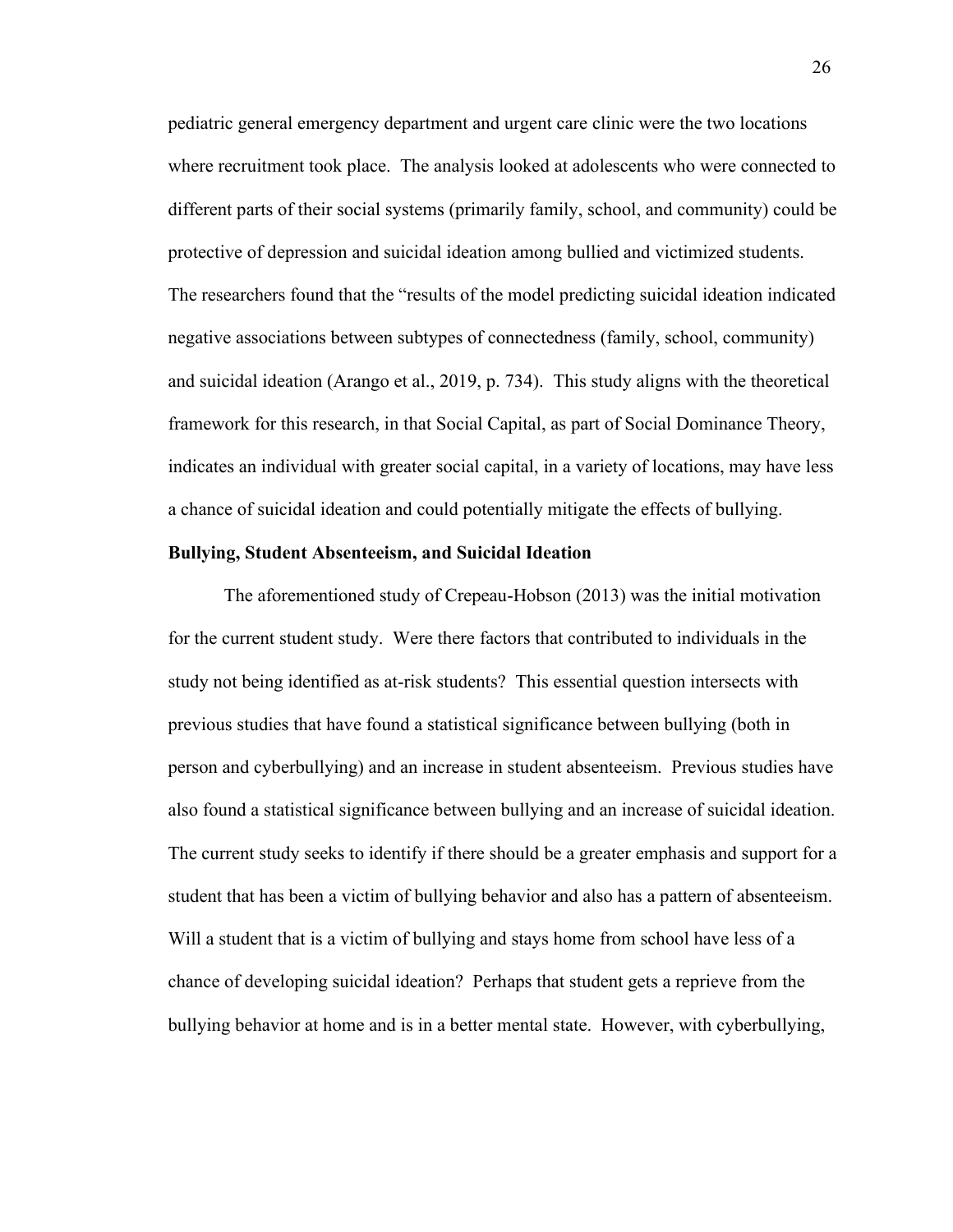being physically absent from school does not necessarily stop the bullying from occurring online and through social media.

Fear or risk of future harm are two separate entities and could potentially be related in different ways to students that are absent from school due to fear. Kerbs et. al (2005) at the time found extensive research and documentation in terms of scales on prevalence, incidence, and fear of student-to-student victimization, but there was little to no discussion as to the risk. The researchers examined a single Florida public school, with students in grades 7-10 (N=337) using self-reported student surveys for perceived risk as measured by the Adolescent Index for School Safety. The study found that the following factors could contribute to even just the perceived risk: social isolation, gossiping, social exclusion, sexual violence, ridicule of heritage, serious attacks, ridicule of personal characteristics, physical attacks/threats w/out weapons, and property-related violence (Kerbs et al., 2005, p. 134). Both a prior history of victimization, or even a perceived risk could affect students in the areas of suicidal ideation and student absenteeism as well.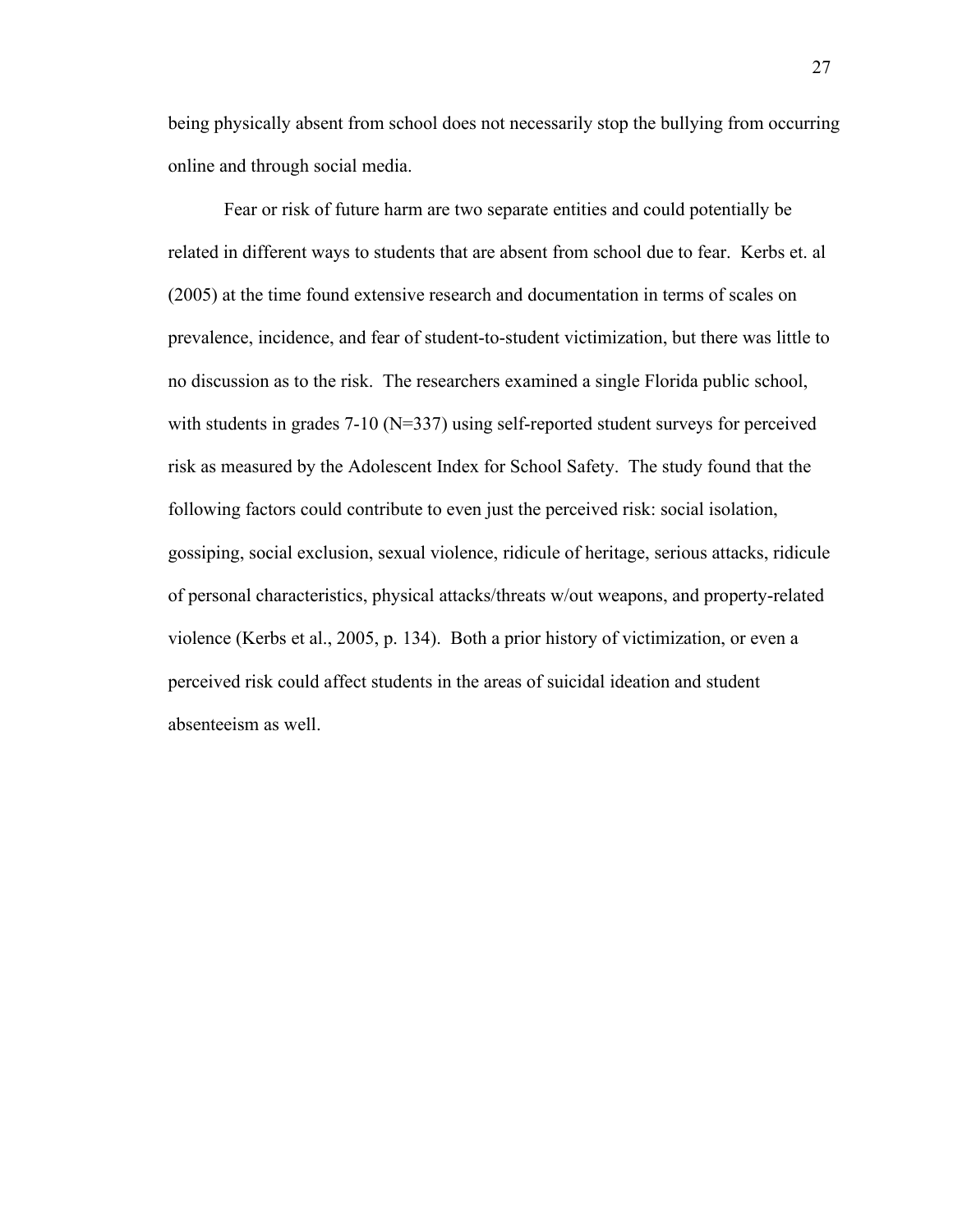## **CHAPTER 3**

## **Introduction**

<span id="page-37-1"></span><span id="page-37-0"></span>The methods and procedures applied for this study will be explained and described in specific detail within this chapter. This study utilizes the 2019 Youth Risk Behavior Survey (YRBS) data. A binary logistic regression was applied to research question number one and a step wise regression was applied to answer research question number two.

## **Methods and Procedures**

#### <span id="page-37-3"></span><span id="page-37-2"></span>**Research Questions**

 This study sought to first confirm if there is a statistically significant association between the reported occurrence of student cyber-bullying and traditional bullying at school, reported absences from school due to fear, and reported thoughts of suicide. This first research question included the effect of in-person bullying, online bullying, and both in-person and online bullying. This study documented these trends utilizing the 2019 YRBS responses of students in grades 9-12. The second research question focused on whether students who reported being a victim of either or both forms of bullying or and also reported seriously considering attempting suicide had a greater chance of missing school. The first hypothesis is that both bullying in all forms and student absenteeism will significantly increase the chances of a student experiencing suicidal thoughts. The second hypothesis is that not only will bullying increase the days absent from school due to fear, but also that suicidal ideation will compound that effect. The step wise regression helped confirm this hypothesis as the independent variables were added in order and analyzed in addition to the previous factor. The same additional covariates were included in the analysis of both research questions.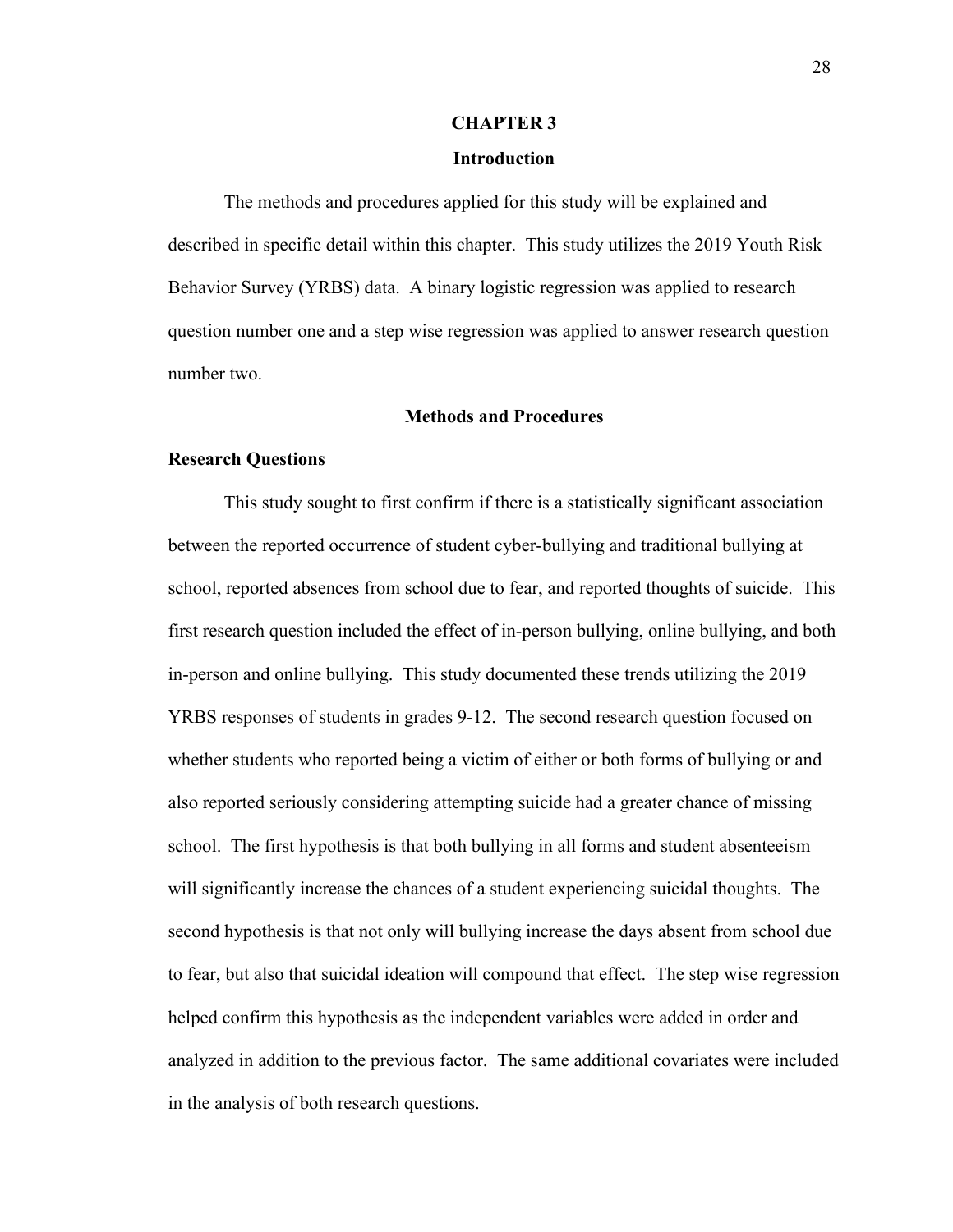#### <span id="page-38-0"></span>**Research Design and Data Analysis**

 The research design utilized for this research study is quantitative. The three variables, bullying at school, electronic bullying, and considered suicide are binary variables. Students responded to each of these questions with either a yes or no. The other variable, did not go to school because they felt unsafe at school or on their way to or from school, is an ordinal variable. The student choices for the dependent variable are A=0 days, B=1 day, C=2 or 3 days, D=4 or 5 days, and E=6 or more days. To answer the first research question, data analysis included use of a binary logistic regression to predict the dependent variable of not attending school due to feeling unsafe as a function of the independent variables of experiencing in person bullying, cyberbullying, and suicidal ideation. For the second research question, a step wise regression was run to determine if the addition of bullying in school, then of bullying online, followed finally with considered suicide improved the prediction of days absent from school due to fear.

As previously stated, covariates were included in the analysis of both research questions. The student choices for race/ethnicity included Indian/Alaskan Native, Asian, Black or African American, Native Hawaiian/Other Pacific Islander, White, Hispanic/Latino, Multiple/Hispanic, and Multiple Non-Hispanic. Gender choices were male or female only. Sexual orientation options included in the YRBS for students were Gay or Lesbian, Heterosexual/Straight, Bisexual, or Not Sure. Both cigarette smoking and alcohol use included the selections 0 days, 1-2 days, 3-5 days, 6-9 days, 10-19 days, 20-29 days, and all 30 days. Marijuana usage was broken down differently into occurrences per month: 1=0 times, 1-2 times, 3-9 times, 10-19 times, 20-39 times, and 40 or more times.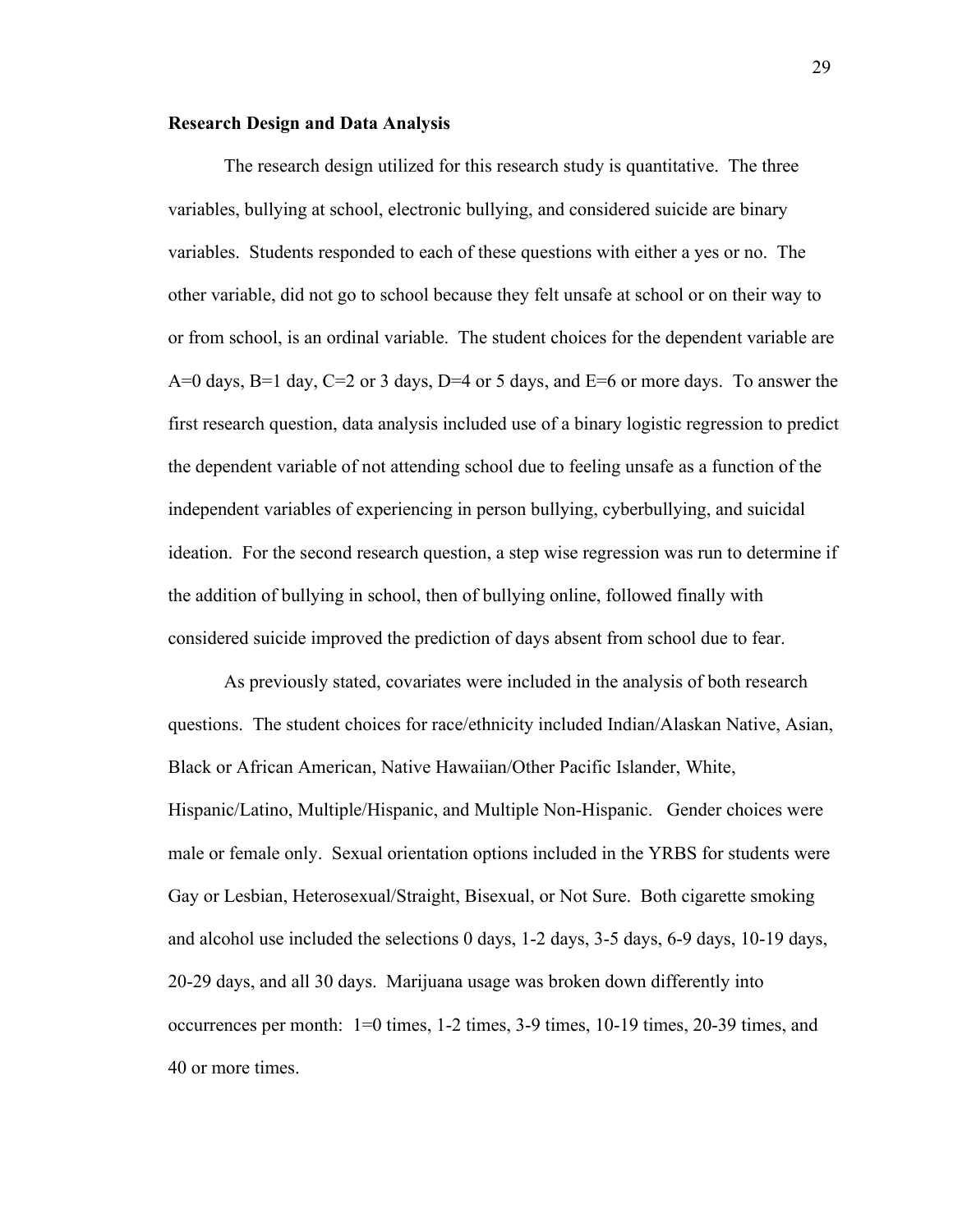#### <span id="page-39-0"></span>**Reliability and Validity of the Research Design**

 The YRBS (2019) is an instrument from a substantially sized sample and has been replicated over many years with respected reliability and validity. The research design is correlational, not causal, therefore it's subject to other factors, which is why several covariates were also pulled from the YRBS and included in this research study. The Youth Risk Behavior Surveillance System (YRBSS) is the largest public health surveillance system in the United States. Multiple health-related behaviors among high school students have been monitored and analyzed since 1991. To date, the YRBSS has collected data from approximately 4.9 million high school students. The YRBS has been utilized as a data source by many within the research field. The National Academics of Sciences, Engineering, and Medicine, in a recent report, highlighted its use of the YRBS as a data source on the basis of the strengths of the YRBSS system (National Academies of Sciences, 2020).

#### <span id="page-39-1"></span>**The Sample and Population**

Data from the 2019 YRBS conducted among a nationally representative sample of U.S. high school students in grades  $9-12$  were used ( $n = 13,677$ ). The YRBS data were de-identified so all student information is anonymous. The national YRBS procedures were approved by the Centers for Disease Control and Prevention's Institutional Review Board. A random sample of classes within a nationally representative sample of schools were selected to participate in the survey. A total of 13,872 individual questionnaires were completed during the 2019 YRBS, with 195 surveys failing quality control and excluded from analysis, again leaving 13,677 remaining usable questionnaires. The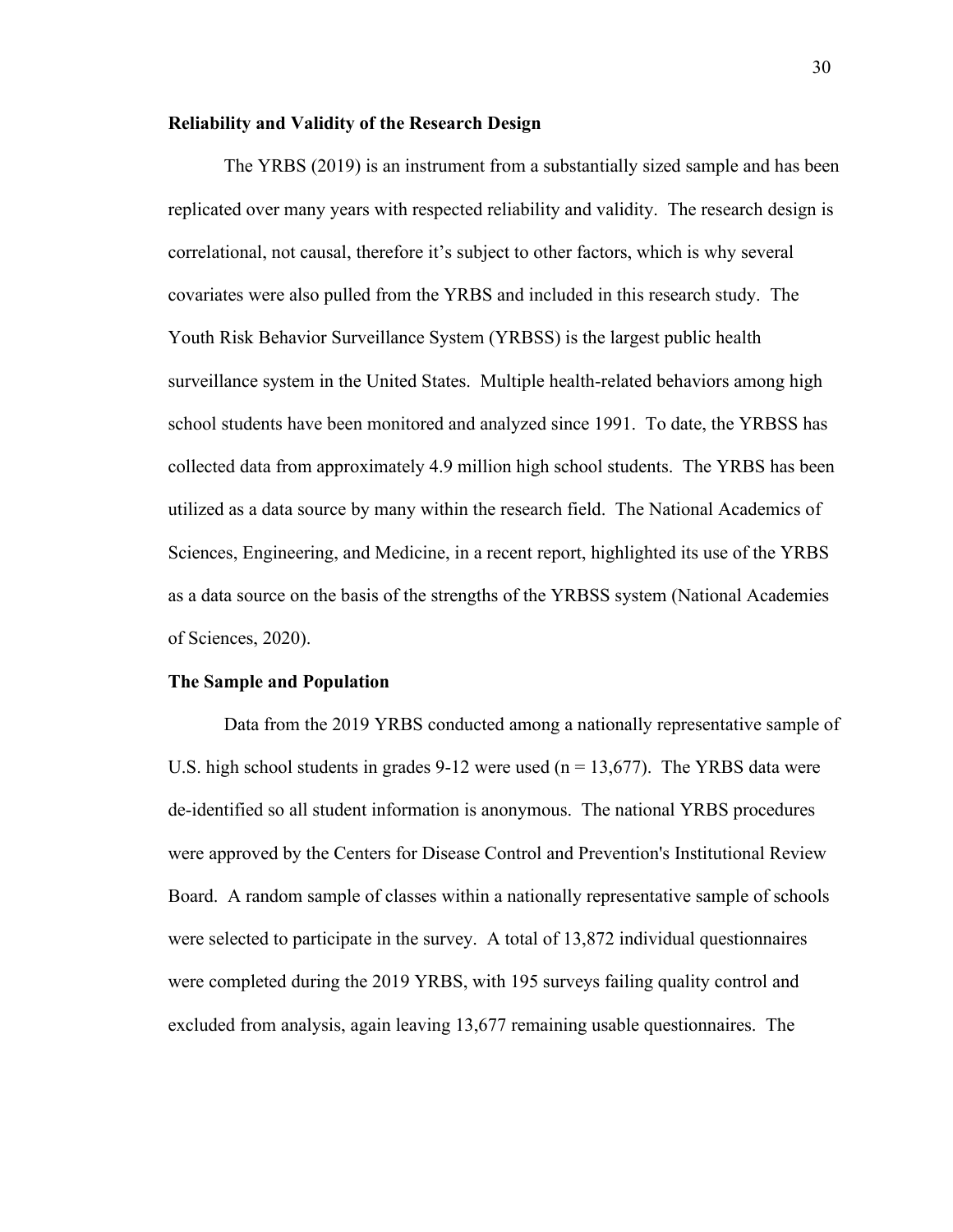percentage of schools that responded to the survey was 75.1% with the student response rate being 80.3%.

Of the 13,677 total participants that completed the 2019 Youth Risk Behavior Survey, only students that had valid data for all the variables listed above were used in data analysis for this study. Students that had one or more missing values in these categories were eliminated. One factor in deciding to eliminate those cases with missing values was that it is difficult to account for these cases otherwise by other means given the unique nature of these questions. Another factor utilized in eliminating these cases was because the data set was large, and the numbers of these reported missing data points were low. After the missing cases were eliminated, a total of 13,242 total participants still remained. This analytic sample was the same for all regressions ran in this research.

The YRBS survey results were weighted by the CDC based on student sex, race/ethnicity, and grade level. This weight was then applied to each record to account for school and student nonresponse. The CDC also utilized this weight to prevent an oversampling of Black and Hispanic students. The overall weights were scaled such that the data is in fact representative of students in grades 9-12 in public and private schools across the United States.

Within the weighted analysis, 50.6% of the students were male. The grade level proportions were as follows:  $26.6\%$  were in  $9<sup>th</sup>$  grade,  $25.5\%$  were in  $10<sup>th</sup>$  grade,  $24.2\%$ were in  $11<sup>th</sup>$  grade, and  $23.5%$  were in  $12<sup>th</sup>$  grade. With respect to race/ethnicity,  $51.2%$ of the respondents were non-Hispanic white (white), 26.1% Hispanic, 12.2% black, and 10.6% other (American Indian or Alaska Native, Asian, Native Hawaiian or Other Pacific Islander, or Multiracial Non-Hispanic). In terms of sexual orientation, 84.4% of the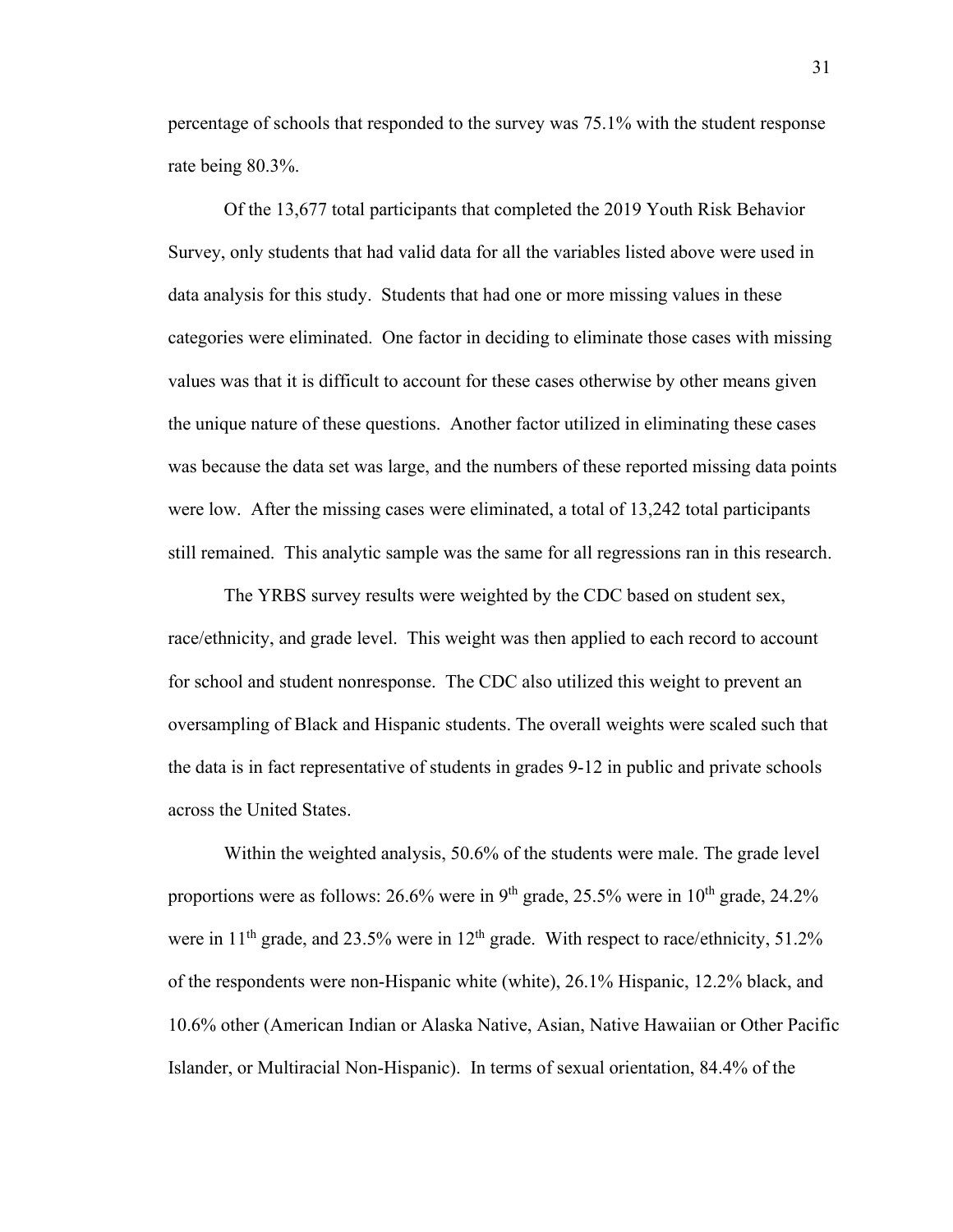students identified themselves as heterosexual, 2.5% as gay or lesbian, 8.7% as bisexual,

and 4.5% as unsure of their sexual identity.

## **Table 1**

## *Description of 2019 YRBS Survey Respondents*

| Variable                  | $\frac{0}{0}$ |  |
|---------------------------|---------------|--|
| Grade Level               |               |  |
| 9                         | 26.6%         |  |
| 10                        | 25.5%         |  |
| 11                        | 24.2%         |  |
| 12                        | 23.5%         |  |
| Gender                    |               |  |
| Male                      | 50.6%         |  |
| Female                    | 49.4%         |  |
| Race/Ethnicity            |               |  |
| White                     | 51.2%         |  |
| Hispanic                  | 26.1%         |  |
| <b>Black</b>              | 12.2%         |  |
| Other                     | 10.6%         |  |
| <b>Sexual Orientation</b> |               |  |
| Heterosexual              | 84.4%         |  |
| Gay or Lesbian            | 2.5%          |  |
| <b>Bisexual</b>           | 8.7%          |  |
| Unsure                    | 4.5%          |  |

## <span id="page-41-0"></span>**Instruments**

The 2019 YRBS questionnaire itself contained 99 questions. Of these questions, 89 questions were required for the standard questionnaire. Ten additional questions could be added that reflected areas of interest in both the Center for Disease Control or other various stakeholders. The flexibility allowed local survey administrators to customize their survey in order to investigate specific topics of interest. The survey questions were revised to reflect emerging and prevailing risk behaviors among adolescents, including input from subject matter experts within the CDC and outside the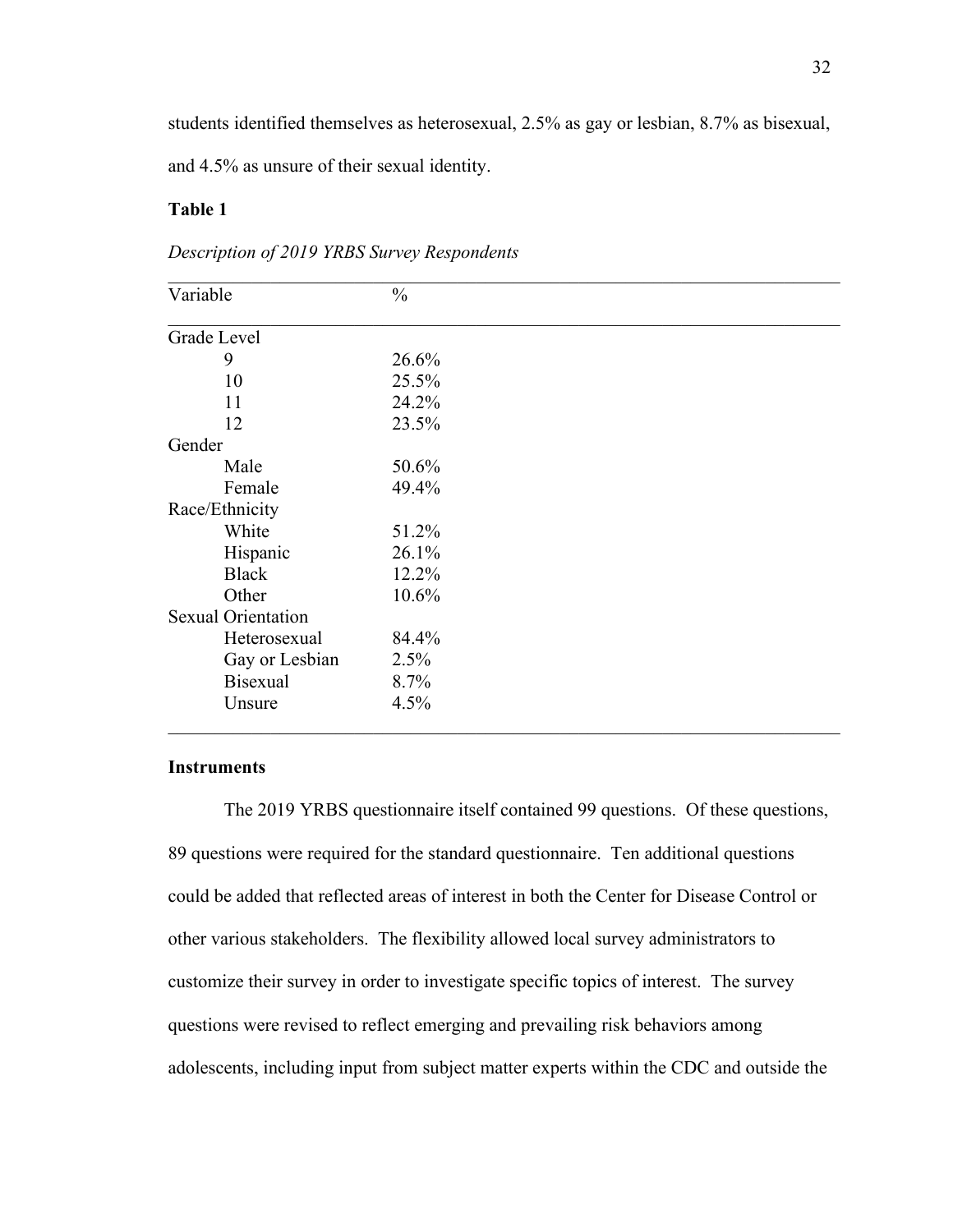agency. Questions were reviewed for format, readability, and clarity, and underwent cognitive testing. Further refinements based upon the cognitive testing led to the final 2019 YRBS. The final instrument then underwent test-retest analysis and demonstrated good reliability.

Both in 1992 and 2000, the CDC conducted test-retest reliability studies of the national YRBS questionnaire (Brener et al., 2013). In the first study, the questionnaire was administered twice (at 14 days apart) to 1679 students in grades 7-12. Approximately 75% of the questions were rated as having a high reliability. In a second study in 2000, the questionnaire was administered twice (at 14 days apart) to 4,619 high school students. This test-retest reliability study did find that the reliability of some of the questions were problematic. These questions were either revised or deleted from later versions of the questionnaire.

The survey was anonymously self-administered, utilizing a physical questionnaire booklet that is computer scannable. The survey took approximately 45 minutes to complete. In 2019, a total of 44 states, 28 local school districts, three territories, and two tribal governments had representative data and were included in the analysis. A total of 13,872 questionnaires were completed in 136 schools for the 2019 YRBS. Missing data were not statistically imputed, after the 2019 YRBS results were cleaned and edited for inconsistencies. Of the 13,872 completed questionnaires, 195 failed quality control and were excluded from analysis. This resulted in 13,677 usable questionnaires. A failed questionnaire was defined as a survey where either less than 20 responses remained after editing or if greater or equal to 15 consecutive questions contained the same response.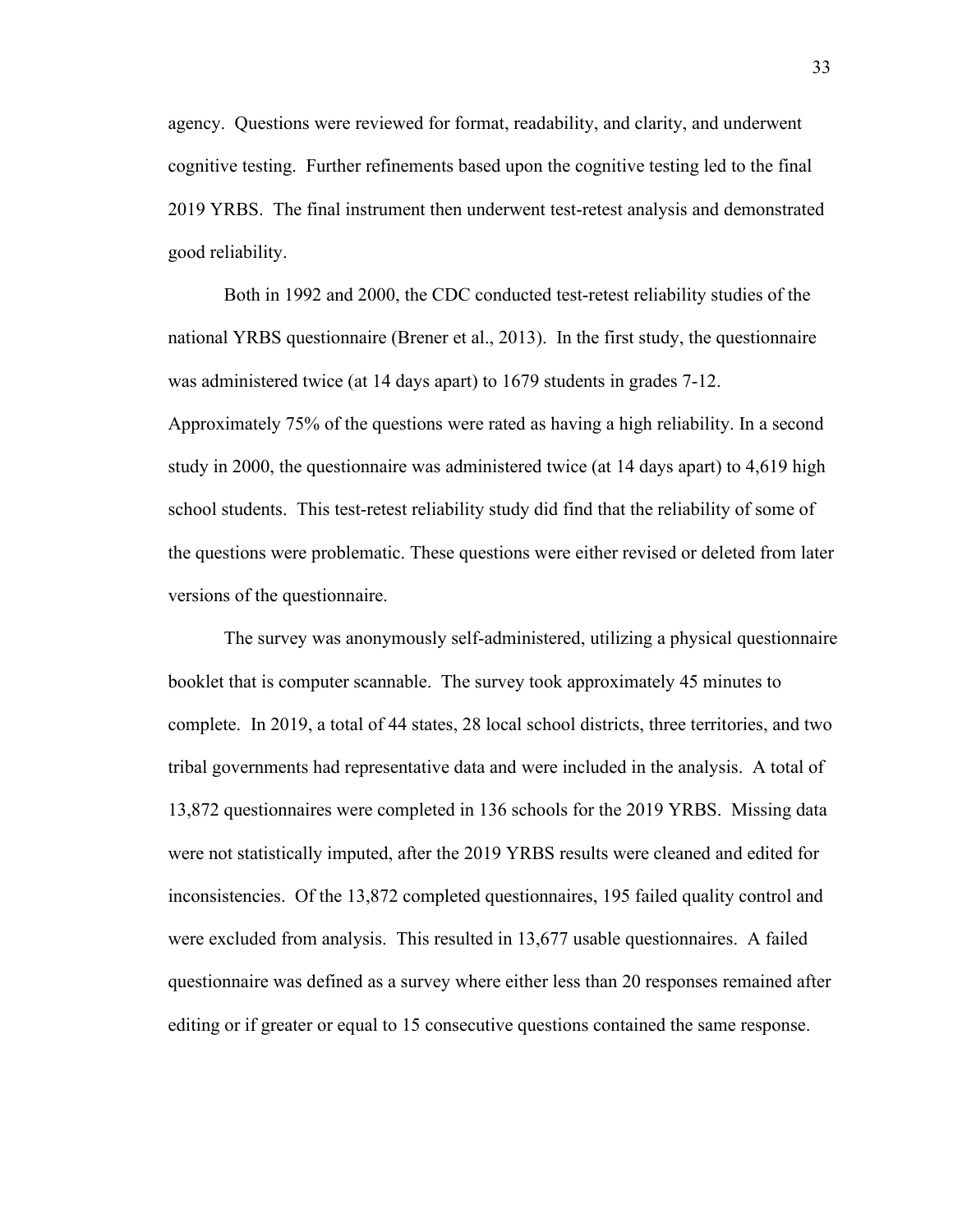It is important to highlight the essential YRBS survey questions that were included in the analysis. The survey question that addressed student absenteeism due to fear was "During the past 30 days, on how many days did you not go to school because you felt you would be unsafe at school or on your way to or from school?" Student choices for this question were 0 days, 1 day, 2 or 3 days, 4 or 5 days, and 6 or more days. The two bullying questions included: "During the past 12 months, have you ever been bullied on school property?" and "During the past 12 months, have you ever been electronically bullied?" The survey question that addressed suicidal ideation asked students: "During the past 12 months, did you ever seriously consider attempting suicide?" Choice answers that were given to students for these last three survey questions were either yes or no.

#### <span id="page-43-0"></span>**Procedures for Collecting Data**

This study relied on secondary data that had already been collected and readily available to the public domain. The YRBS, since 1990, has been administered under contract with ICF Macro, Inc., an ICF International Company. The CDC provides oversight, with the contractor then responsible for sample design, sample selection, and obtaining any state, district, and school-based clearances to have these questionnaires administered. ICF Macro, Inc. then partners with the sampled schools to dedicate classes, a data collection schedule, and to secure parent/guardian permission. In terms of collecting the data, the contractor then hires and trains data collectors to administer and collect the questionnaires within the schools and prepares the data for analysis. Students completed the self-administered questionnaire during one class period and recorded their responses directly onto the computer-scannable booklet. I downloaded this publicly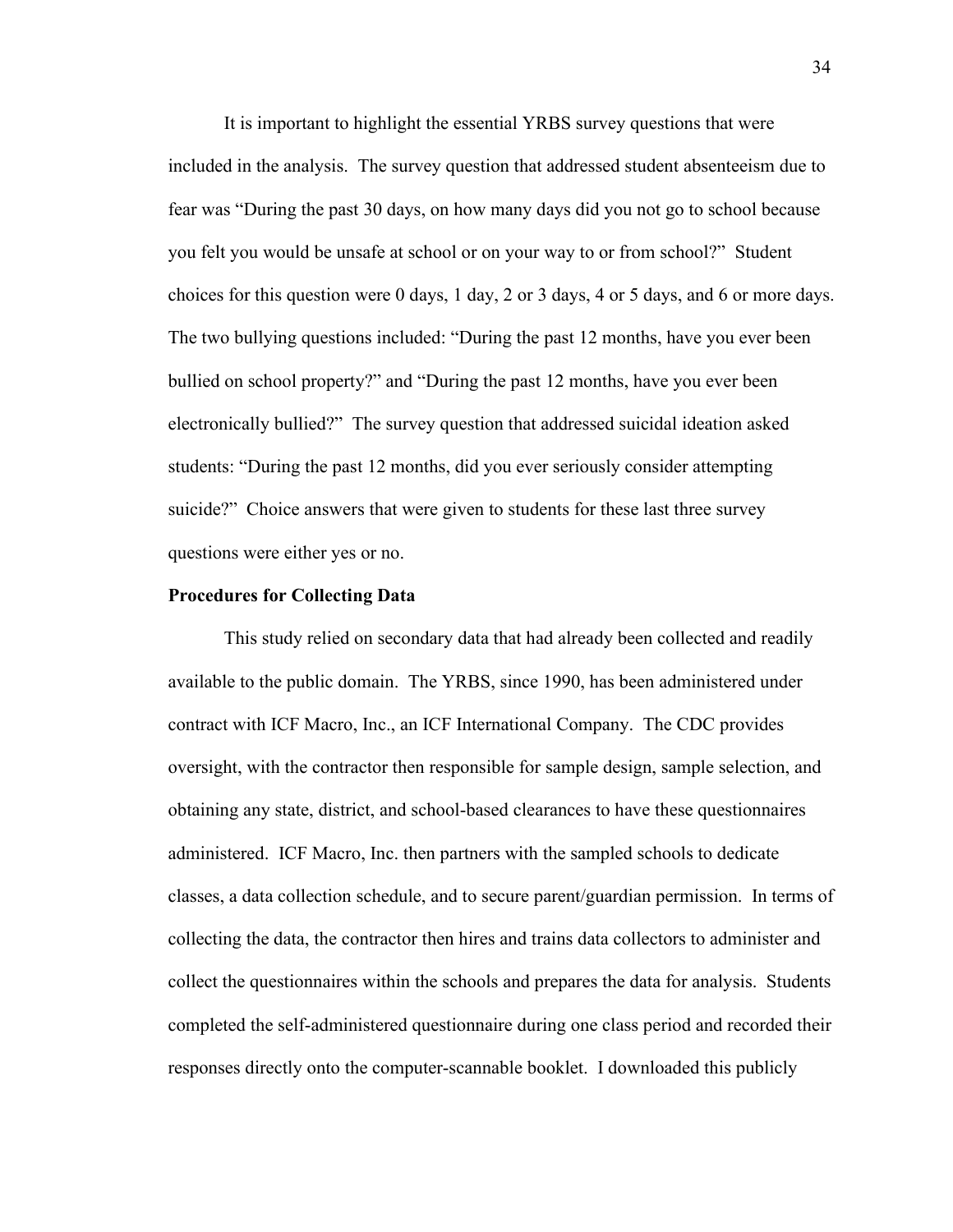available data, cleaned, and recoded variables as needed for the purposes of this particular study.

## <span id="page-44-0"></span>**Research Ethics**

The protocol for the YRBS was approved by the CDC's Institutional Review Board. Students' privacy was protected by survey procedures that allowed for anonymous and voluntary participation. Local parental permission procedures were followed prior to survey administration. The St John's University Institutional Review Board approved this research with its official decision being exempt (IRB #: IRB-FY2021-450).

## <span id="page-44-1"></span>**Conclusion**

 The importance of the research questions has been established. The alignment with the Vincentian Mission that emphasizes research that searches out causes of social injustice and to seek solutions has been documented. The connection with the YRBS, which was first developed by the CDC in 1990 to monitor health behaviors that contribute markedly to the leading causes of death, disability, and social problems among youth and adults in the United States is clear. The binary logistic regression and step wise regression that were utilized in this research helped answer the research questions and contribute to further clarity in identifying and assisting students that are chronically bullied, absent from school due to fear, and that may experience suicidal ideation.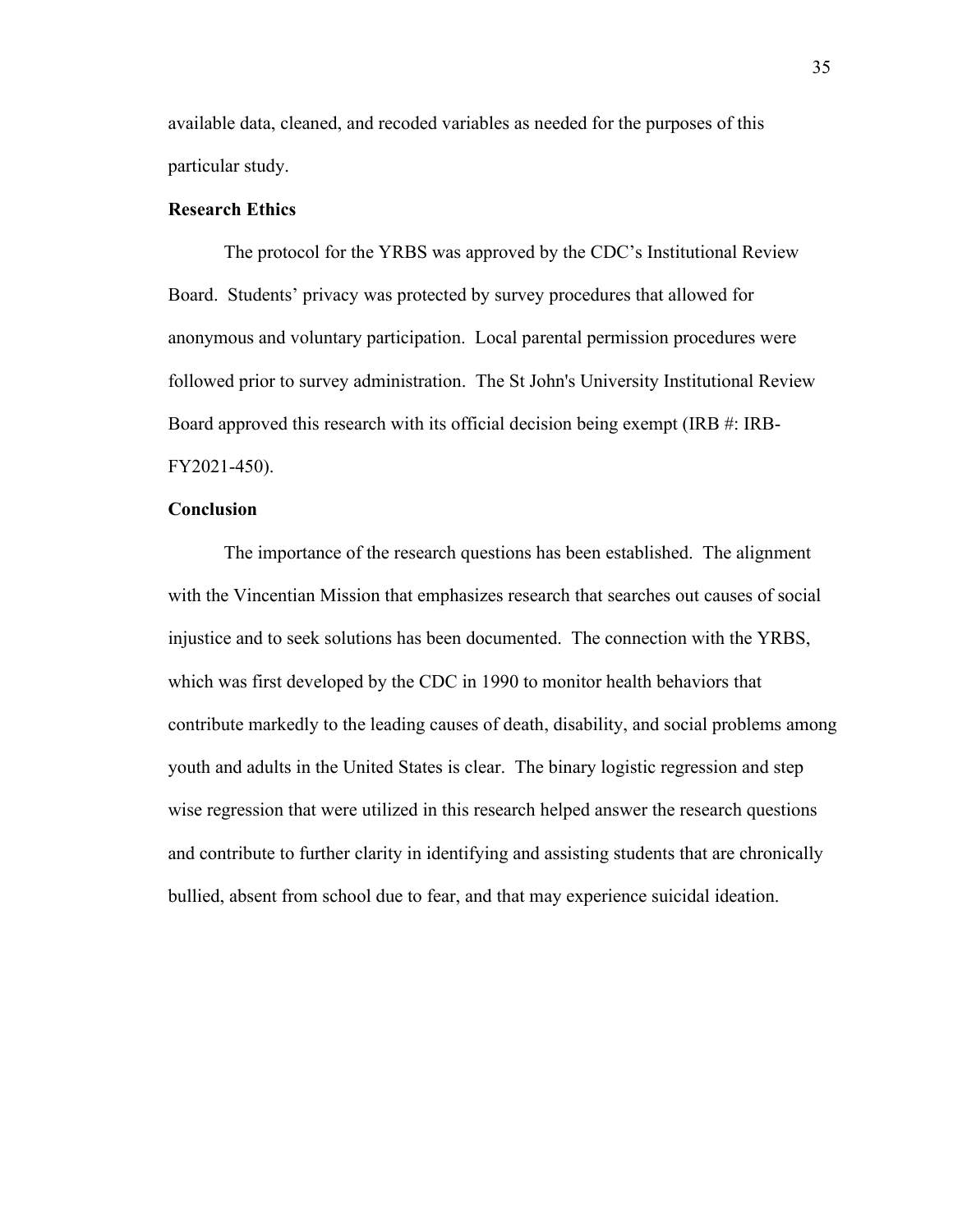## **CHAPTER 4**

## **Results**

<span id="page-45-1"></span><span id="page-45-0"></span>In this chapter, a detailed analysis of the results is provided. The Stress Model Theory that explains suicidal ideation and the Social Dominance Theory that provides a framework of bullying behavior intersect along with student absenteeism based on fear within this data analysis. This intersection becomes clear as both days absence from school and suicidal ideation are treated as independent variables in separate analyses.

First, to get a general sense of the pertinent variables and the included covariates, a descriptive analysis was run (see Tables 2, 3, 4 and 5). Notably over 10% of students reported being bullied at school and online. Slightly over 9% of students acknowledged being bullied only at school while approximately 5% of students shared that they were only bullied online. Almost 19% of all students had thoughts of suicide at some point. Approximately 9% of all students reported missing school as least one day due to fear of attending school. To answer how these factors and covariates interact, a regression analyses follows for a more comprehensive examination of those relationships.

## **Table 2**

| $\sim$                  |          |       |  |  |  |  |
|-------------------------|----------|-------|--|--|--|--|
| <b>Student Response</b> | Yes      | No    |  |  |  |  |
| Bully at School Only    | $9.1\%$  | 90.9% |  |  |  |  |
| Bully Online Only       | 5.3%     | 94.7% |  |  |  |  |
| Both Forms of Bullying  | $10.2\%$ | 89.8% |  |  |  |  |
| Thoughts of Suicide     | 18.6%    | 81.4% |  |  |  |  |

*Bullying at School Only, Electronic Bullying Only, Both Forms of Bullying and Considered Suicide Descriptive* 

## **Table 3**

*Days Absent Due to Safety Concerns at School Descriptive* DaysAbsent 0 Days 1 Day 2-3 Days 4-5 Days 6+ Days Percentage 91.4 4.4 2.7 0.6 1.0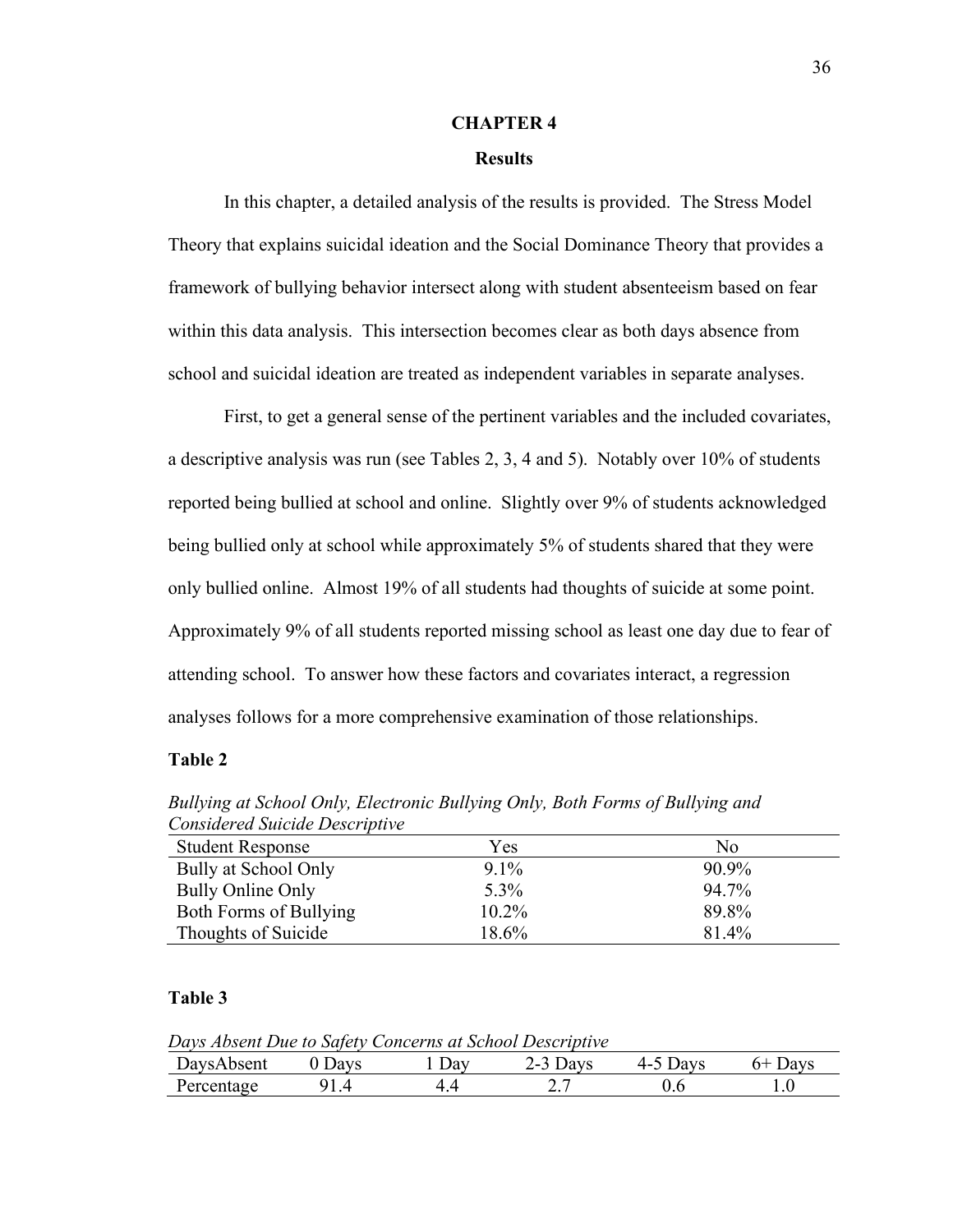## **Table 4**

*Cigarette and Alcohol Use Descriptive*

| DaysofUse  |      | ь.    | ₹–' | $h - v$        | 0-19           | 20-29 |         |
|------------|------|-------|-----|----------------|----------------|-------|---------|
| Cigarette% | 90.8 | ن و گ |     | $\cdot$ $\sim$ | $\cdot$ $\sim$ |       |         |
| Alcohol%   | 66.1 | 14.9  |     |                |                |       | $\cdot$ |

## **Table 5**

| Marijuana Use Descriptive |     |                |  |          |     |  |  |  |
|---------------------------|-----|----------------|--|----------|-----|--|--|--|
| DayInMonth                |     | $\blacksquare$ |  | 0-19     |     |  |  |  |
| Percentage                | v.o |                |  | <u>.</u> | 2.L |  |  |  |

Next, prior to addressing the predominant research questions, the interaction between in-person bullying and cyberbullying was examined. A chi-square test for association was conducted between bullying at school and electronic bullying. All expected cell frequencies were greater than five. There was a statistically significant association between bullying at school and electronic bullying,  $\chi^2(1) = 3379.293$ ,  $p < 0.001$ . There was a strong association between bullying at school and electronic bullying,  $\varphi$  = 0.503,  $p < 0.01$ . In fact, of those students who experienced in person bullying, a little more than half also experienced cyber bullying (see Table 6). For those students that did not experience school bullying, only 6.6% experienced cyber bullying.

## **Table 6**

*In-Person Bullying and Cyberbullying Chi Square Crosstabulation*

|                     | Cyberbullying Yes | Cyberbullying No |
|---------------------|-------------------|------------------|
| School Bullying Yes | 52.8%             | 47.2%            |
| School Bullying No  | $6.6\%$           | 93.4%            |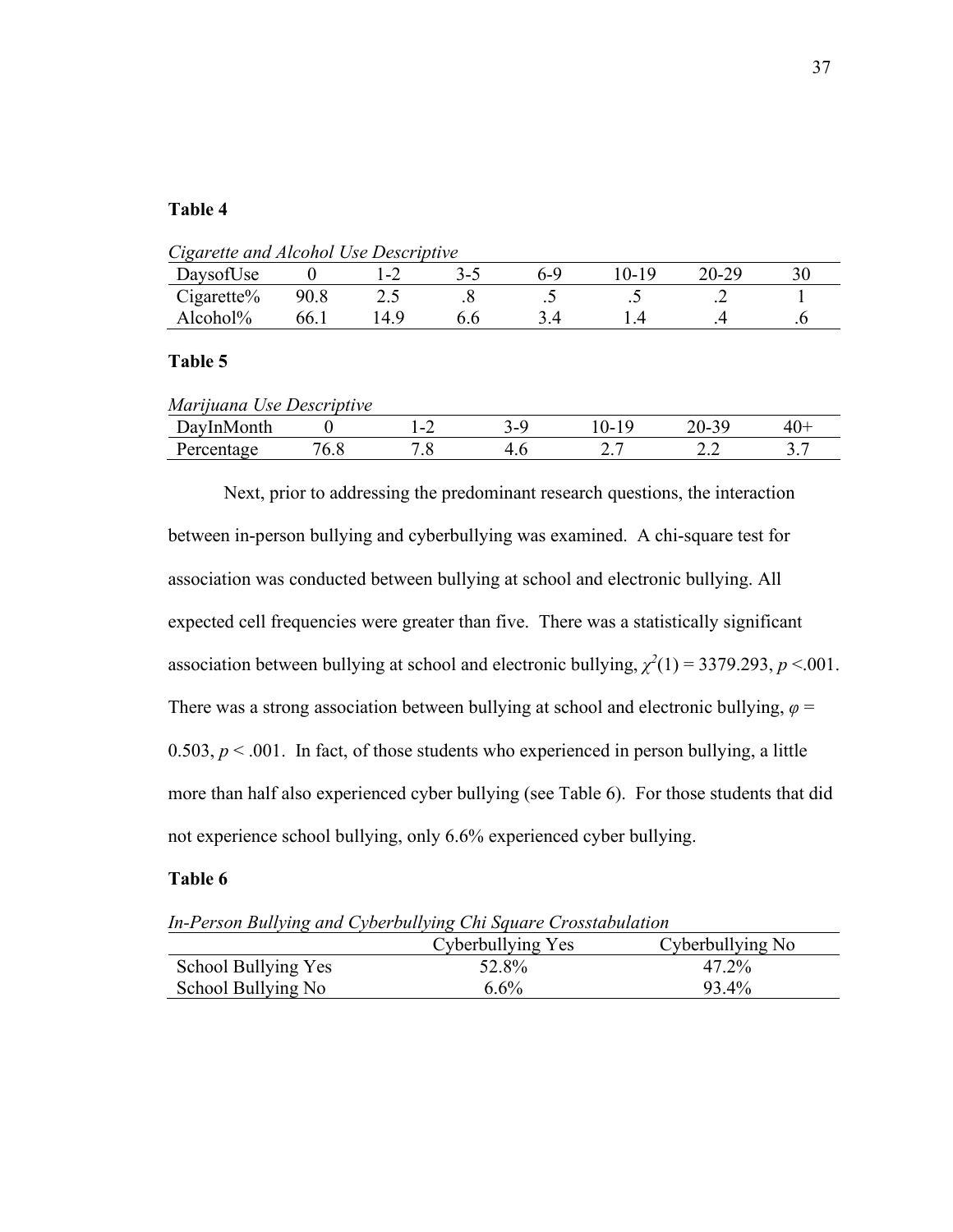## <span id="page-47-0"></span>**Research Question 1**

 A binomial logistic regression was used to predict the dichotomous dependent variable of whether a student considered suicide. The independent variables included bullying (cyber-bullying alone, traditional bullying alone, and both forms of bullying at school) and the reported occurrence of missing school due to fear. The covariates also included in the analysis were grade level, gender, race/ethnicity, cigarette use, alcohol use, marijuana use, and sexual identify. In terms of the required assumptions for use of a binomial logistic regression, the dependent variable is dichotomous and the independent variables are all nominal. There is independence of observations with both variables which satisfies that criterion. There are more than 15 cases for the independent variables. The assumption of linearity test was not required as the independent variable is not continuous. A casewise plot was not produced and no outliers were found.

The binomial logistic regression was then performed to ascertain the effects of bullying, days absent from school due to fear, and the covariates on the likelihood that students reported thoughts of suicide. The logistic regression model was statistically significant,  $\chi^2(20) = 1506.08$ ,  $p < .001$ . The model explained 21% (Nagelkerke R2) of the variance in which students considered suicide. All of the main independent variables of interest were found to be significant predictors of suicide ideation (see Table 7). Students reporting school bullying alone were 2.2 times more likely to report suicidal ideation than students reporting no bullying (*p*<.001). Students experiencing cyberbullying alone were 1.6 times more likely to report suicidal ideation than students reporting no bullying  $(p< .001)$ . Both forms of bullying for students led to a 3.7 times greater likelihood to also report suicidal ideation  $(p<0.01)$ . In terms of days absent from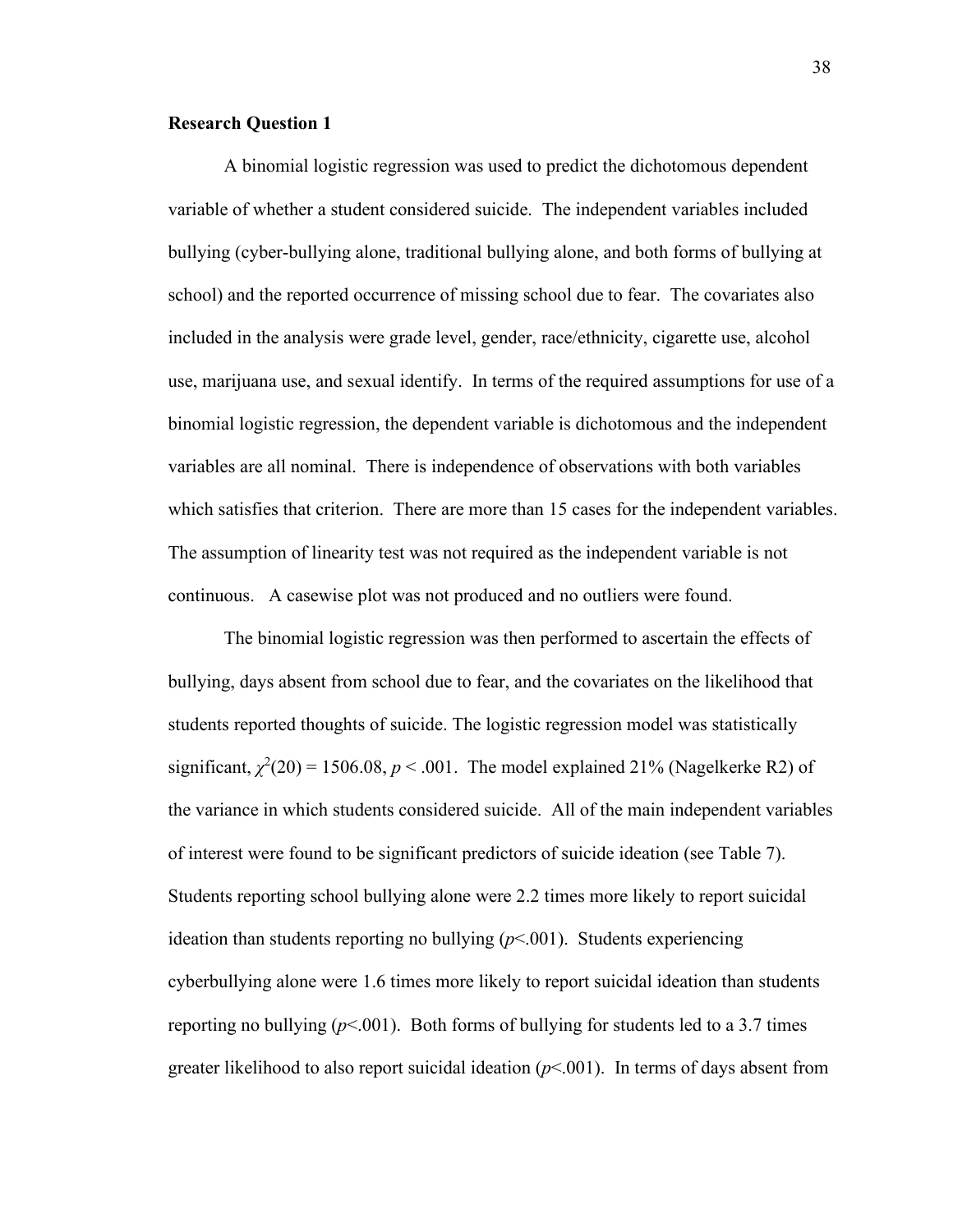school due to fear, those students were 1.5 times more likely to consider suicide  $(p<.001)$ . Of the covariates, alcohol and marijuana use increased the chances of considering suicide by 1.1 times and 1.2 times respectively. Cigarette use and grade level were not significant predictors. Students reporting as male were significantly related as actually reducing the chances of reporting suicidal ideation. Within the race and ethnicity category, being either Asian or Multiple Race Non-Hispanic (compared to White students) were both associated with 1.4 the increased chance of also reporting thoughts of suicide. Students who reported themselves as heterosexual were 30% less likely than non-heterosexual students to report suicidal ideation.

## **Table 7**

B SE Wald *df p* Exp(B) 95% CI for Odds Ratio Lower Upper SchoolBully .793 .085 87.22 1 .000\*\*\* 2.210 1.871 2.611 CyberBully .452 .111 16.696 1 .000\*\*\* 1.572 1.265 1.953 BothBully 1.300 .077 282.966 1 .000\*\*\* 3.669 3.153 4.269 DaysAbsent .400 .046 75.152 1 .000\*\*\* 1.492 1.363 1.633 Cigarette .057 .036 2.604 1 .107 1.059 .988 1.136 Alcohol .138 .029 22.180 1 .000\* 1.149 1.084 1.217 Marijuana .205 .022 87.372 1 .000\*\*\* 1.228 1.176 1.282 Male -.491 .057 74.149 1 .000\*\*\* .612 .547 .684 Grade10 .059 .076 .605 1 .437 1.061 .914 1.233 Grade11 .082 .077 1.130 1 .288 1.086 .933 1.263 Grade12 -.001 .079 .000 1 .994 .999 .856 1.167 Ungraded -22.02 16743 .000 1 .999 .000 .000 . Indian/Alaska .534 .354 2.271 1 .132 1.706 .852 3.417 Asian .343 .117 8.653 1 .003\*\* 1.409 1.121 1.771 Black/African -.030 .094 .099 1 .753 .971 .807 1.168 NativeHawaiian -.034 .502 .005 1 .946 .966 .361 2.587 HispanicLatino -.140 .105 1.794 1 .180 .869 .708 1.067 Multi-Hispanic -.123 .078 2.478 1 .115 .885 .759 1.031 Multi-NonHisp .338 .122 7.721 1 .005<sup>\*\*</sup> 1.402 1.105 1.780 Heterosexual -1.32 .063 433.996 1 .000\*\*\* .267 .236 .302 Constant -1.66 .103 258.825 1 .000 .190 . . .

*Binomial Logistic Regression to Predict Considered Suicide by Bullying, Days Absent From School Due to Fear, and Covariates*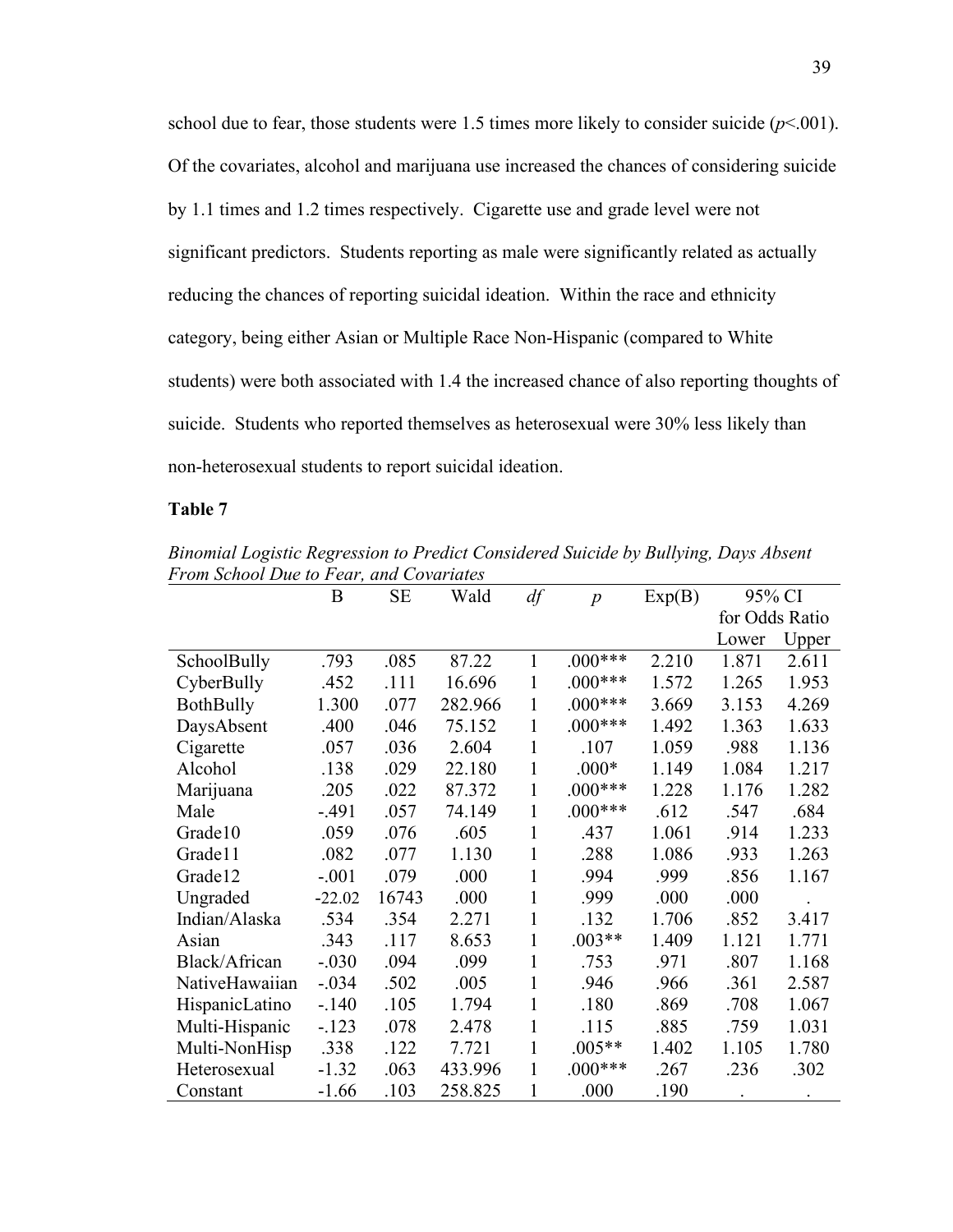*Note. \*p<0.05; \*\*p<.01; \*\*\*p<.001. All forms of Bullying were compared to No Bullying, Males were compared to Females, Grades 10-12 & Ungraded were compared to Grade 9, all races were compared to White, and Heterosexual was compared to Gay/Lesbian, Bisexual, or Not Sure. N=13242.* 

## <span id="page-49-0"></span>**Research Question 2**

The second research question examined the interaction between bullying, suicidal ideation, and the dependent variable, absenteeism. Specifically, is there a statistically significant relationship between the four variables (traditional bullying, cyberbullying, both forms of bullying and reported occurrence of seriously considering attempting suicide) and additional covariates with the dependent variable (absent because of fear of attending school)? In terms of the assumptions for utilizing a hierarchal multiple regression, there is one independent variable that is continuous, or more specifically a count variable (treated as continuous in the analysis) of reported safety concerns at school. There are two or more independent variables that are measured either at the continuous or nominal level. Analysis of the Durbin-Watson statistic indicate use of this data analysis tool is appropriate.

The step wise regression was run with Model 1 being just the covariates. Model 2 added the addition of bullying in school, Model 3 included bullying online, Model 4 layered in both forms of bullying, and finally Model 5 considered suicide in how each variable possibly improved the prediction of days absent from school due to fear. See Table 8 for full details on the essential regression models. The addition of bullying in school only to the prediction of days absent (Model 2) was statistically significant increase,  $R^2 = 0.01$ ,  $F(1, 10917) = 14.460$ ,  $p < .001$ . With the addition of cyber bullying only to in school bullying to the prediction of days absent (Model 3), this did not lead to a statistically significant model,  $R^2$  < .001,  $F(1, 10916) = 2.197$ ,  $p = .138$ . When both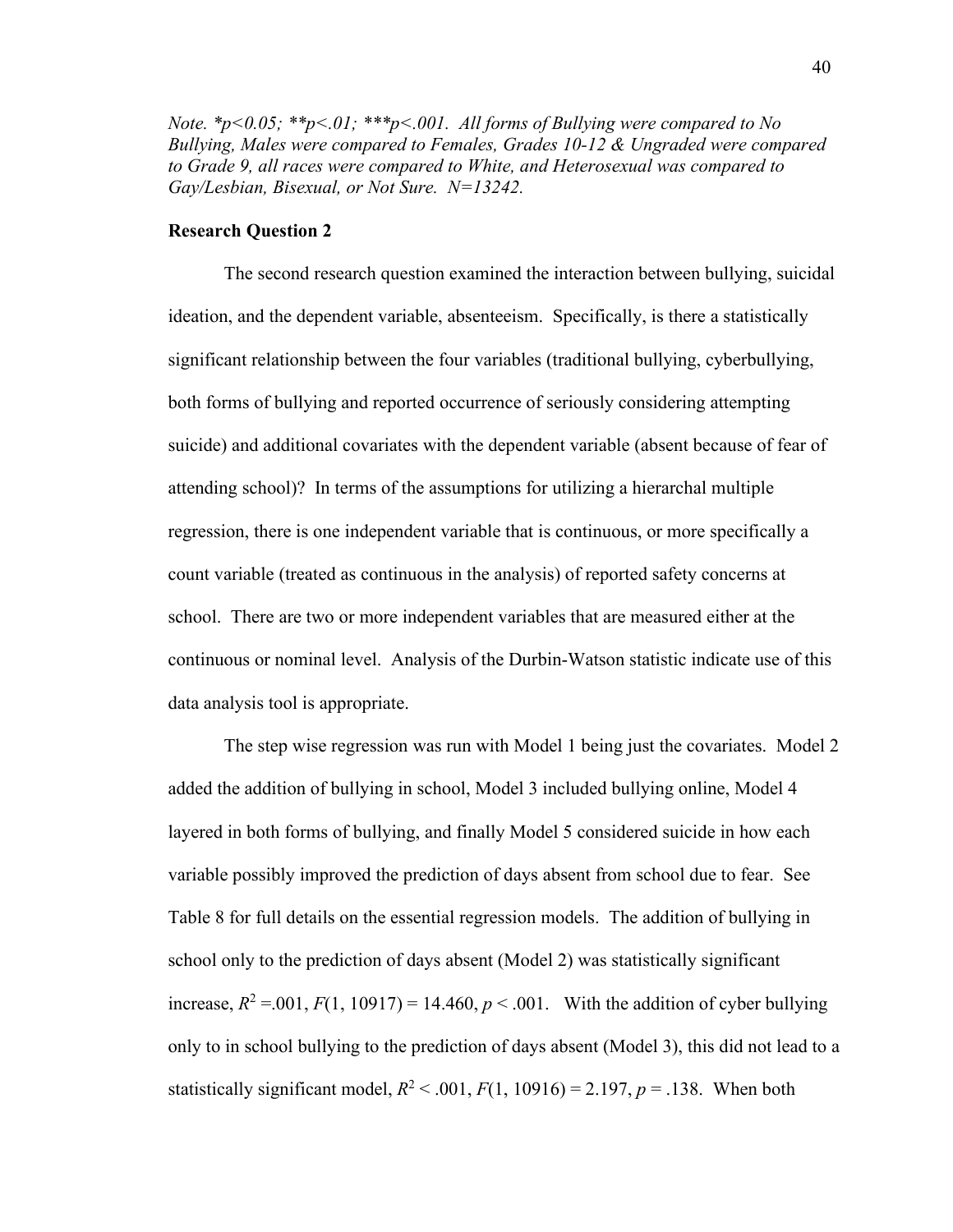forms of bullying (in school and online) were added, this did lead to a statistically significant model,  $R^2 = 0.029$ ,  $F(1, 10915) = 334.530$ ,  $p < 0.001$ . Likewise layering in considered suicide also increased the prediction of days absent from school with statistical significance,  $R^2 = 0.009$ ,  $F(1, 10914) = 101.262$ ,  $p < 0.001$ .

## **Table 8**

|                                                                           | Days Absent From School Due to Fear |            |                    |           |         |           |
|---------------------------------------------------------------------------|-------------------------------------|------------|--------------------|-----------|---------|-----------|
|                                                                           | Model 1                             |            | Model 4            |           |         | Model 5   |
| Variable                                                                  | B                                   | β          | B                  | β         | B       | β         |
| Constant                                                                  | 1.014                               |            | .946               |           | .912    |           |
| Cigarette                                                                 | .080                                | $.117***$  | .076               | $.110***$ | .074    | $.107***$ |
| Alcohol                                                                   | .040                                | $.081***$  | .033               | $.066***$ | .030    | $.061***$ |
| Marijuana                                                                 | $-.001$                             | $-.003$    | $-.001$            | $-.004$   | $-.006$ | $-.014$   |
| Male                                                                      | $-.022$                             | $-.022*$   | $-.001$            | $-.001$   | .006    | .006      |
| $10th$ Grade                                                              | $-.011$                             | $-.010$    | $-.010$            | $-.008$   | $-.010$ | $-.009$   |
| 11 <sup>th</sup> Grade                                                    | .014                                | .012       | .023               | .020      | .022    | .019      |
| $12th$ Grade                                                              | $-.036$                             | $-.031**$  | $-.024$            | $-.021$   | $-.024$ | $-.020$   |
| Ungraded                                                                  | $-.046$                             | $-.002$    | .027               | .001      | .080    | .003      |
| Indian/Alaska                                                             | .095                                | .013       | .092               | .013      | .082    | .011      |
| Asian                                                                     | $-.009$                             | $-.004$    | .013               | .006      | .007    | .003      |
| <b>Black African American</b>                                             | .081                                | $.050***$  | .104               | $.064***$ | .104    | $.064***$ |
| NativeHawaiian                                                            | $-0.015$                            | $-.002$    | $-0.016$           | $-.002$   | $-.015$ | $-.002$   |
| Hispanic/Latino                                                           | .018                                | .010       | .042               | $.024*$   | .044    | $.025**$  |
| Multiple Hispanic                                                         | .102                                | $.076***$  | .116               | $.087***$ | .117    | .088***   |
| Multiple Non-Hispanic                                                     | .084                                | $.035***$  | .091               | $.038**$  | .084    | $.035***$ |
| Heterosexual                                                              | $-.065$                             | $-.047***$ | $-.043$            | $-.031**$ | $-.013$ | $-.009$   |
| <b>Bullying at School</b>                                                 |                                     |            | .104               | $.058***$ | .088    | $.049***$ |
| <b>Bullying Online</b>                                                    |                                     |            | .072               | $.032**$  | .063    | $.028**$  |
| <b>Both Forms of Bullying</b>                                             |                                     |            | .293               | $.175***$ | .261    | $.156***$ |
| Consider Suicide                                                          |                                     |            |                    |           | .129    | $.100***$ |
| $R^2$<br>$\mathbf{v}$ 1000 $\mathbf{r}$<br>$\sim$<br>$\sim$ $\sim$ $\sim$ | .039<br>$\sim$ 0.1                  | 1 444      | .069<br>$. \cap$ 1 |           | .077    |           |

*Step Wise Regression to Predict Days Absent From School Due to Fear By Bullying, Considered Suicide and Covariates*

*Note.* N=10935.\**p*<.05, \*\**p*<.01, and \*\*\**p*<.001.

In terms of the covariates in the analysis looking at Model 5 where all four independent variables are included, both cigarette and alcohol use were both significant predictors of being absent from school due to fear, but marijuana use was not. Being Male was not a significant predictor. When considering race/ethnicity, the groups that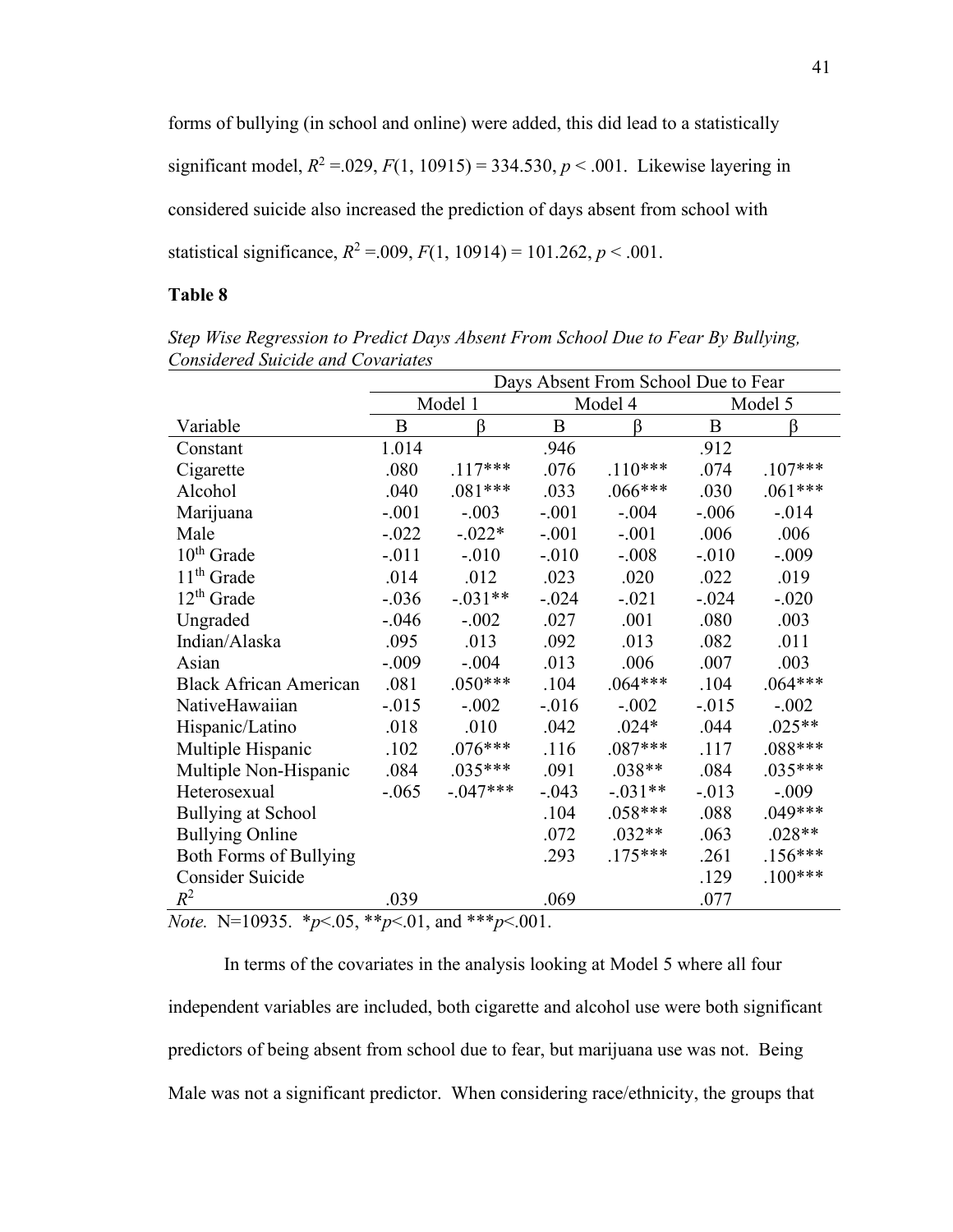were significant predictors for increasing the chance of missing school included Black/African American, Hispanic/Latino, Multiple Race/Hispanic, and Multiple Race/Non-Hispanic. Being Heterosexual was not a significant predictor when considered in Model 5, however, it was in lowering the likelihood of missing school when factoring in only forms of bullying (and not suicidal ideation).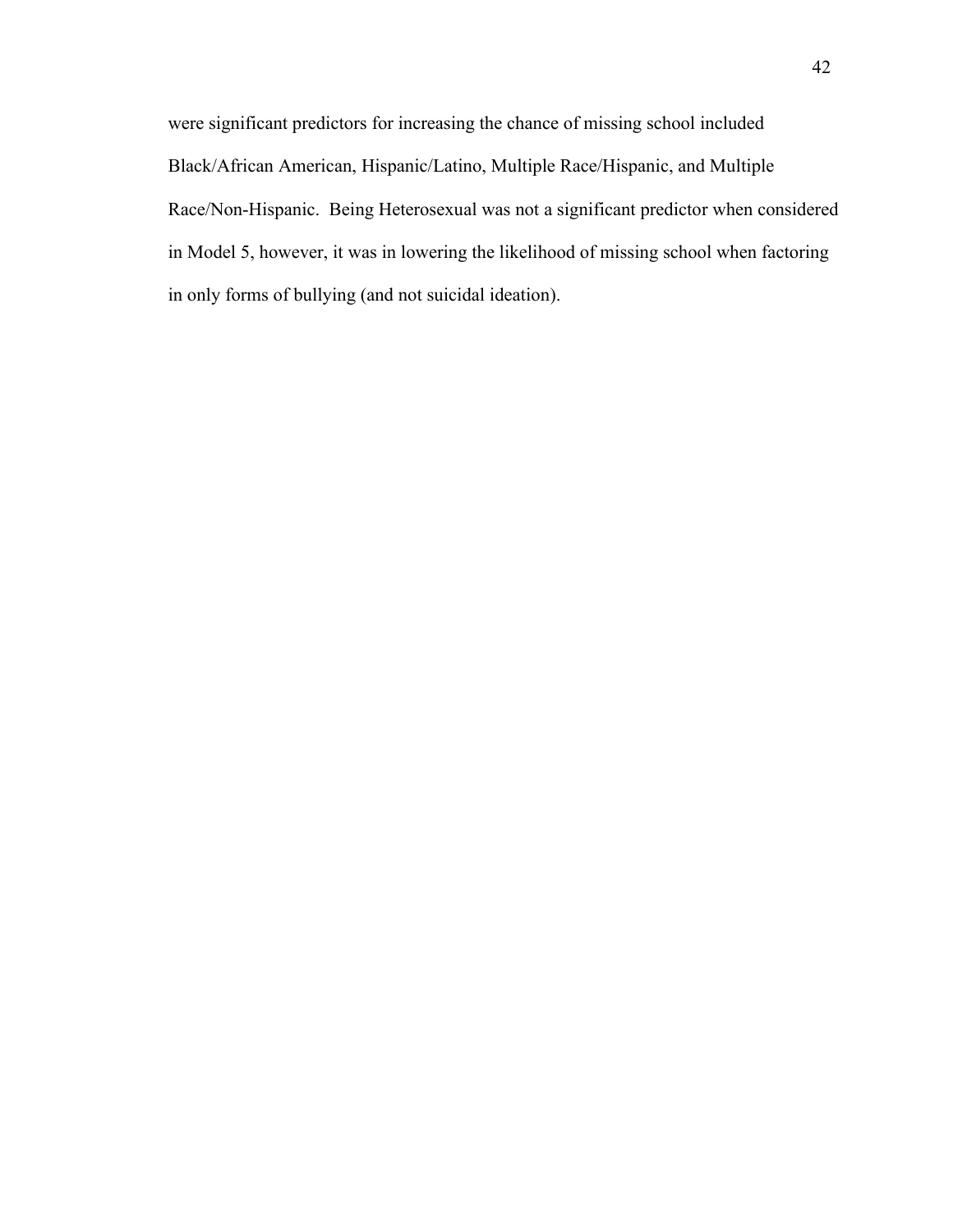## **CHAPTER 5**

## **Discussion**

<span id="page-52-1"></span><span id="page-52-0"></span>Since the YRBS has been a publicly available data set since 1990, there have been numerous studies using this data on youth risk behaviors. Some of the findings of this current study do confirm or replicate with the most recent incarnation of this survey and its results. Some of the combination of covariates and order of independent variables new to the area of bullying, suicidal ideation, and student absenteeism, however, do have some new conclusions and significance.

#### <span id="page-52-2"></span>**Implications of Findings**

 There are some important connections between both analyses. Although both school bullying and cyberbullying alone were associated with increased suicidal ideation in students grades 9 to 12, it was when both forms of bullying were experienced that we saw the greatest increase in suicidal ideation. This finding might be an area to focus on for school support staff. From my experience, incidents of reported bullying are often investigated under the guidance of the Dignity for All Students Act (DASA), a program in New York State. DASA incidents are investigated with more of a narrow scope, in terms of the exact events and individual(s) known to the team. For example, a student that reports being bullied in person might be supported for that incident alone, but perhaps there should be an exploratory investigation into the student's social media world as well, since if a student reports one form of bullying, it is significantly likely that the student is also experiencing the other form (or both); and with both forms of bullying being active, that student is more likely to experience suicidal ideation.

 In terms of missing school due to fear, being bullied in person alone was a significant predictor, however, being bullied online only was not. This interesting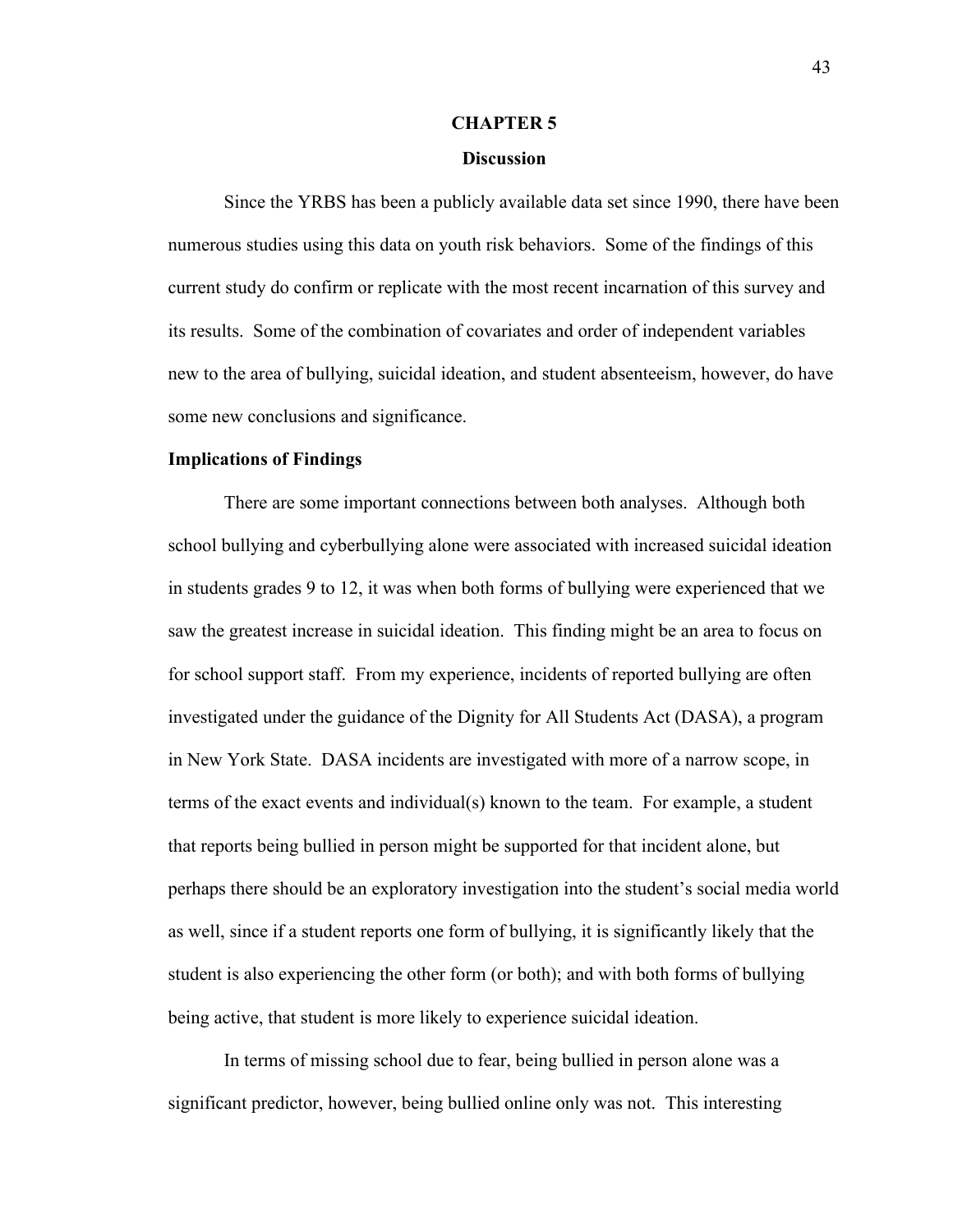finding seems to support the Stress Model Theory, in which an individual will often try to avoid the cause of a significant stressor. If a student is being bullied at school in person, staying home from school helps the student avoid the source of the stress. On the other hand, if a student is bullied online only, that stress may exist regardless of whether the student stays home from school since that trigger can come online at any time, in school or at home. Suicidal ideation, when considered over both forms of bullying, significantly increased the likelihood and frequency of days absent from school due to fear. When monitoring truancy data, this should be considered, in exploring unexplained absences from school. If a student is being bullied and also has thoughts of suicide, those may be the students that are missing more of school.

 In terms of race, students that identified as Asian and Multiple Race (Non-Hispanic) were more likely to experience suicidal ideation than White students. This might be in account of additional academic pressures on Asian students, especially those of recent immigration. Students that identified as Black/African American, Hispanic/Latino, Multiple Race (Hispanic) and Multiple Race (Non-Hispanic) were more likely to miss days of school due to fear. A factor that might impact this fear might be the neighborhood settings, getting to school where the bullying occurred. Inconsistent or unsafe public transportation (in urban areas), local crime rates, etc. could also be factors that keep a student home from school out of fee. The one group that was consistent between both analyses as being a significant predictor of the dependent variables was Multiple Race (Non-Hispanic), which is something that school mental health staff and truancy officers should monitor.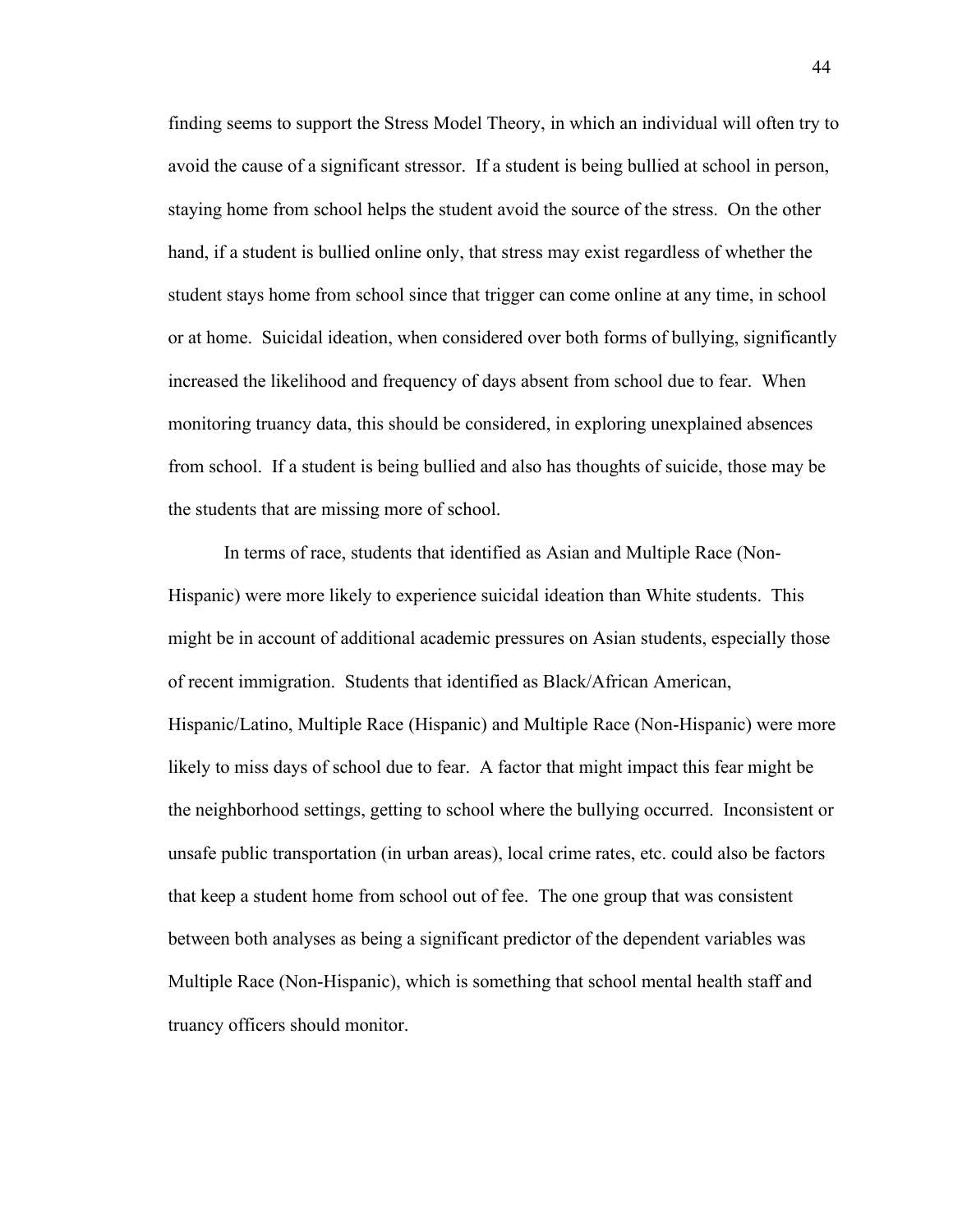Gender had an impact in a specific way. When factored over bullying, being male was associated with a reduced chance of experiencing suicidal ideation, as compared to females. When factored alone, in predicting days absent from school due to fear, being male also was significant as compared to females in reducing that likelihood. However, when bullying in all forms and suicidal ideation was layered in as predictors, gender no longer was significant. It is not clear as to why this is the case and should be investigated further.

The YRBS delineated sexual orientation into the categories of heterosexual, lesbian, gay, bisexual, or unsure. Although the term LGBTQ (lesbian, gay, bisexual, transgender and queer or questioning) is better aligned with the greater continuum of human sexual identify and orientation, only the terms lesbian, gay, or unsure will be discussed here due to the limitations of the survey. Being a student that identified as heterosexual became a significant predictor in reducing the chances of experiencing suicidal ideation. This was the same for predicting the likelihood of missing school due to fear, missing less days as a factor alone, and with all forms of bullying. However, in terms of missing days due to fear and also reporting being a victim of bullying and experiencing suicidal ideation, sexual preference or orientation was no longer significant. This was a similar effect with gender, which also was significant at times, however, when predicting days absent from school due to fear, for students that were both bullied and had suicidal thoughts, both gender and sexual orientation no longer was significant. Perhaps the compound effect of being bullied and subject to suicidal ideation negated the sway of these other factors.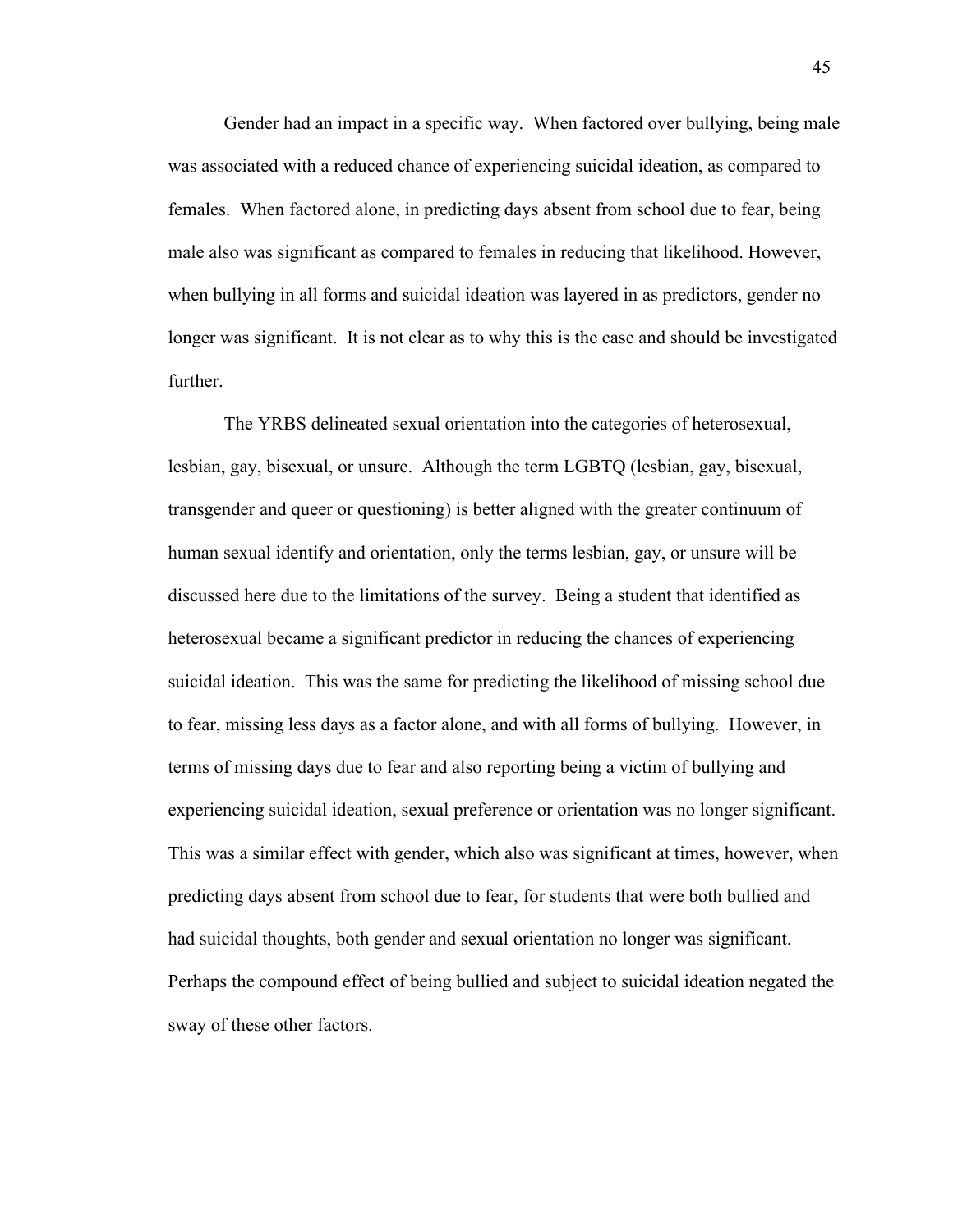Alcohol consumption was a significant predictor of both suicidal ideation and missing days of school due to fear. In fact, alcohol increased the odds of increasing student absenteeism in all models of analysis (all variations of bullying, alone, and along with suicidal ideation). Marijuana use increased the odds of having thoughts of suicide, however, it wasn't a significant factor for missing days of school. Cigarette smoking was mixed impacting with statistically significant relationships for days absent in all models but did not increase the probability of a student experiencing suicidal ideation.

Grade level had minimal relevance within both analyses. For research question one, in terms of predicting suicidal ideation, there was no significance for any grade level (grades 8-12 and ungraded were compared to grade 9). The only time that grade level was a significant factor was when taken alone (regardless of bullying and suicidal ideation variables), being in grade 12 was a statistically significant factor in actually reducing the chances of missing school do to fear. Perhaps this is because of absent of the other independent variables, an older more mature student might have less fear of attending school.

#### <span id="page-55-0"></span>**Relationship to Prior Research**

From the Steiner and Rasberry (2015) study of the 2013 YRBS, the researchers again, found a statistically significant association between both traditional bullying and cyber-bullying, alone and in combination, with the increased chance of missing school due to fear. Within the current research analysis of the 2019 YRBS, likewise there was a statistically significant association between bullying in person and both forms of bullying on the increase of student absenteeism due to fear. However, within the current research, adding cyberbullying alone was not significant, which is a change from the analysis of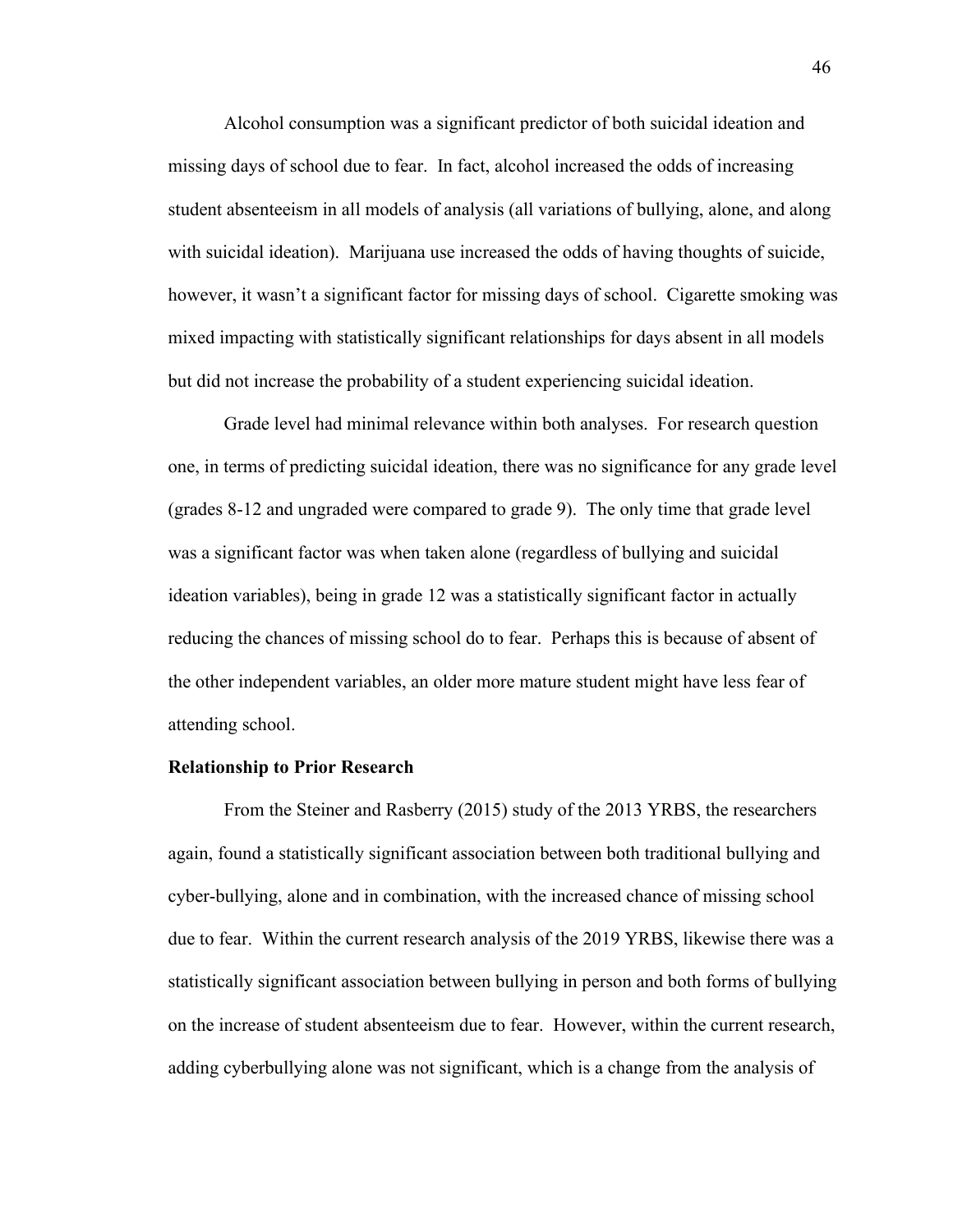the 2014 YRBS by Steiner and Rasberry. One potential theory for this change is the topography of social media behavior has changed from 2013 to 2019, such that students are even more immersed in the use of technology such that escaping online only bullying may feel impossible. Students not attending school to avoid online bullying may no longer be thought of as effective for students.

Baiden and Tadeo (2020) from the analysis of the 2017 YRBS found similar results as compared to the current research, in terms of the association between bullying victimization and suicidal ideation among adolescents. There was an increase of the students reporting being victims of both forms of bullying from 9.1% of students to 10.2%. Students who were a recipient of both forms of bullying now have a slightly higher rate of suicidal ideation at 3.7 times verses 3.26 from the analysis of Baiden and Tadeo. Students from the 2019 YRBS also have increased the rate (at 2.2 verses 2.15 from 2017) of suicidal ideation. The only decrease was for students that reported cyberbullying alone, for those students their rate of suicidal ideation was a 1.6 times verses 2 times from 2017.

#### <span id="page-56-0"></span>**Limitations of the Study**

One limitation of the study is the inability to include other possible significant factors that could also influence suicidal ideation and student absenteeism such as household income and abuse in the home. In addition, the severity of bullying behavior, as determined to be a significant factor by Hinduja and Patchin (2019), could not be included in this study, as that question is not asked of students in the YRBS. In fact, the instrumentation itself is a limitation, as it was a coarse measure of many factors (both binary and ordinal).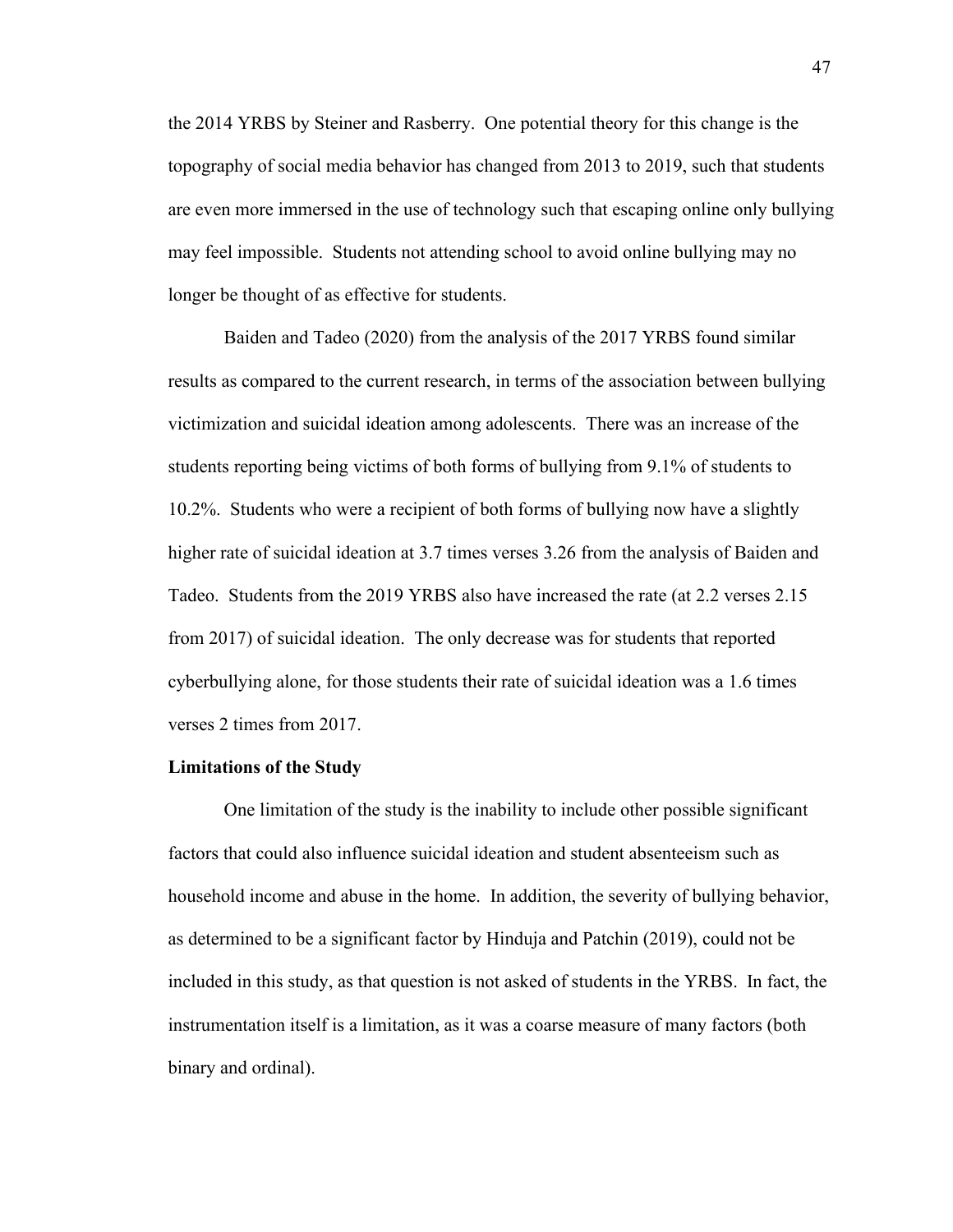The type of bullying is also not included in the YRBS. In person bullying could include, for example, social isolation, non-verbal threats, verbal threats, physical assault, sexual assault, and other forms of ridicule or intimidation. Online bullying has most certainly evolved as the different platforms and integration of different social technologies have increased and improved. Online bullying ten years ago perhaps could be a threatening text message or inappropriate image posted within one social media platform. In the current online world, one posting could be reshared automatically within other platforms. Greater bandwidth and cellphone capabilities allow for more frequent and larger images, files and information to be shared in a quicker fashion. The online bystander to bullying behavior might want social capital of their own and repost or further spread the inappropriate words, images, or video that can exacerbate the situation.

## <span id="page-57-0"></span>**Recommendations for Future Research**

Future research should consider a longitudinal study of the same nature, as some of these variables, could precede each other without prior knowledge. Absenteeism and suicidal ideation could be bi-directional. An interaction model within future research could shed more light on that. Also, an individual may experience suicidal ideation even prior to the onset of bullying behavior. A longitudinal study might pick up on some of these variations. The severity of bullying behavior should also be considered as well as further specificity to cyberbullying. As the online and social media worlds becomes increasingly more widespread and complex, it may not be sufficient enough to ask a student if they are bullied online. How are they bullied? Within what platforms? Is it through sharing inappropriate words, photos, or videos? Or is it by exclusion or other forms of harassment? Future research that included more direct quantitative data from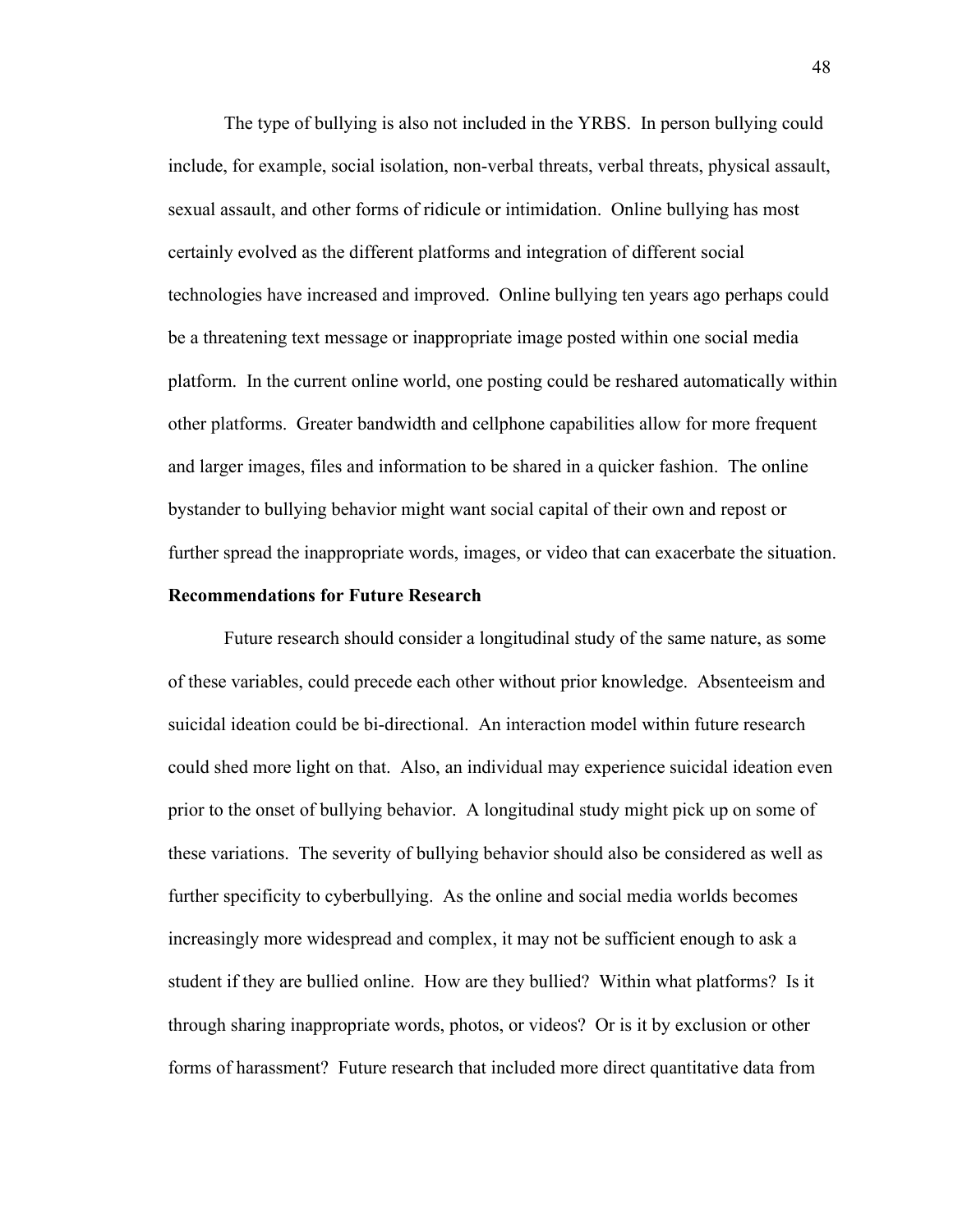schools (e.g., direct attendance records) as well as qualitative data might be helpful in further exploring the factors that lead to both suicidal ideation and student absenteeism. In the wake of such future research, perhaps anti-bullying campaigns could also be enhanced as a result. Everyone needs social capital, including our students. How an individual gains that capital, whether through appropriate ways or not, is an essential part of our schools and society.

The identification of students reporting as Asian or Multiple Race (Non-Hispanic) having a greater chance of experiencing suicidal ideation should be further explored as well. A factor that should be considered in future research along with this research's similar analysis is the length of time a student has been living in the United States. Research conducted in 2014 found that immigrant youth (having lived in the United States six years or less) had significantly higher odds of attempting suicide (within all five sites included in the analysis) and not going to school because of safety concerns (four of the five sites) (Jones et al., 2016). These researchers examined the YRBS from 2009 and 2011 in order to answer the research question of to what extent would the length of time a student had lived in the US be associated with a variety of health risk behaviors. The work of these researchers did not examine the exact configuration of the current study, in terms of the intersection of suicidal ideation, bullying, and missing school due to fear, however, their conclusion may apply for future research that combines to two: "in the case of suicide, the pressures of living with competing values and norms of different cultures (i.e., acculturation stress) may play a role" (Jones et al., 2016, p. 157).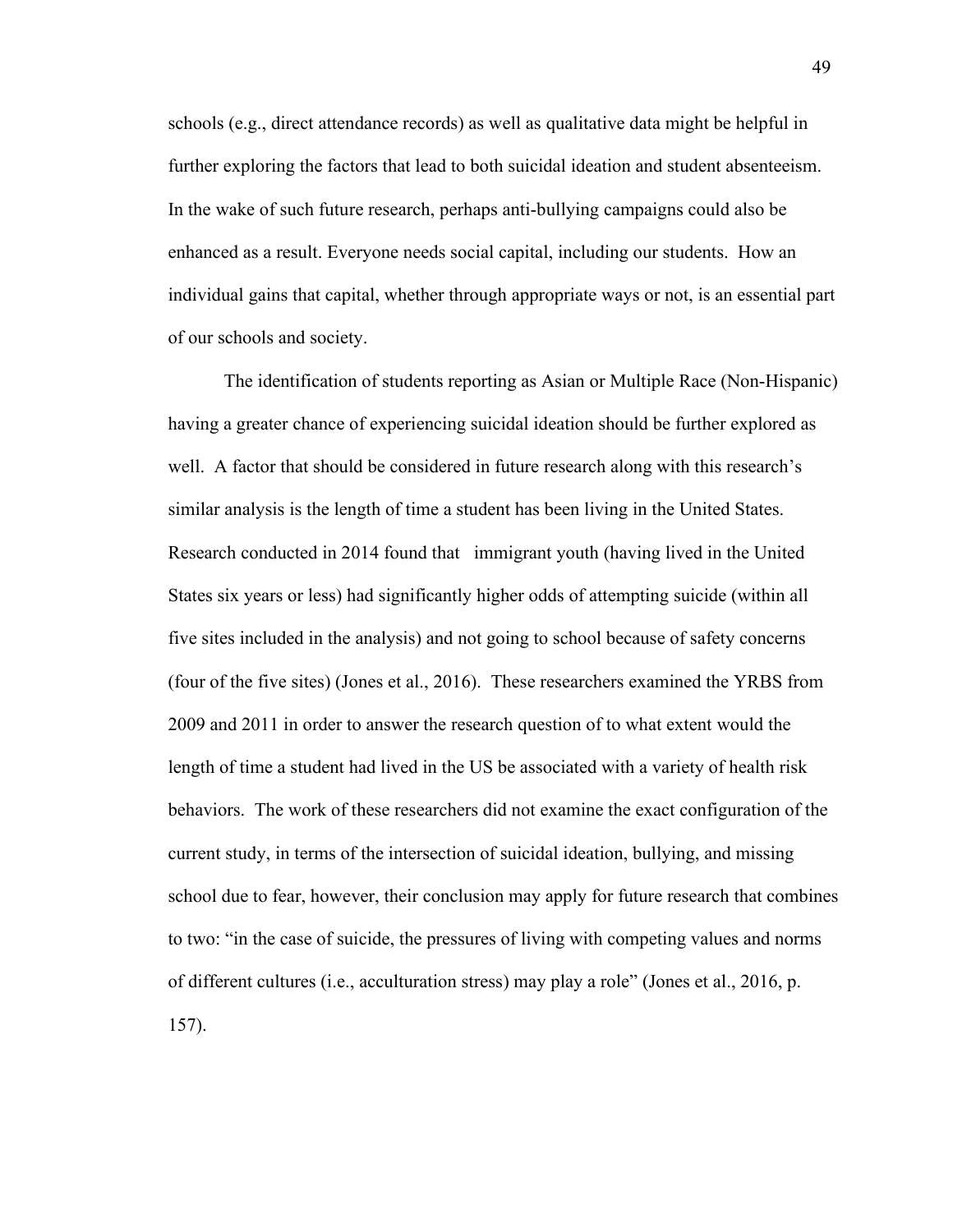Future research could also be of the mixed methods format, or qualitative alone. Student voice is expressed through the YRBS, yes, however, student and school staff interviews could provide additional insight into the school and problems of bullying, suicidal ideation, and student absenteeism. An autoethnography might also be valuable into the field of research, but of course sharing one's own experiences, if any, with these topics might be difficult for the researcher to do, due to the potential sensitive nature of suicidal ideation and experiences of bullying.

#### <span id="page-59-0"></span>**Recommendations for Future Practice**

Based on this current research, greater oversight should be provided for a student that has been a victim of bullying behavior and also has a pattern of absenteeism. The guidance department may typically be more focused on the bullying aspect, while a separate truancy officer or other school administers may only be looking at student absenteeism. Data on both of these issues may not even live in the same domain or student management system. Threats or thoughts of suicide, confirmed incidents of bullying, and student attendance data should be housed in the same domain and reviewed periodically to look for trends as part of a comprehensive child study team.

Suicidal ideation can be screened for and detected in various ways. As a result, potential suicide attempts might be prevented. However, as the review of the research by Crepeau-Hobson (2013) reports, ten students in a three-year span within three school districts committed suicide, and none were identified by the risk assessment team. This statement is by no means a criticism of these previous school teams, as the identification of students at risk of suicide and prevention of suicide are complex feats. Perhaps more data points could be added to the consideration of school risk assessment teams, such as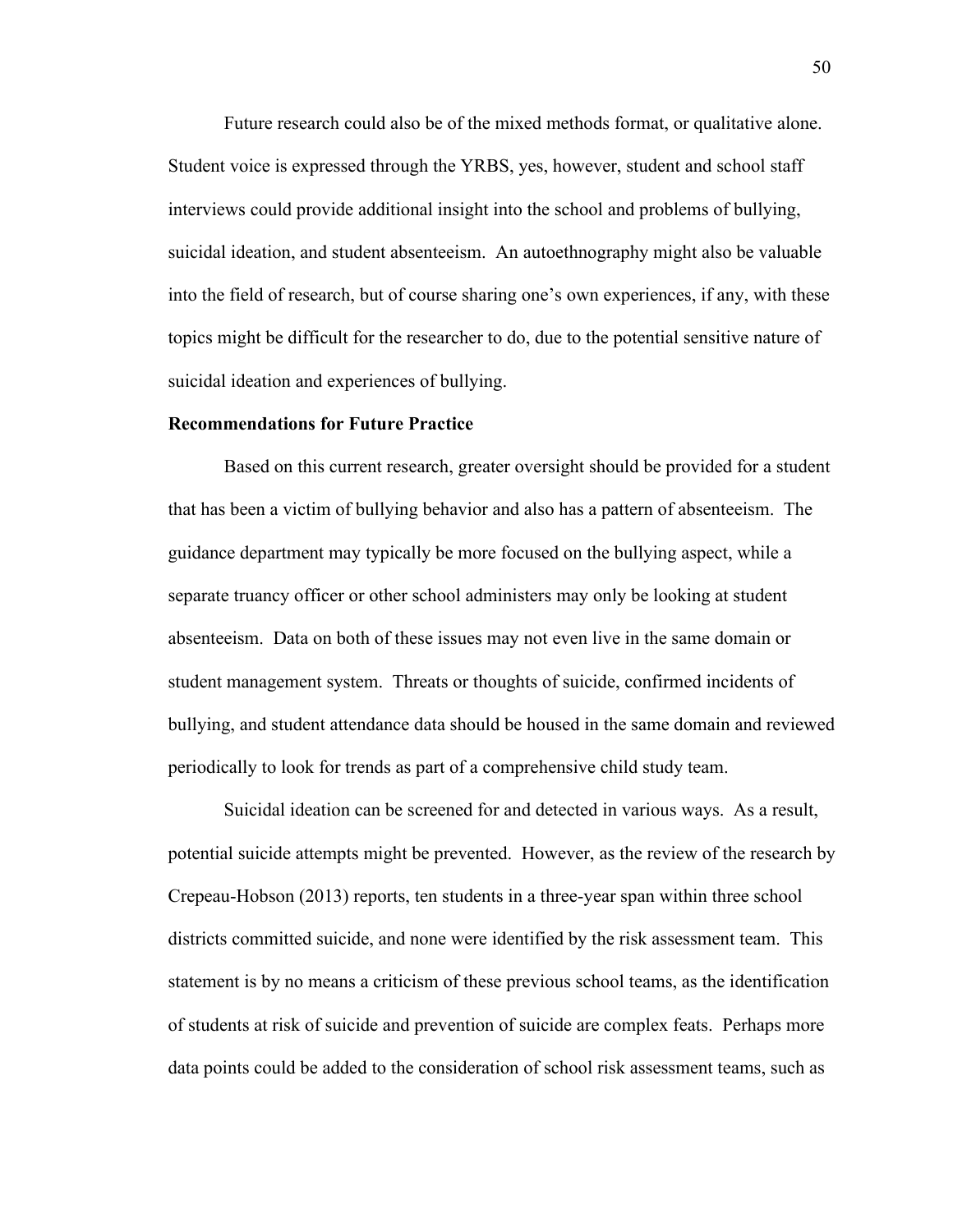students that are missing school due to fear and are experiencing bullying behavior. Students of mixed race (non-Hispanic) might be a subgroup worth additional layers of oversight and protection as they were significant in both research questions.

## **Conclusion**

<span id="page-60-0"></span>Suicidal ideation, bullying, and student absenteeism are three known factors that can have negative outcomes for students in school. How these factors interact, compound each other, and are influenced by other factors are still an area that requires more exploration and dedication. It was the purpose of this research to add further illumination on another layer of understanding of these phenomena in hopes of contributing to future research and prevention efforts. If you or someone you know is a victim of suicidal ideation and/or bullying, please get help; there are great resources out there to access.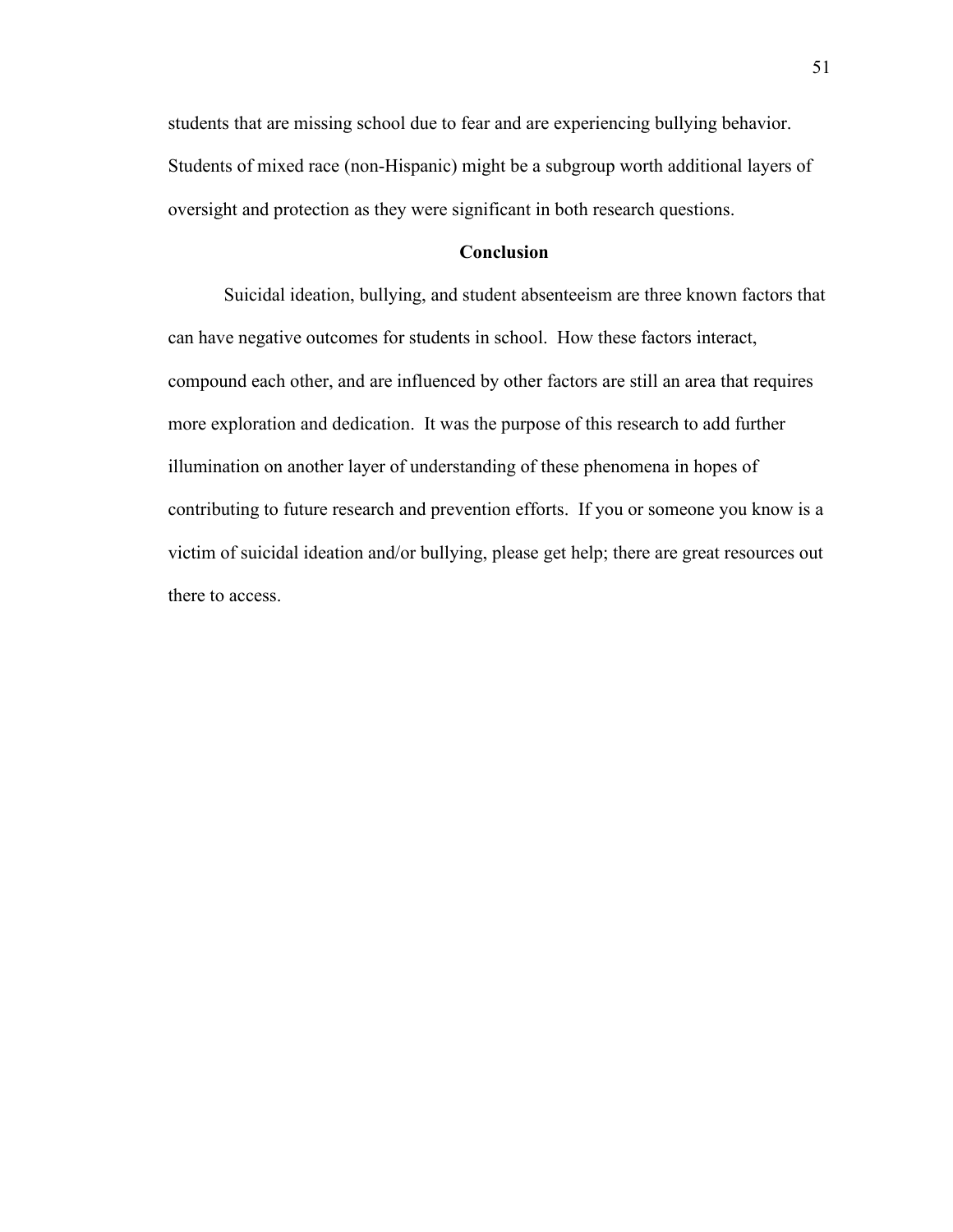## **APPENDIX**

<span id="page-61-0"></span>IRB #: IRB-FY2021-450 Title: Bullying, Student Absenteeism, and Suicidal Ideation Creation Date: 4-30-2021 Status: Approved Principal Investigator: Thomas Sposato Review Board: St John's University Institutional Review Board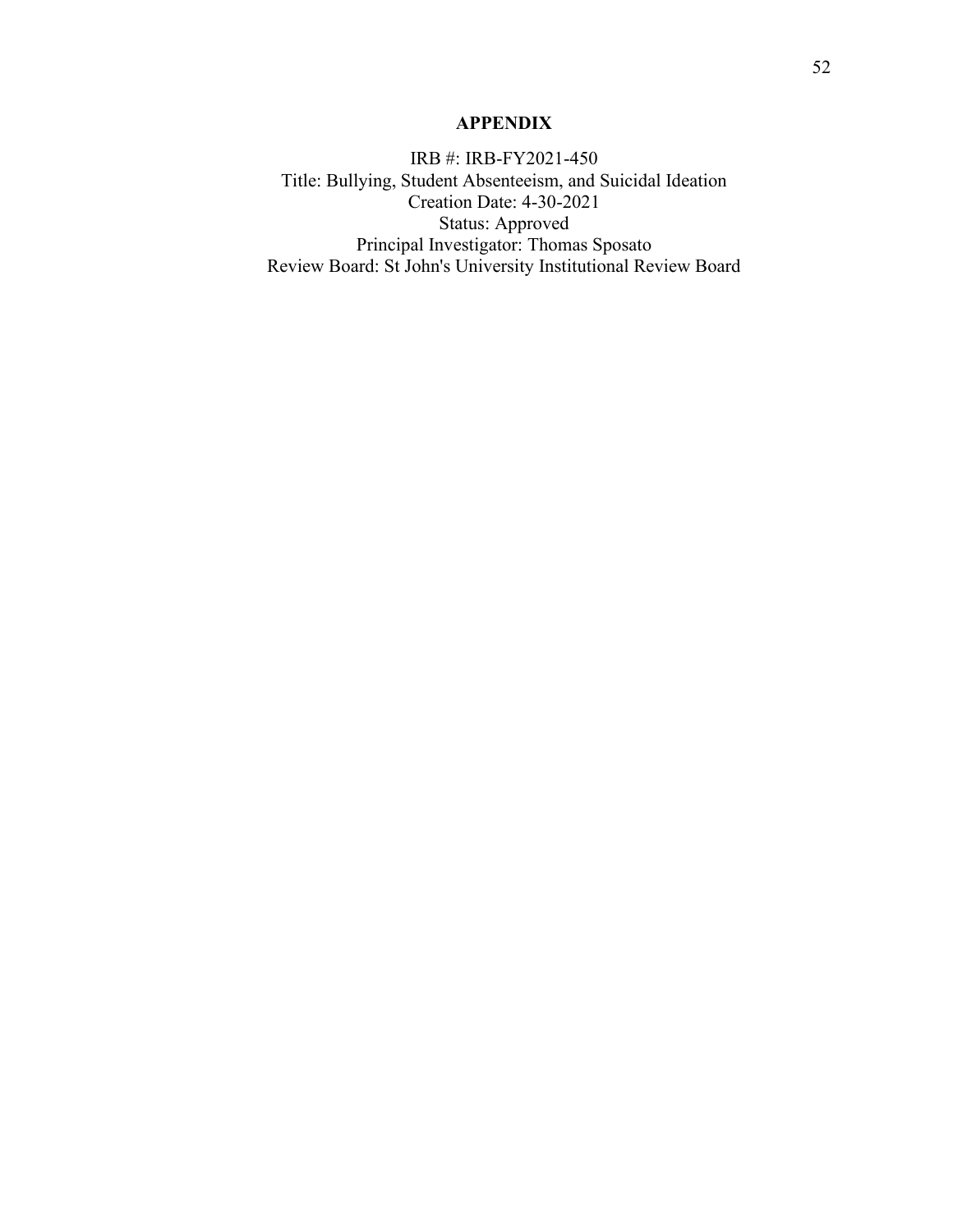## **REFERENCES**

- <span id="page-62-0"></span>Arango, A., Cole-Lewis, Y., Lindsay, R., Yeguez, C. E., Clark, M., & King, C. (2019). The Protective Role of Connectedness on Depression and Suicidal Ideation Among Bully Victimized Youth. *Journal of Clinical Child and Adolescent Psychology : The Official Journal for the Society of Clinical Child and Adolescent Psychology, American Psychological Association, Division 53*, *48*(5), 728–739. https://doi.org/10.1080/15374416.2018.1443456
- Baiden, P., & Tadeo, S. K. (2020). Investigating the association between bullying victimization and suicidal ideation among adolescents: Evidence from the 2017 Youth Risk Behavior Survey. *Child Abuse & Neglect*, *102*, 104417. https://doi.org/10.1016/j.chiabu.2020.104417
- Benzmiller, H. (2013). The Cyber-Samaritans: Exploring Criminal Liability for the "Innocent" Bystanders of Cyberbullying. *Northwestern University Law Review*, *107*(2), 927–962.
- Bridge, J. A., Goldstein, T. R., & Brent, D. A. (2006). Adolescent suicide and suicidal behavior. Journal of Child Psychology and Psychiatry, 47(3-4), 372–394.
- Centers for Disease Control and Prevention. [2019] Youth Risk Behavior Survey Data. Available at: www.cdc.gov/yrbs. Accessed on [10/4/20].
- Centers for Disease Control and Prevention (CDC) (2018). Suicide rising across the US. Retrieved fromhttps://www.cdc.gov/vitalsigns/suicide/.
- Centers for Disease Control and Prevention (CDC), Brener, N. D., Kann, L., Shanklin, S., Kinchen, S., Eaton, D. K., Hawkins, J., Flint, K. H., & Centers for Disease Control and Prevention (CDC) (2013). Methodology of the Youth Risk Behavior Surveillance System--2013. *MMWR. Recommendations and reports : Morbidity*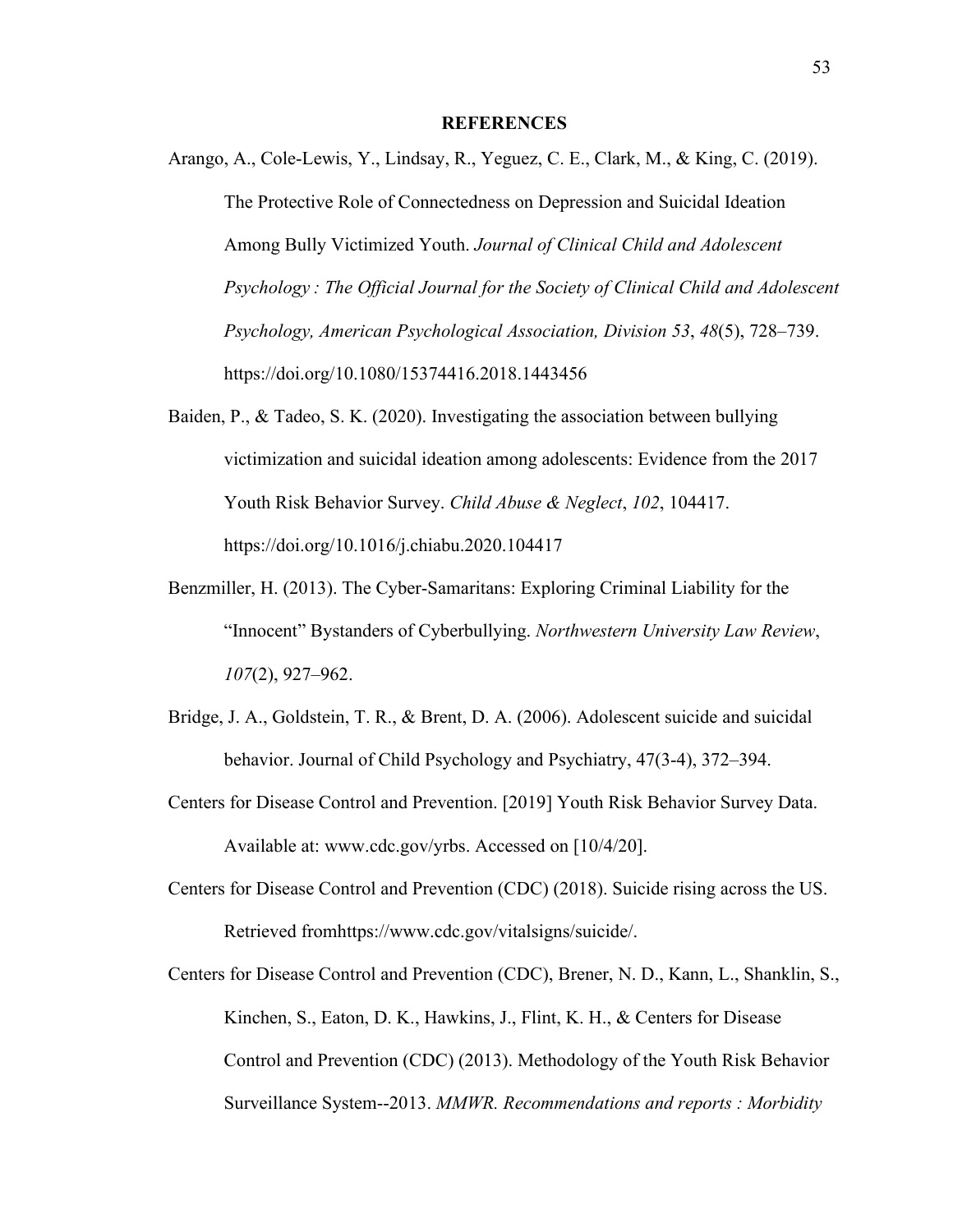*and mortality weekly report. Recommendations and reports*, *62*(RR-1), 1–20.

- Curtin, S. C. (2019). *Death Rates Due to Suicide and Homicide Among Persons Aged 10– 24: United States, 2000–2017*. *352*, 8.
- Evans, C., & Smokowski, P. (2016). Theoretical Explanations for Bullying in School: How Ecological Processes Propagate Perpetration and Victimization. *Child & Adolescent Social Work Journal*, *33*(4), 365–375. https://doi.org/10.1007/s10560- 015-0432-2
- Gakh, M., Coughenour, C., Assoumou, B. O., & Vanderstelt, M. (2020). The Relationship between School Absenteeism and Substance Use: An Integrative Literature Review. *Substance Use & Misuse*, *55*(3), 491–502.
- García, E., & Weiss, E. (2018, September 25). Student absenteeism: Who misses school and how missing school matters for performance. *Economic Policy Institute*. https://www.epi.org/publication/student-absenteeism-who-misses-school-andhow-missing-school-matters-for-performance/
- Goodboy, A. K., Martin, M. M., & Rittenour, C. E. (2016). Bullying as a Display of Social Dominance Orientation. *Communication Research Reports*, *33*(2), 159– 165. https://doi.org/10.1080/08824096.2016.1154838

Gottfried, M. (2014). Chronic Absenteeism and Its Effects on Students' Academic and Socioemotional Outcomes. *Journal of Education for Students Placed at Risk (JESPAR)*, *19*(2), 53–75. https://doi.org/10.1080/10824669.2014.962696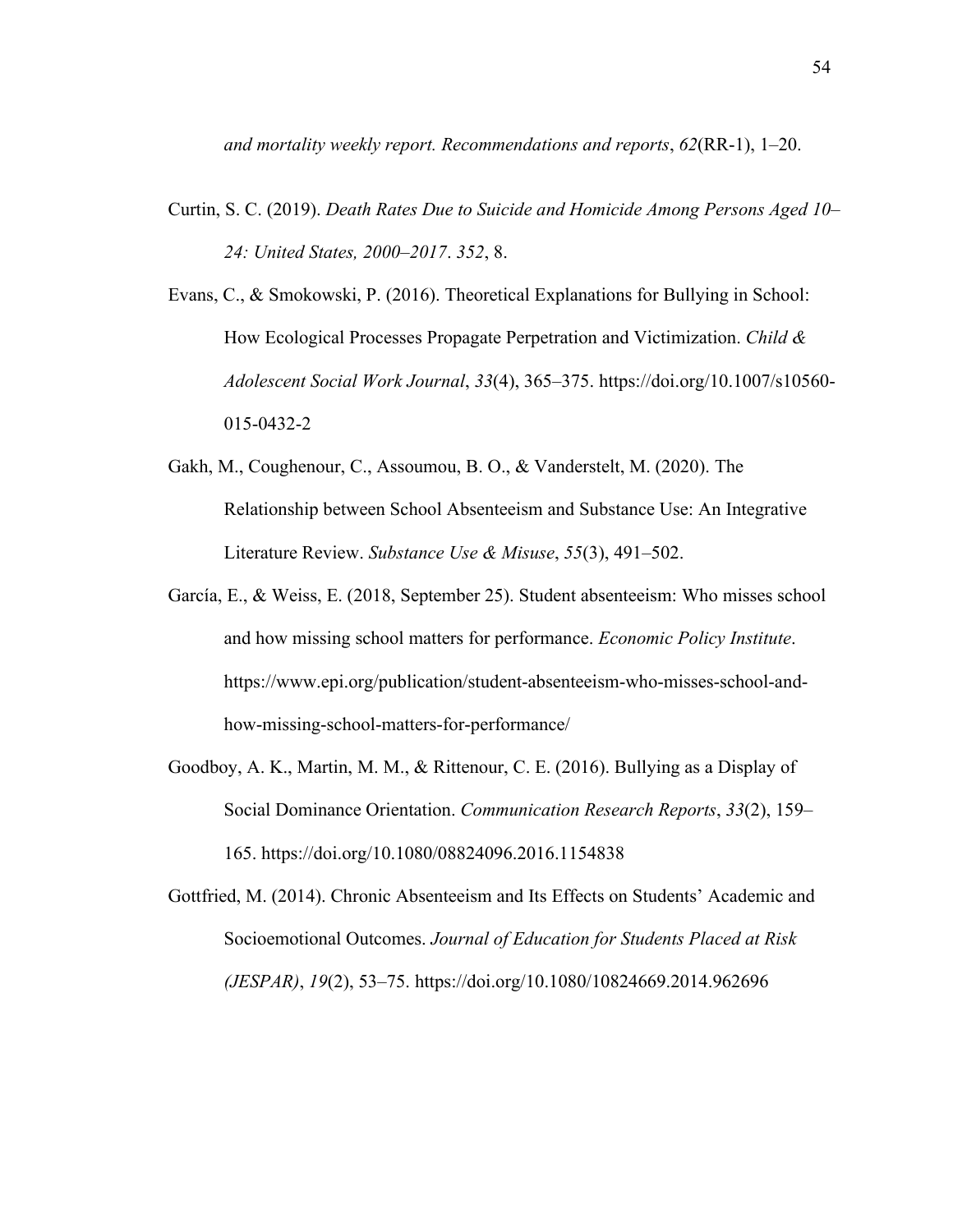- Gottfried, M., & Ehrlich, S. B. (2018). Introduction to the Special Issue: Combating Chronic Absence. *Journal of Education for Students Placed at Risk*, *23*(1/2), 1–4. Academic Search Premier.
- Guan, K., Fox, K. R., & Prinstein, M. J. (2012). Nonsuicidal self-injury as a timeinvariant predictor of adolescent suicide ideation and attempts in a diverse community sample. *Journal of Consulting and Clinical Psychology*, *80*(5), 842– 849. http://dx.doi.org.jerome.stjohns.edu:81/10.1037/a0029429
- Hinduja, S., & Patchin, J. W. (2019). Connecting Adolescent Suicide to the Severity of Bullying and Cyberbullying. *Journal of School Violence*, *18*(3), 333–346. https://doi.org/10.1080/15388220.2018.1492417
- Jones, S. E., Pezzi, C., Rodriguez-lainz, A., & Whittle, L. (2016). Health Risk Behaviors by Length of Time in the United States Among High School Students in Five Sites. *Journal of Immigrant and Minority Health*, *18*(1), 150–160. http://dx.doi.org/10.1007/s10903-014-0151-3
- Kerbs, J., Choi, K., Rollin, S., Gutierrez, R., & al, et. (2005). Scales for Perceived Risk of Student-on-Student Victimization in Grades 7 Through 10: A Psychometric Analysis of the Adolescent Index on School Safety. *American Journal of Criminal Justice : AJCJ*, *30*(1), 121–VIII. http://dx.doi.org/10.1007/BF02885885
- Langille, D. B., Asbridge, M., Kisely, S., & Rasic, D. (2012). Suicidal behaviours in adolescents in Nova Scotia, Canada: Protective associations with measures of social capital. *Social Psychiatry and Psychiatric Epidemiology: The International Journal for Research in Social and Genetic Epidemiology and Mental Health Services*, *47*(10), 1549–1555. https://doi.org/10.1007/s00127-011-0461-x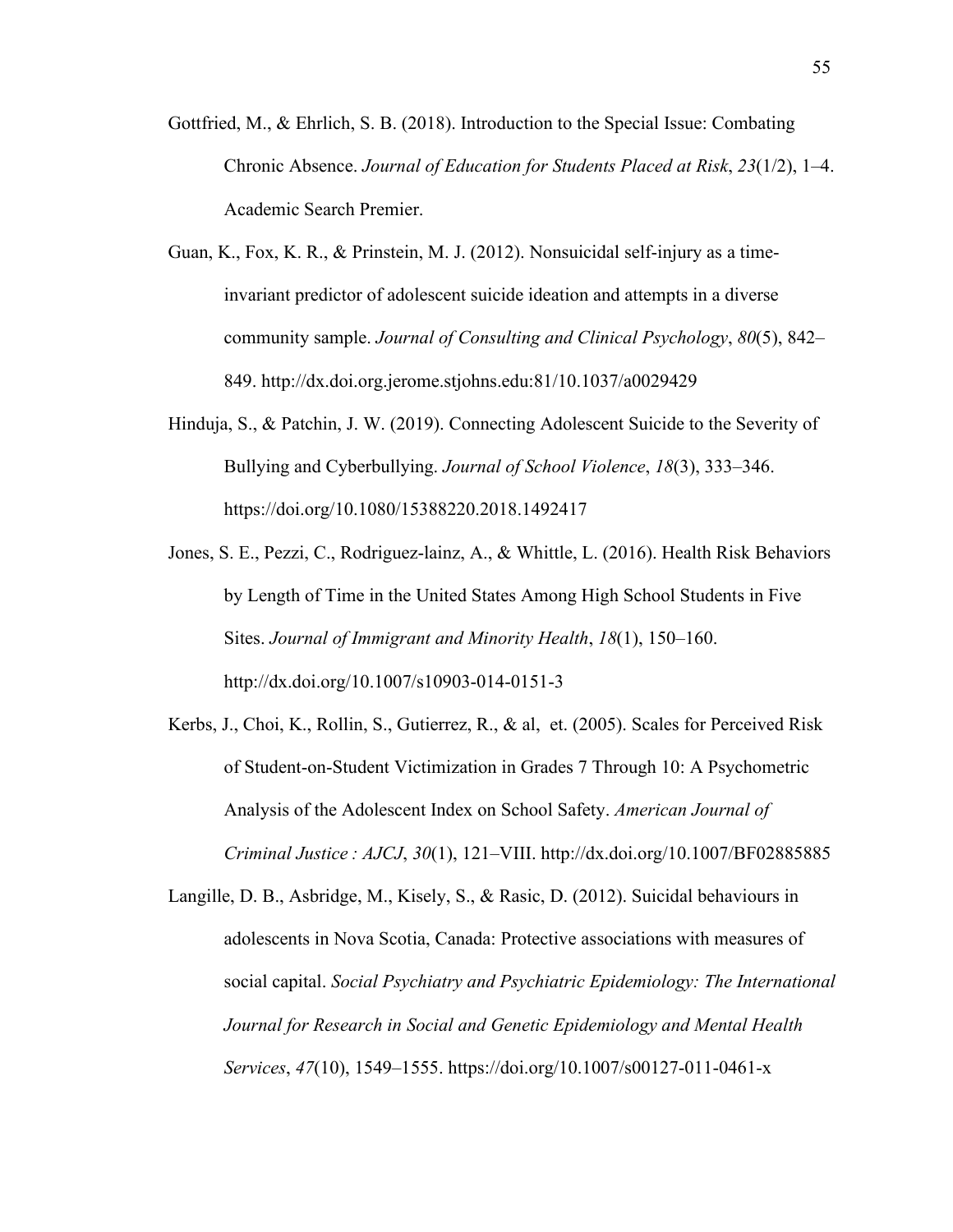- National Academies of Sciences, E. (2020). *Promoting Positive Adolescent Health Behaviors and Outcomes: Thriving in the 21st Century* (R. Graham & N. F. Kahn, Eds.; p. 194). The National Academies Press. https://www.nap.edu/catalog/25552/promoting-positive-adolescent-healthbehaviors-and-outcomes-thriving-in-the
- Nikolaou, D. (2017). Does cyberbullying impact youth suicidal behaviors? *Journal of Health Economics*, *56*, 30–46. https://doi.org/10.1016/j.jhealeco.2017.09.009
- Nock, M. K., & Favazza, A. R. (2009). Nonsuicidal self-injury: Definition and classification. In M. K. Nock (Ed.). Understanding nonsuicidal self-injury: Origins, assessment, and treatment (pp. 9–18). Washington, DC: American Psychological Association.
- Olsen, E. O., Vivolo-Kantor, A. M., Kann, L., & Milligan, C. N. (2017). Trends in School-Related Victimization of Lesbian, Gay, and Bisexual Youths— Massachusetts, 1995-2015. *American Journal of Public Health*, *107*(7), 1116– 1118. https://doi.org/10.2105/AJPH.2017.303761
- Olweus, D., & Limber, S. P. (2010). Bullying in school: Evaluation and dissemination of the Olweus Bullying Prevention Program. *American Journal of Orthopsychiatry, 80*(1), 124–134. https://doi.org/10.1111/j.1939-0025.2010.01015.x

Schneider, S. K., O'Donnell, L., Stueve, A., & Coulter, R. W. S. (2012). Cyberbullying, School Bullying, and Psychological Distress: A Regional Census of High School Students. *American Journal of Public Health*, *102*(1), 171–177. https://doi.org/10.2105/AJPH.2011.300308

Sidanius, J., & Pratto, F. (1999). *Social Dominance: An Intergroup Theory of Social*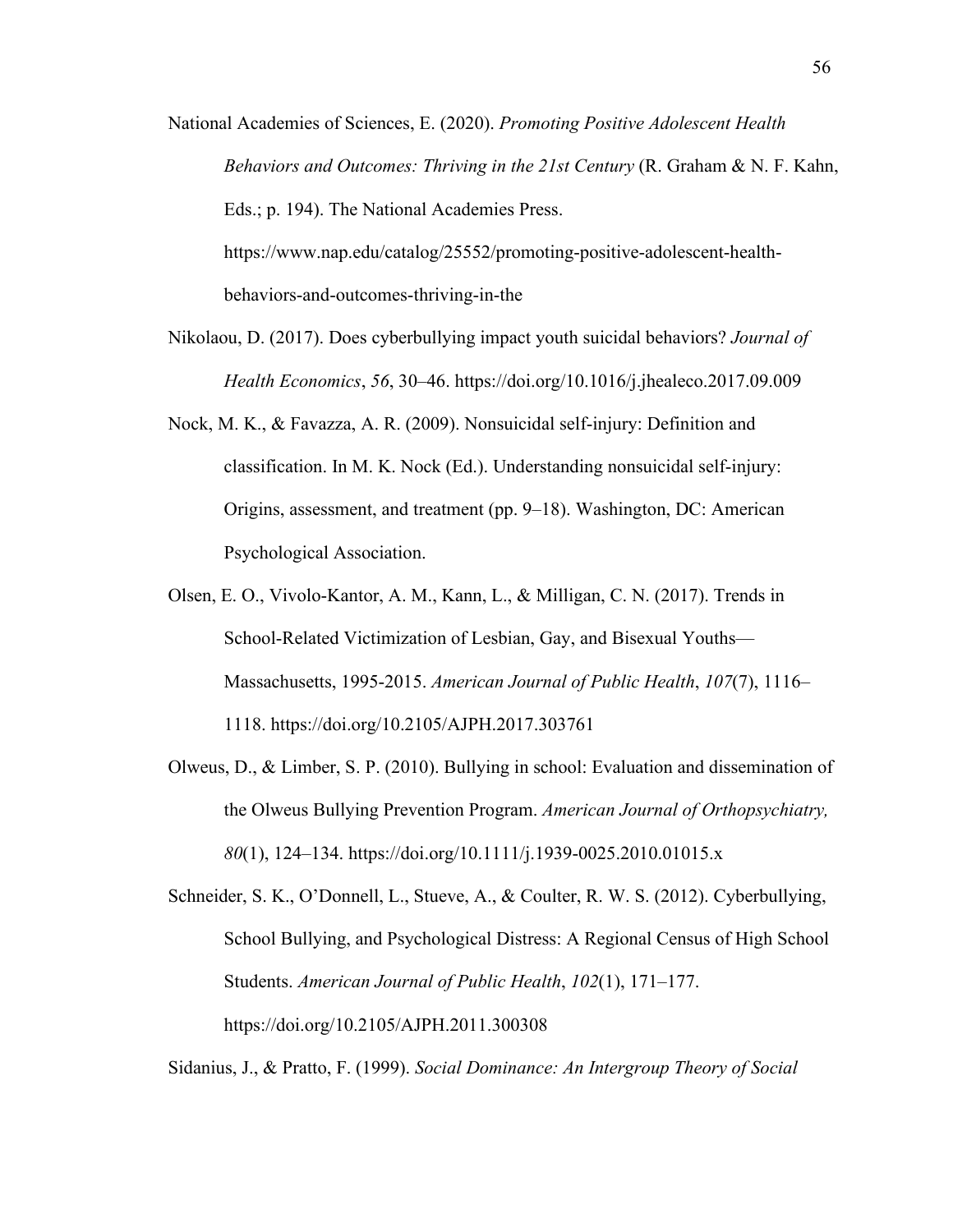*Hierarchy and Oppression*. Cambridge: Cambridge University Press. doi:10.1017/CBO9781139175043

- Sigurdson, J. F., Wallander, J., & Sund, A. M. (2014). Is involvement in school bullying associated with general health and psychosocial adjustment outcomes in adulthood? *Child Abuse & Neglect*, *38*(10), 1607–1617. https://doi.org/10.1016/j.chiabu.2014.06.001
- Steiner, R. J., & Rasberry, C. N. (2015). Brief report: Associations between in-person and electronic bullying victimization and missing school because of safety concerns among U.S. high school students. *Journal of Adolescence*, *43*, 1–4. https://doi.org/10.1016/j.adolescence.2015.05.005
- U.S. Department of Education. Institute of Education Sciences, National Center for Education Statistics. (2019) Retrieved from

https://nces.ed.gov/programs/crimeindicators/ind\_10.asp#

What is Bullying? (n.d.). Retrieved from https://www.stopbullying.gov/bullying/whatis-bullying.